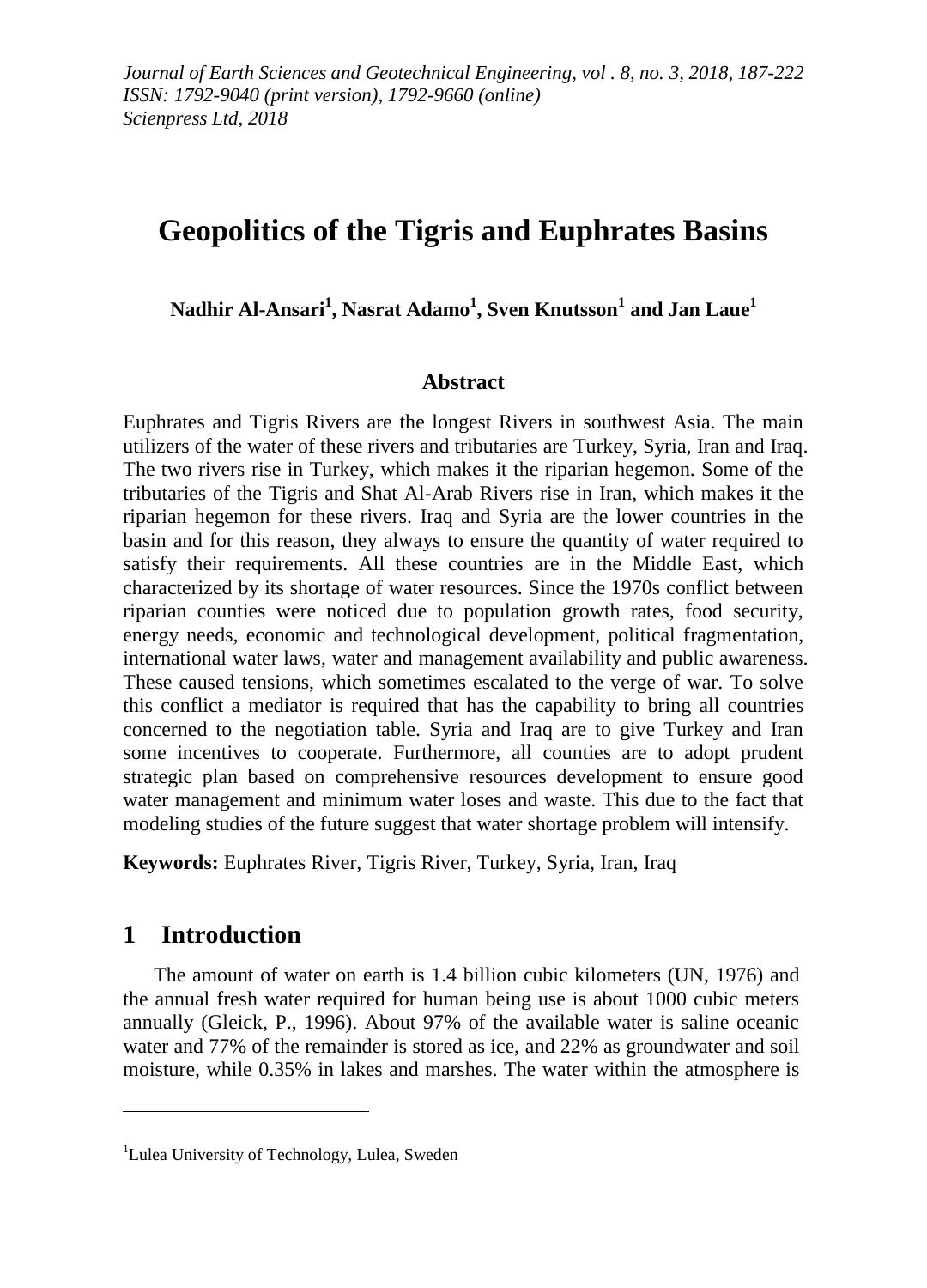0.04%, then there are only 0.01% fresh water supplies in rivers (White, 1976) which provide 80% for human beings on the earth and, therefore rivers carry 0.003% of all the water available on earth (Elhance, 1999). In The 80 countries of the Third World that support 40% of the world`s population suffer however, from water shortage problem which has become a daily life fact. These countries suffer from shortage of personal and household needs. Consequently, 1.2 billion people are suffering physically from water shortage and 1.8 billion lack adequate sanitation (Elhance, 1999). Furthermore, in the Third World, about 80% of illnesses and 30% of unnatural deaths are due to water disease and polluted water (Elhance, 1999). Future predictions suggest that there will be 37 countries in 2025 having shortage of water for all needs (Biswas, A.K., 1991). For these reasons, most of the countries of the world try to utilize as much as they can of the water of their rivers to fulfill their demand.

More than 60% of the river basins in the world are shared between more than one sovereign state (Biswas, A.K., 1993). These basins are distributed as follow: 57 in Africa, 35 in North and South America, 40 in Asia and 48 in Europe (Elhance, 1999). They cover 47% of the total land mass on the earth which includes 65% of Asia, 60% of Africa and 60% of South America. Due to the importance of water use and distribution between countries sharing the basins, 300 treaties were signed and more than 3000 treaties include provisions relating to water. Despite these facts, coordinated and integrated management of international river basins is still rare (Elhance, 1999).

In the Third World there are number of international river basins that are shared by more than one state. This number is more than 165 river basins (UN, 2003). In such basins, there is always a dominant regional power and in the case of Tigris –Euphrates basin, Turkey, is the dominant power (Elhance, 1999).

The Middle East is well known by its water shortage problems. The average annual rainfall does not exceed 166mm/y (Biswass, 1994; Roger and Lydon, 1995; Allan, 2001; Al-Ansari, 1998, 2013, 2016). Water allocation per capita does not exceed 500m<sup>3</sup> in 12 countries (Cherfane and Kim, 2012; Barr et.al., 2012). In view of these facts, water resources are very essential to life, socioeconomic development, and political stability in this region. In this work, the conflicting issues on water resources of the Tigris and Euphrates Rivers basins (Figure 1) discussed and possible solutions to resolve these issues are given.

### **2 Geography of Tigris and Euphrates Basins**

Euphrates River represents the longest river in southwest Asia followed by the Tigris River. Both rivers originate in southeast Turkey and some of the Tigris tributaries originate in Iran (Figure 1). The Euphrates length is about 1,178km in Turkey then it enters Syria and runs about 604km to reach the Iraqi border where it runs 1,160 km toward the south. In Turkey, two tributaries join 45 km northwest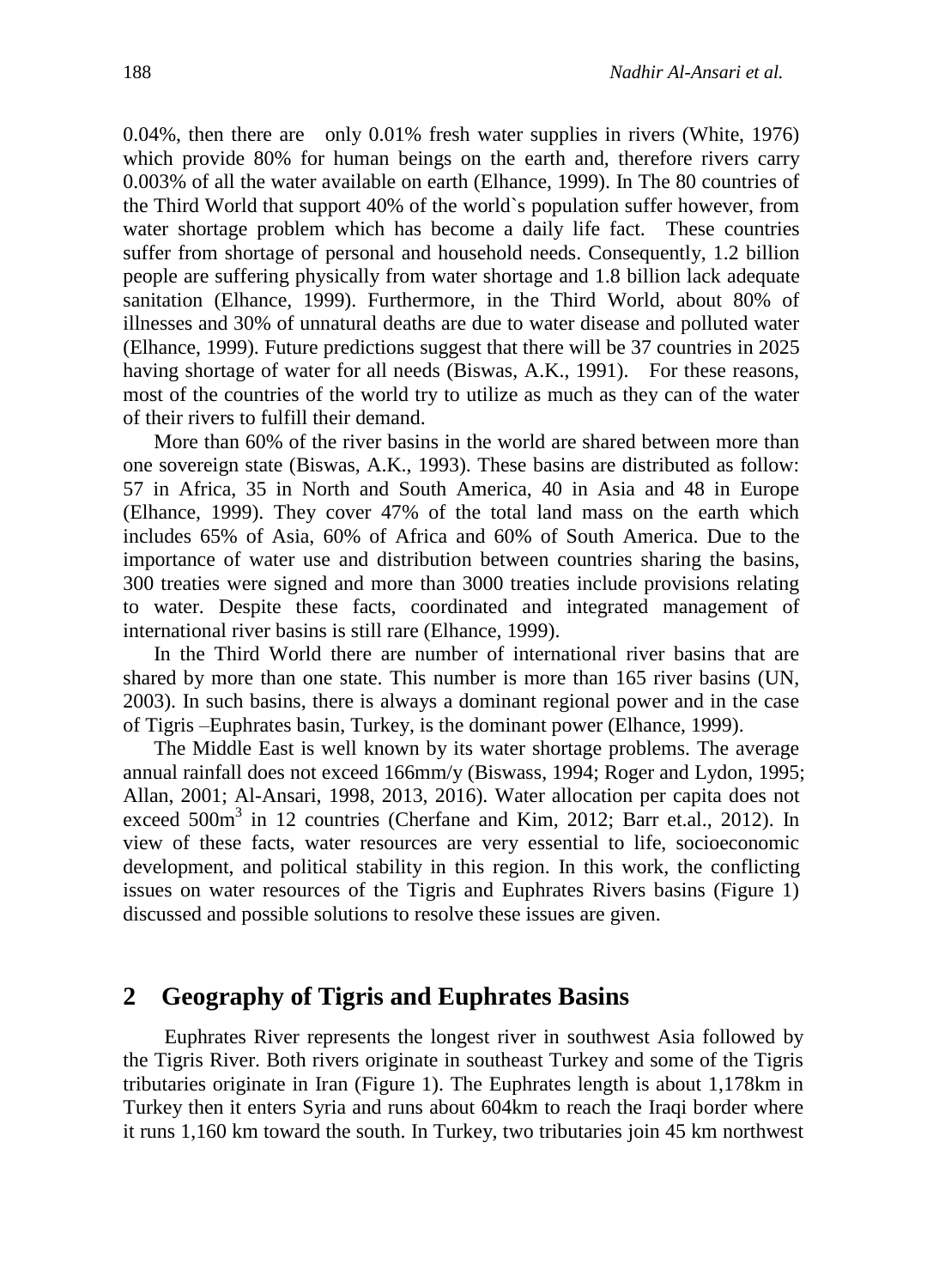of the city of Elazig to form the Euphrates. The first is Karasu and the second is Muratsu. The Euphrates River flows through Taurus Mountains and then reaches the Syrian border at Karkamis. Inside Syria three tributaries join the river (Sabor, Belaikh and Khabor). In Iraq, no tributary joins the river. Down south at Qurna city, the left channel of the Euphrates meets the Tigris River forming Shatt Al-Arab River and the other joins Shat Al-Arab further downstream. This river runs about 132km until it reaches the gulf. Few tributaries that originate from the Zagros Mountain range in Iran join Shatt Al-Arab. The main tributaries is known as Karun which joins the main river about 32 km downstream Basrah City. The river forms the border between Iraq and Iran for a short distance.



Figure 1: Tigris and Euphrates Rivers Basins (modified from ESCWA, 2013).

The Euphrates River catchment area in Turkey is about 125000 km2 (28.2%), while it is only 7600 km2 (17.1%) in Syria and the remainder 177000 km2 (39.9%) is in Iraq. It should be mentioned however, that part of the catchment of the river lies in Saudi Arabia (66000 km2), but it does not contribute any water to the river accept when precipitation takes place in that area which is very rare.

High discharges of the Euphrates River takes place usually during March-June period where about 63% of the annual flow passes through that period. The minimum flow period is July and August. During flood time, the river carries huge amount of sediments (Al-Ansari et.al., 1988). Elhance (1999) stated that generally the amount of sediments that is carried by the Euphrates in one day can cover an area of 600 acres with a layer 0.25 cm thick. This in fact how the Mesopotamian plain was formed.

The Tigris River is 1,718km long which makes it the second longest river in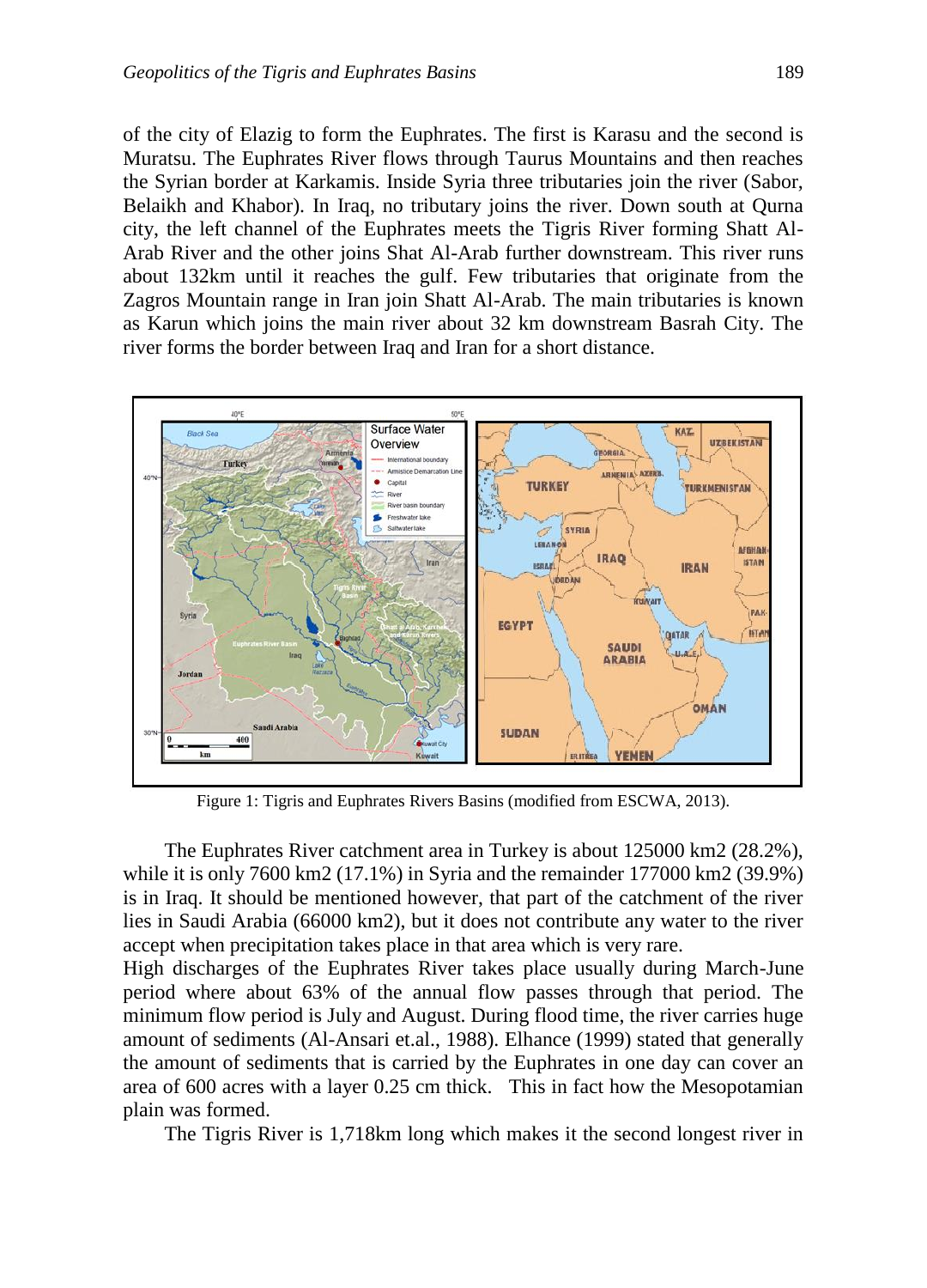southwest Asia. Its drainage area is 235,000km2 distributed between 4 countries as follow: Turkey (17%), Syria (2%), Iran (29%) and Iraq (52%) (Figure 1). The river rises near lake Hazar in southeast Turkey. It runs toward the Turkish-Syrian border and forms the border between these countries for about 45 km, then it enters Iraq 4 km north Fieshkhabur near Zakha city. During its course in Iraq 5 main tributaries join the main river. These are Khabur, Greater Zab, Lesser Zab, Adhaim and Diyala (Figure 1). Most of these tributaries rise from Zagros mountain range. They carry snow melt and rainfall and for this reason, depending on the phasing of these two types of flows, the flow varies greatly within the Tigris. The sediments transported by the river at Baghdad varies with the discharge from 35 to 52 million tons per year (Al-Ansari and Toma, 1986; Al-Ansari and Ali, 1986).

Flow records show great variation of the flow of the Tigris and Euphrates rivers. The flow of the former can fluctuate where the high flow can be eighty times its low flow while the latter can be twenty times its low flow (Elhance, 1999). The implications of these variations led all riparian countries to build as many dams as they could to overcome these variations and to ensure availability of water (Table 1). One of such projects, which raised tension, is the Greater Anatolia Project (GAP), which includes 22 dams (14 on the Euphrates and 8 on the Tigris) and 19 hydropower stations (Ali, 2018).

The confluence of the Tigris and Euphrates Rivers at Qurna city forms Shat Al-Arab River. The catchment of this river shared between Iraq and Iran. The main tributary of this river is Karun, which rises in Iran. Iran tries to secure its interest in Karun and Shatt Al- Arab. Recently, Iran diverted all the waters of the tributaries including Karun inside its borders (Abdullah, 2012).

| Dam                                              | <b>River</b>                | <b>Height</b> | <b>Purpose</b>          | <b>Completion</b><br><b>Date</b> |  |  |
|--------------------------------------------------|-----------------------------|---------------|-------------------------|----------------------------------|--|--|
| (m)<br><b>IRAN</b>                               |                             |               |                         |                                  |  |  |
|                                                  |                             |               |                         |                                  |  |  |
| <b>Dez</b>                                       | <b>Shatt Al-Arab/Karun</b>  | 203           | $\mathbf{IP}$           | 1963                             |  |  |
| <b>Shahid Abbaspour</b><br>(Karun1)              | <b>Shatt Al-Arab/Karun</b>  | 200           | P                       | 1976                             |  |  |
| <b>Masjed</b><br>Sulaayman(Karun<br>$\mathbf{2}$ | <b>Shatt Al-Arab/Karun</b>  | 164           | P                       | 1976                             |  |  |
| Karun <sub>3</sub>                               | <b>Shatt Al-Arab/Karun</b>  | 205           | I/P/F                   | 2002                             |  |  |
| Karun 4                                          | <b>Shatt Al-Arab/Karun</b>  | 230           | I/P/F                   | 2010                             |  |  |
| Garan                                            | Tigris/Divala/Sirwan        | 62            |                         | 2005                             |  |  |
| <b>Darayan</b>                                   | Tigris/Divala/Sirwan        | 169           | I/P                     | 2010                             |  |  |
| <b>Upper Gotvand</b>                             | <b>Shatt Al-Arab/Karun</b>  | 180           | P                       | 2012                             |  |  |
| <b>Lowe Gotvand</b>                              | <b>Shatt Al-Arab/Karun</b>  | 22            | $\mathbf{P}$            | 1977                             |  |  |
| <b>Karkha</b>                                    | <b>Shatt Al-Arab/Karkha</b> | 127           | $\mathbf{I}/\mathbf{P}$ | 2001                             |  |  |
| <b>Seimare</b>                                   | <b>Shatt Al-Arab/Karkha</b> | 180           | P                       | 2013                             |  |  |
| <b>Khersan 3</b>                                 | <b>Shatt</b>                | 195           | P/F                     | 2015                             |  |  |
|                                                  | Al-Arab/Karun/Karkha        |               |                         |                                  |  |  |
| <b>Turkey</b>                                    |                             |               |                         |                                  |  |  |
| <b>Ćetin Dam</b>                                 | <b>Tigris/Botan</b>         | 145           | P                       | 2016                             |  |  |
| (Alkumru)                                        |                             |               |                         |                                  |  |  |
| <b>Tigris/Greater</b><br>Aslandag<br>Zab/Bembo   |                             | 60            | I/M/P(future)           | 2012                             |  |  |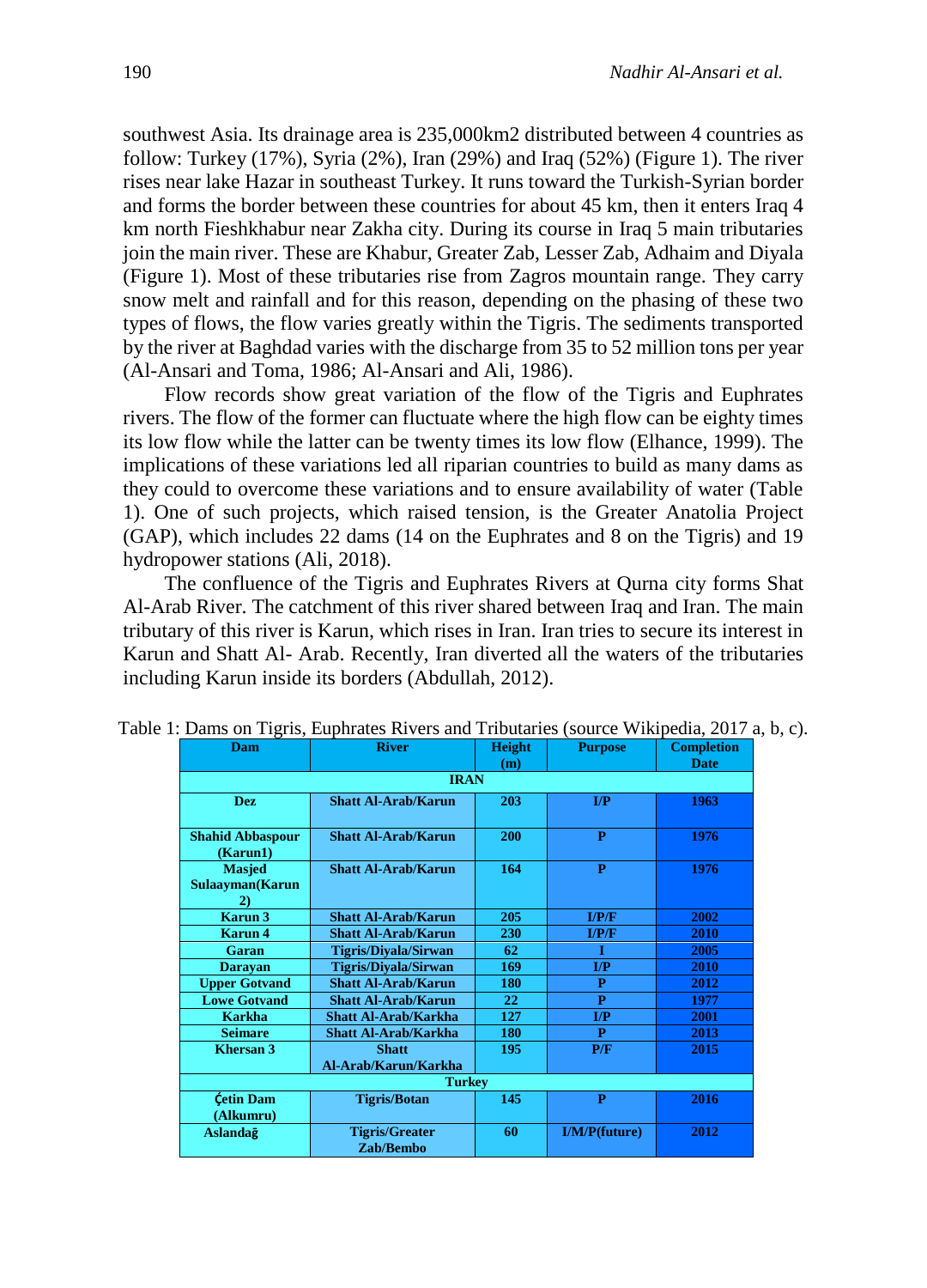| <b>Beyyurdu</b>                                                     | <b>Tigris/Greater</b>                         | 48<br>$I/M/P$ (future)                  |                                       | <b>Under</b>        |  |  |
|---------------------------------------------------------------------|-----------------------------------------------|-----------------------------------------|---------------------------------------|---------------------|--|--|
|                                                                     | Zab/Bembo                                     |                                         |                                       | <b>Construction</b> |  |  |
| <b>Atatürk</b>                                                      | <b>Euphrates</b>                              | 169                                     | $\mathbf{p}$                          | 1992                |  |  |
| (Karababa)                                                          |                                               |                                         |                                       |                     |  |  |
| <b>Balli</b>                                                        | <b>Tigris/Khabour</b>                         | 49                                      | I/M/P                                 | <b>Under</b>        |  |  |
|                                                                     | /Hezil/Ortasu                                 |                                         |                                       | <b>Construction</b> |  |  |
| <b>Batman</b>                                                       | <b>Tigris/Batman</b>                          | 74                                      | $\mathbf{I}/\mathbf{P}$               | <b>1999</b>         |  |  |
| <b>Beyhan I</b>                                                     | <b>Euphrates/Murat</b>                        | 97                                      | $\overline{\mathbf{P}}$               | 2015                |  |  |
| <b>Beyhan II</b>                                                    | <b>Euphrates/Murat</b>                        | 62                                      | $\overline{\mathbf{P}}$               | <b>Planned</b>      |  |  |
| <b>Birecik</b>                                                      | <b>Euphrates</b>                              | 62.5                                    | $\mathbf{I}/\mathbf{P}$               | 2001                |  |  |
| <b>Bur</b> ¢ Bendi                                                  | Euphrates/Göksu                               | 47                                      | $\mathbf{P}$                          | 2010                |  |  |
| <b>Cizre</b>                                                        | <b>Tigris/Botan</b>                           | 46                                      | $\overline{IP}$                       | <b>Planned</b>      |  |  |
| <b>Ćoukurca</b>                                                     | <b>Tigris/Greater</b>                         | 45.5                                    | $\overline{\text{W/M}}$               | <b>Under</b>        |  |  |
|                                                                     | Zab/Güzedlere                                 |                                         |                                       | <b>Construction</b> |  |  |
| <b>Dumluka</b>                                                      | <b>Euphrates/Bugur</b>                        | 30                                      | T                                     | 1991                |  |  |
| <b>Erkenek</b>                                                      | Euphrates/Adiyaman                            |                                         | $\mathbf{p}$                          | <b>Operational</b>  |  |  |
| Göksu                                                               | Euphrates/Göksu                               | 52                                      | Ī                                     | 1991                |  |  |
| <b>Hecihider</b>                                                    | <b>Euphrates/Sehir</b>                        | 42                                      | Ī                                     | 1989                |  |  |
| Hancağiz                                                            | Euphrates/-                                   |                                         | T                                     | 1988                |  |  |
| <b>Ilisu</b>                                                        | <b>Tigris</b>                                 | 135                                     | I/P/F                                 | 2017                |  |  |
| <b>Upperkaleköy</b>                                                 | <b>Euphrates/Murat</b><br>137.5               |                                         | $\mathbf{P}$                          | 2017                |  |  |
| Lower kaleköy                                                       | <b>Euphrates/Murat</b>                        | 115                                     | $\mathbf{P}$                          | <b>Planned</b>      |  |  |
| <b>Karakaya</b>                                                     | <b>Euphrates</b>                              | 158                                     |                                       | 1987                |  |  |
| <b>Karkamiş</b>                                                     | <b>Euphrates</b>                              | $\mathbf{P}$<br>21.1                    |                                       | 2000                |  |  |
| <b>Kavsaktepe</b>                                                   | <b>Tigris/Khabour</b>                         | 66                                      | $\overline{\text{W/M}}$               | <b>Under</b>        |  |  |
|                                                                     | /Hezil/Ortasu                                 |                                         |                                       | <b>Construction</b> |  |  |
| <b>Kayacik</b>                                                      | Euphrates/Sajur                               | 45                                      | I/P                                   | 2005                |  |  |
| <b>Keban</b>                                                        |                                               | <b>Euphrates</b><br>207<br>$\mathbf{P}$ |                                       | 1974                |  |  |
| <b>Kirazlik</b>                                                     | <b>Euphrates/Botan</b><br>$\mathbf{IP}$<br>60 |                                         | 2011                                  |                     |  |  |
| <b>Kralkizi</b>                                                     | <b>Tigris/Maden</b>                           | 113                                     | I/P                                   | 1997                |  |  |
| <b>Musatatepe</b>                                                   | <b>Tigris/Khabour</b>                         | 34.5                                    | W/M                                   | <b>Under</b>        |  |  |
|                                                                     | /Hezil/Ortasu                                 |                                         |                                       | <b>Construction</b> |  |  |
| <b>Silope</b>                                                       | Tigris/Khabour /Hezil                         | 79.5                                    | W/M/P                                 | 2012                |  |  |
| <b>Silvan</b>                                                       | <b>Tigris/Batman</b>                          | 174.5                                   | I/P                                   | 2017                |  |  |
| <b>Sirrntiş</b>                                                     | <b>Tigris /Birimşe</b>                        | 92                                      | $\mathbf I$                           | 2013                |  |  |
| <b>Sirnak</b>                                                       | <b>Tigris/Khabour</b>                         | 56.8                                    | W/M                                   | 2012                |  |  |
|                                                                     | /Hezil/Ortasu                                 |                                         |                                       |                     |  |  |
| <b>Uludere</b>                                                      | <b>Tigris/Khabour</b>                         | 55.5                                    | W/M                                   | <b>Under</b>        |  |  |
|                                                                     | /Hezil/Ortasu                                 |                                         |                                       | <b>Construction</b> |  |  |
| <b>Syria</b>                                                        |                                               |                                         |                                       |                     |  |  |
| <b>Baath</b>                                                        | <b>Euphrates</b>                              | 14                                      | P, I, F                               | 1988                |  |  |
| <b>Tabaqa</b>                                                       | <b>Euphrates</b>                              | 60                                      | $\overline{P, I}$                     | 1975                |  |  |
| <b>Tishrine</b>                                                     | <b>Euphrates</b>                              |                                         | 40<br>$\overline{\mathbf{P}}$<br>1999 |                     |  |  |
| <b>Upper Khabour</b>                                                | <b>Khabour</b>                                |                                         | T                                     | 1992                |  |  |
|                                                                     |                                               |                                         |                                       |                     |  |  |
| F: Flood Control I: Irrigation M: Military P: Power W: Water supply |                                               |                                         |                                       |                     |  |  |
|                                                                     |                                               |                                         |                                       |                     |  |  |

In addition to the above fact, climate change in the last few decades highly affected the region. Droughts affected Syria and Iraq (Figure 2) (NASA, 2009; Gleick, 2014; Stokes, 2016; Al-Ansari, 2013, 2016). Historical flow records for the period 1938 to 1973 indicate that the Euphrates River mean annual flow was 30 BCM at Jarablus, Syria. After this period dams were constructed and the flow started to decrease to 25.1 and 22.8 BCM for the periods 1974 to 1998 and 1990 to 2010 respectively (ESCWA, 2013). Similarly, the Tigris flow at Mosul for the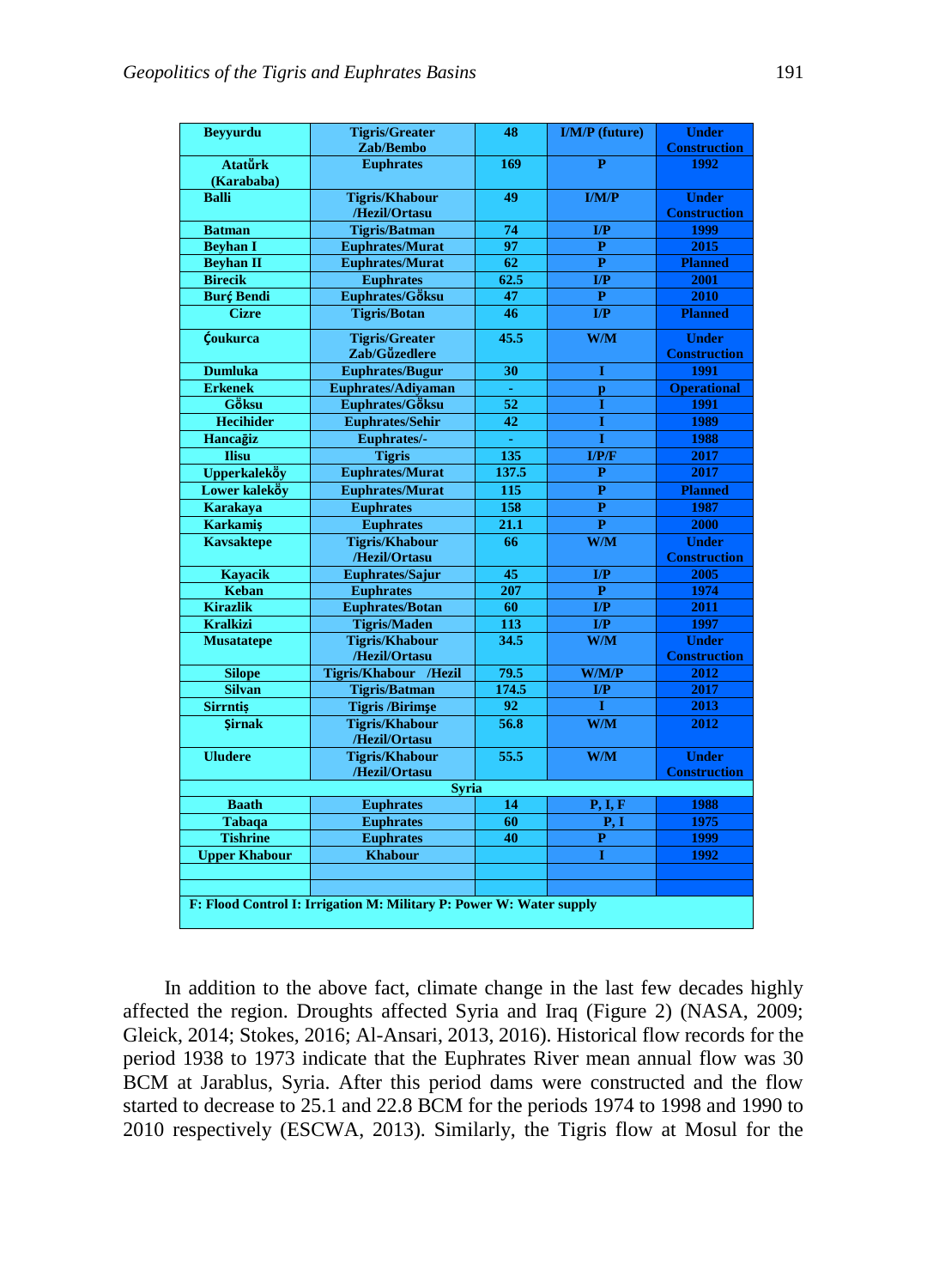period 1931 to 1973 was 21.3 BCM and it dropped to 19.1 BCM for the period 1985 to 2005 (ESCWA, 2013). The overall long term flow is decreasing indicating a declining trend of  $0.14 \times 109$  m3/year for the Tigris and  $0.19 \times 109$  m3/year for the Euphrates (Figures 3and 4) (Abdullah, 2016).



Figure 2: Drought within Tigris and Euphrates basins (Modified from NASA, 2009).



Figure 3: A: The Euphrates average monthly flow at Thi-Qar station during the periods 1950–1980 (pre-dams) and 1982–1997 (post dams).**B:** The average daily discharge of the Tigris River upstream of the Shatt al-Arab (near Qurna city) before and after the development in the basin (Modified after Abdullah, 2016).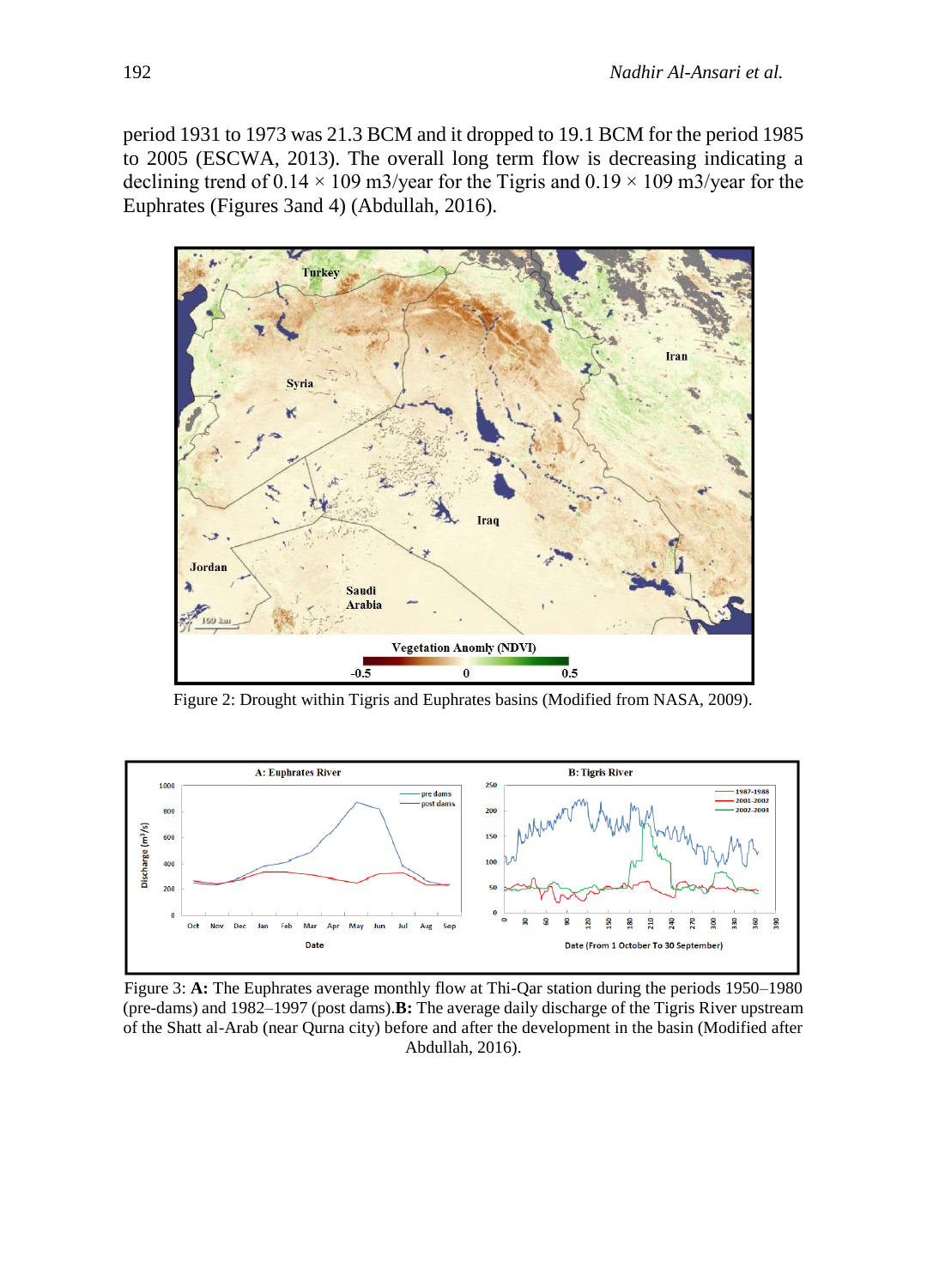

Figure 4: Long-term flow of Tigris and Euphrates Rivers (modified Abdullah, 2016)

# **3 Causes of the Conflict:**

#### **3.1 Water Availability**

Different figures are published for the water allocation per capita per year (Tables 2 and 3). The figures given do not include restoring of the marshes in Iraq and it ignore the situation when GAP project is fully operating. Irrespective of the numbers given, Turkey claims that the allocations of water per capita in Iraq and Syria are sufficient to fulfill the requirements of people in these countries (Altinbilek, 2004).

| <b>Country</b> | <b>Water Allocation (m<sup>3</sup>/Capita/year)</b> |      |      |                                   |  |
|----------------|-----------------------------------------------------|------|------|-----------------------------------|--|
|                | 1990                                                | 2000 | 2010 | 2020                              |  |
| Turkey         | 3223                                                | 2703 | 2326 | $2002^{\rm a}$ , 980 <sup>b</sup> |  |
| Syria          | 1636                                                | 117  | 880  | $760^{\rm a}$ , 780 <sup>b</sup>  |  |
| Iraq           | 2352                                                | 1848 | 1435 | $1062^{\rm a}$ ,950 <sup>b</sup>  |  |

Table 2: Water allocation per capita per year in Turkey, Syria and Iraq (source of data a-Bilen, 2000;b- Turkish Ministry of Foreign Affairs (2012).

The flow of the two main rivers is decreasing with time (Figures 2, 3 and 4). This is mainly due to the construction of dams in the upper parts of the catchment areas of the Tigris and Euphrates and climate change (Al-Ansari et.al.,2014a, b; Osman et.al., 2017a, b, c; Al-Ansari, 2013, 2016; IPCC, 2007). Surface and groundwater resources will be decreased with time (Voss et.al, 2013; Chenoweth et.al 2011; Bazzaz, 1993). Future predictions suggest lower precipitation accompanied with higher temperatures (Al-Ansari et.al., 2014d). Serious consequences are expected where (as an example, 71% of the water of the Euphrates River is from precipitation in Turkey), (UNDP, 2011). This condition will lead to more evaporation and drought periods (UNEP, 2011, Hameed et al., 2018). UN (2010) report indicated that these conditions will eventually lead to the dryness of the Tigris and Euphrates Rivers by 2040. In addition, all riparian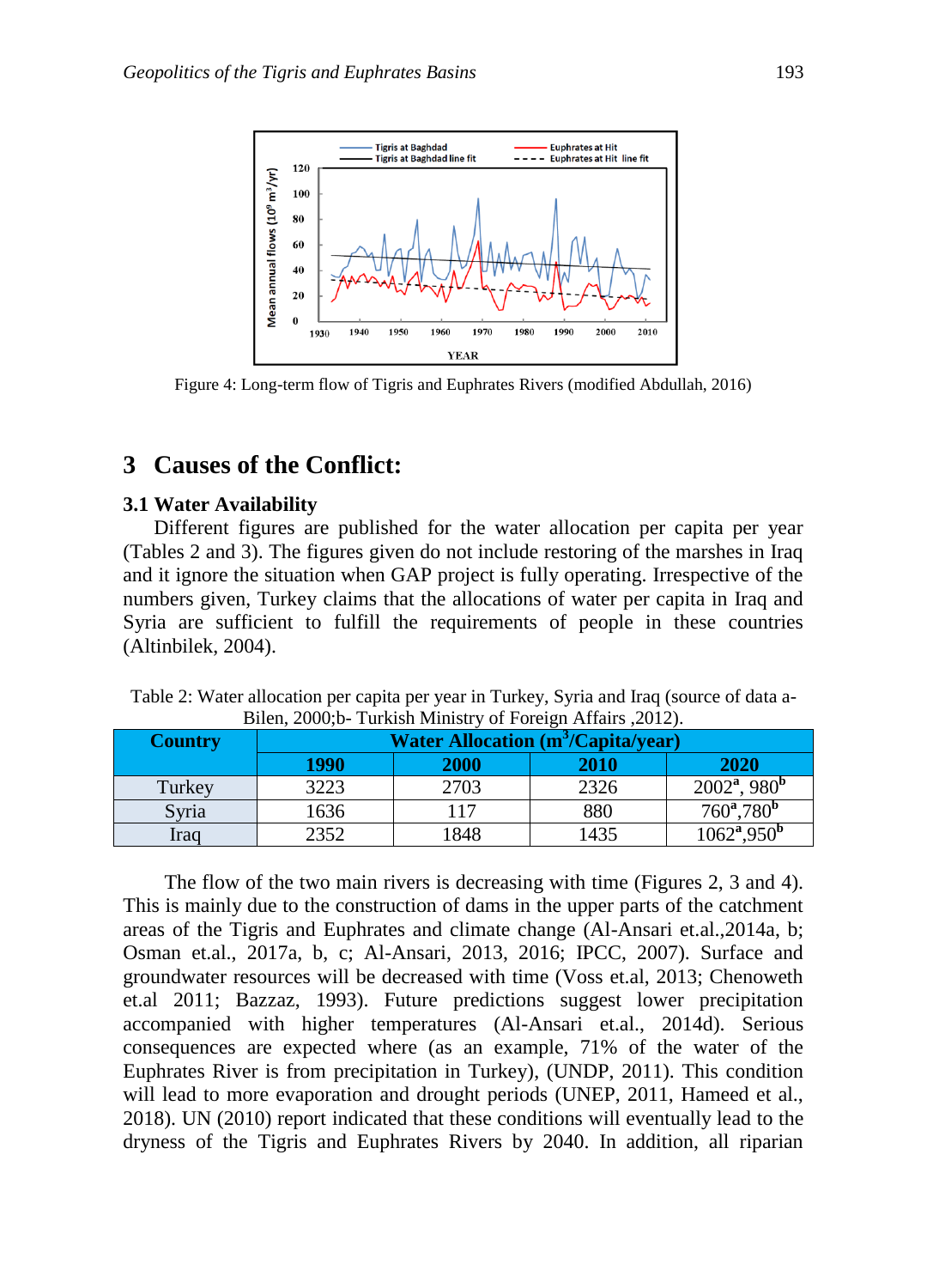countries within the catchments of the two rivers will be most water stressed by 2040 (Maddocks et al., 2015).

#### **3.2 Population growth rate and food security**

Population growth rates are relatively high in the Middle East particularly Syria and Iraq (Drake, 2007). Historically, the area (Arab countries only) was populated with about 20 million inhabitants in 1750 and the number in 1996 is 286 million (Drake, 2007). As far as the four main countries that lie within the Tigris and Euphrates basins (Turkey, Iran, Syria and Iraq) their total population is 221.53 million inhabitants (Worldmeter, 2018a, b, c, d). This number will increase by about 10% in 2025 and about 37% in 2050 (Table 3). Accordingly, the allocation of water per capita will decrease too (Abumoghli ,2015). The allocation within the Tigris and Euphrates basins is about 975.3 m3/yr/capita now (Table 3) and this will drop to 887.6 and 709.2 m3/yr/capita in 2025 and 2050 respectively. It is noteworthy to mention that there are other references which gives different figures but the outcome is the same where there will be decrease in water allocations with time.

| <b>Country</b>                                                                                                                                                                                                        | <b>Population</b><br>(million) | <b>Rate of</b><br><b>Growth</b> | <b>Projected population</b><br>(million) | <b>Percent</b><br><b>Urban</b> |      |
|-----------------------------------------------------------------------------------------------------------------------------------------------------------------------------------------------------------------------|--------------------------------|---------------------------------|------------------------------------------|--------------------------------|------|
|                                                                                                                                                                                                                       |                                | (%)                             | 2025                                     | 2050                           |      |
| Turkey                                                                                                                                                                                                                | 81.91                          | 1.45                            | 86,12                                    | 95.62<br>95.819**              | 71   |
| Syria                                                                                                                                                                                                                 | 18.28                          | 3.7                             | 23.41                                    | 34.02<br>34.90**               | 75   |
| Iraq                                                                                                                                                                                                                  | 39.33                          | 2.78                            | 47.19                                    | 81.49<br>83.65**               | 66.9 |
| Iran                                                                                                                                                                                                                  | 82.01                          | 1.05                            | 86.72                                    | 93.55<br>$92.21**$             | 73.8 |
| Total                                                                                                                                                                                                                 | 221.53                         |                                 | 243.44                                   | 304.68                         |      |
| **Wikipedia, List of countries by future population (United Nations, medium fertility variant)<br>https://en.wikipedia.org/wiki/List_of_countries_by_future_population_(United_Nations,_medium_<br>fertility variant) |                                |                                 |                                          |                                |      |

Table 3: Population Characteristics within Tigris-Euphrates Basins (modified from Worldmeter, 2018a, b, c, d and Drake, 2007)

Governments in the Middle East try to attain food self-sufficiency and for this reason, the largest consumer for water is agriculture where it accounts for 66% of the demand (Hiniker, 1999; Allan, 2001). Countries within the Tigris and Euphrates basin allocate as an average 84.3% of the water consumption for agricultural purposes (Table 4). Iran has the maximum water allocation (92%) While Turkey (73%) has relatively the minimum water allocation for agriculture (FAO, 2008a, b, c, d). Thorough consideration of agriculture is required to objectively analyzed and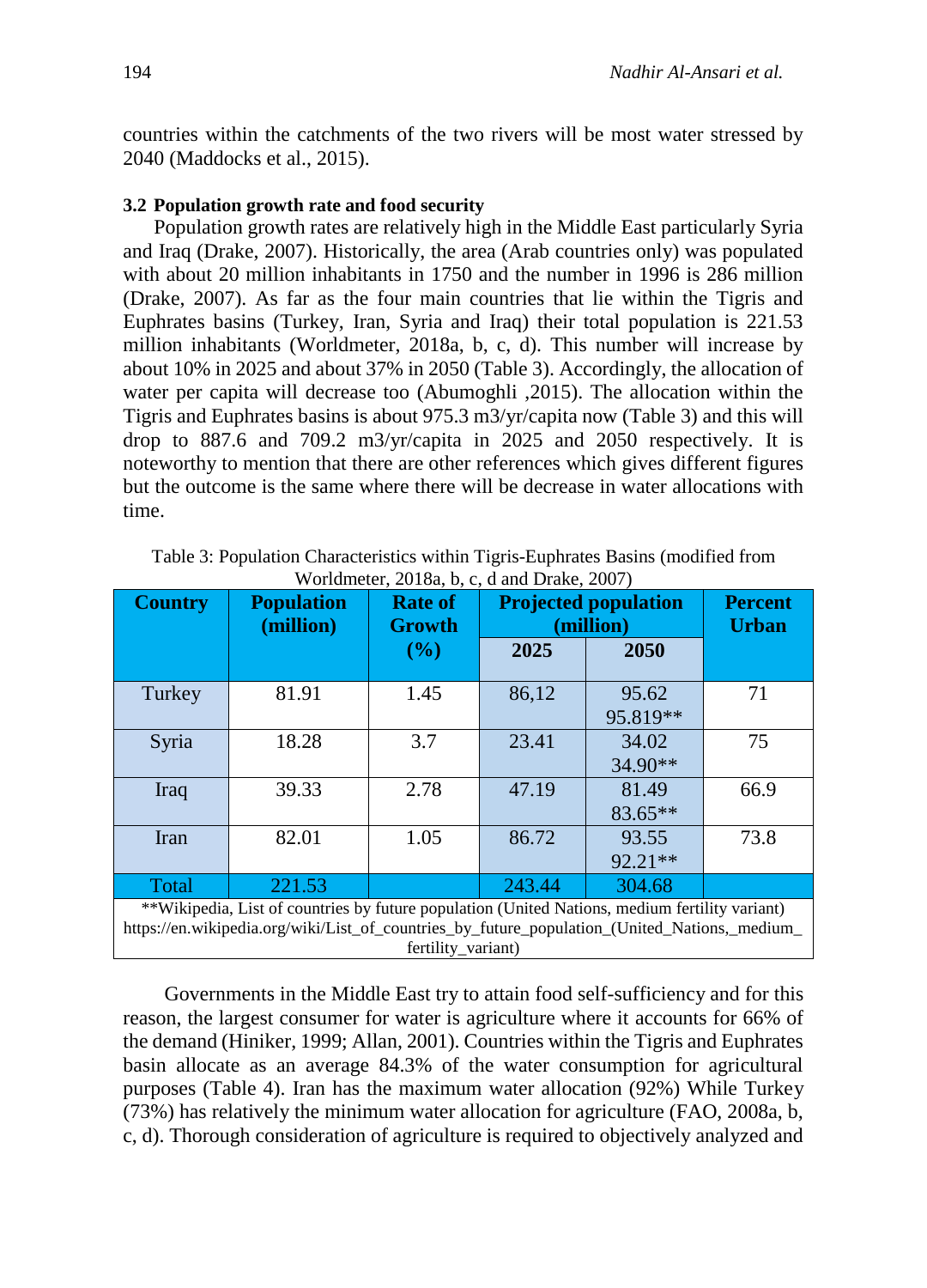adequately address the water shortage problem (Sadik and Barghouti,1995). However, this is not the case where countries have unrealistic aspirations of food self-sufficiency and which would require a most fundamental change in national outlook and water management (Charrier and Curtin, 2007). Future challenges are so severe in meeting the increasing demands for water and are beyond the capabilities of individual countries (Sadik and Barghouti, 1995). Turkey is trying to convert the area of the GAP into a breadbasket and this threaten the irrigation based agricultural potential of the lower riparian Syria and Iraq (Hillel, 1994). Iraq and Syria used to be grain exporters and now they are importers and their capability to produce grains is less than Turkey (Hillel, 1994). Syria tried long time ago to achieve food self-sufficiency and to increase its irrigational areas, drip irrigation was used. As a result, wheat yield decreased by 50% and much of the livestock had died due to water scarcity and this caused many people to join insurgents so that they can survive (New York Times, 2013). Iraq tried to increase its agricultural lands and become grain exporter again by 2017 (United Nations and World Bank ,2003; Al Ansary, K. ,2015). Numerous projects were executed but salinity and water logging created serious problems for agricultural activities. After the second Gulf war, Iraq is importing its food reflecting disastrous agricultural conditions (Robertson, C. ,2009; Cockburn, P. ,2009). Recently, food security and self-sufficiency are not a major concern in both Iraq and Syria where national security problems especially the threat of ISIS is the priority now.

| <b>Country</b> | <b>Water</b><br><b>Allocation</b>     | <b>Cultivated</b><br>area | <b>Water withdrawal</b><br>$(10^6 \text{ m}^3/\text{y})$ |                                 |                            |                 |
|----------------|---------------------------------------|---------------------------|----------------------------------------------------------|---------------------------------|----------------------------|-----------------|
|                | <b>Per</b><br>inhabitant<br>$(m^3/y)$ | (ha)                      | <b>Total</b>                                             | <b>Irrigation</b><br>+livestock | Municip-a<br><b>lities</b> | <b>Industry</b> |
| <b>Turkey</b>  | 563                                   | 26606000                  | 4010<br>$\theta$                                         | 29600<br>73%                    | 6200                       | 4300            |
| <b>Syria</b>   | 921                                   | 5 742 000                 | 16<br>690                                                | 14 6 69<br>87%                  | 1426                       | 595             |
| <b>Iran</b>    | 1356                                  | 18107000                  | 9330<br>$\Omega$                                         | 86000<br>92%                    | 6200                       | 1100            |
| <b>Iraq</b>    | 2632                                  | 6010000                   | 6600<br>$\theta$                                         | 52000<br>79%                    | 4300                       | 9700            |
| <b>Total</b>   |                                       |                           | 2160<br>90                                               | 182269<br>84.3%                 | 18126<br>8.4%              | 15695<br>7.3%   |

Table 4: Water use in countries within Tigris and Euphrates basins according FAO, 2008a, b, c, d and 2009 a, b, c .

#### **3.3 Energy Requirements**

Iraq is oil exporting country since the beginning of the twentieth century, while Syria started to export oil in 2001and Turkey has no oil reserves (Akanda et.al., 2007). For this reason, Turkey is trying to reduce its dependence on oil imports as an energy source. To achieve this goal, Turkey is trying to use hydroelectric power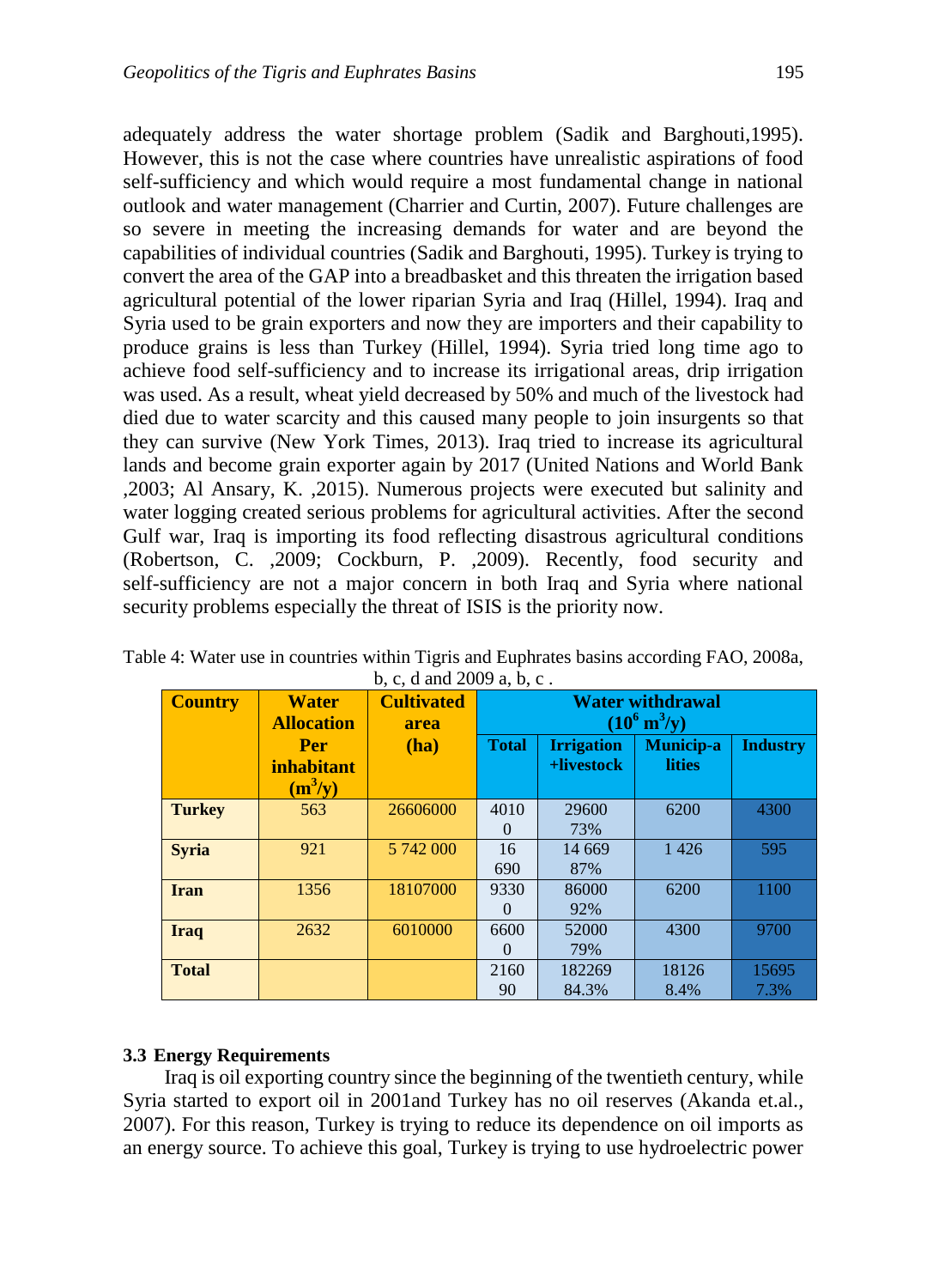to cover as much as 40% of the required energy (Turan, 2004). The GAP project is one of the strategies used so that Turkey can reduce 28 million tons of its oil imports when this project is fully operational (Bagis, 1989).

Syria and partially Iraq rely on hydropower to generate electricity. Despite the fact that Syria is oil producer but it relies on hydropower to generate electricity. This fact gives the opportunity for Turkey to decrease the flow of the Euphrates through the GAP project and threaten Syria although the. Turkish Government declared several times that the GAP is purely a development project. Some people believe that there are number of internal and external goals involved within the implementation of the GAP project (Waterbury, 1993; Alsowdani, 2005; Shams, 2006; Alnajaf News net, 2009; National Defense Magazine, 2009).

#### **3.4 Water Management:**

Poor water management strategies have exacerbated the water scarcity problems within riparian countries (Abumoghli, 2015). Water is wasted through old irrigation techniques where flood irrigation is still the dominant method used. In addition, the irrigation canals are unlined and /or uncovered which enhance water losses. Water quality of the rivers are deteriorating due to the extensive use of chemical fertilizers and pesticide. Back flow from irrigated areas and dumping of municipal and industrial waste in the rivers is accelerating the pollution of these river. Recent data for the period 2000 to 2010 collected by the Consulting Engineering Bureau at Baghdad University (CEB) (2011a) show the steady increase of the salinity in both rivers (Figure 5). Similar trend was noticed by ESCWA (2013) for long term salinity trend in both rivers. TDS is about 300 ppm at Ataturk Dam on the Euphrates, and it increases to 600 ppm at the Syrian-Iraqi borders which is already higher that the recommended level for irrigation and it increases to more than 1200 ppm (minimum) downstream at Samawah (World Bank, 2006; Iraqi Ministry of Municipalities and Public Work -IMMPW, 2011). As far as the salinity within the Tigris River, it increases dramatically downstream Baghdad due to intensive irrigation. To overcome the salinity problem in Iraq, a main outfall drain (MOD) was constructed south of Baghdad to the Gulf for a distance of 565 km to carry drainage water from irrigation projects from 150000 km2 with a discharge capacity of 210 m3/s (UNEP, 2003; Shahin, 2007). To overcome salinization and water logging, huge networks and sub-surface tile drains and surface drainage canals were constructed to collect drainage water from agricultural fields to be dumped in MOD (FAO, 2003, Taylor and Francis Group, 2003). Taking all these measures, recent estimates indicates that 4% of irrigated areas are severely saline, 50% are of medium salinity and 20% are slightly saline (CEB, 2011b). Salinity increase in conjunction with decrease of flow downstream along the courses of the two rivers has overstressed the agricultural sector in the southern Iraq. This situation causes dissatisfaction and frustration and creates irritation that might lead to conflict.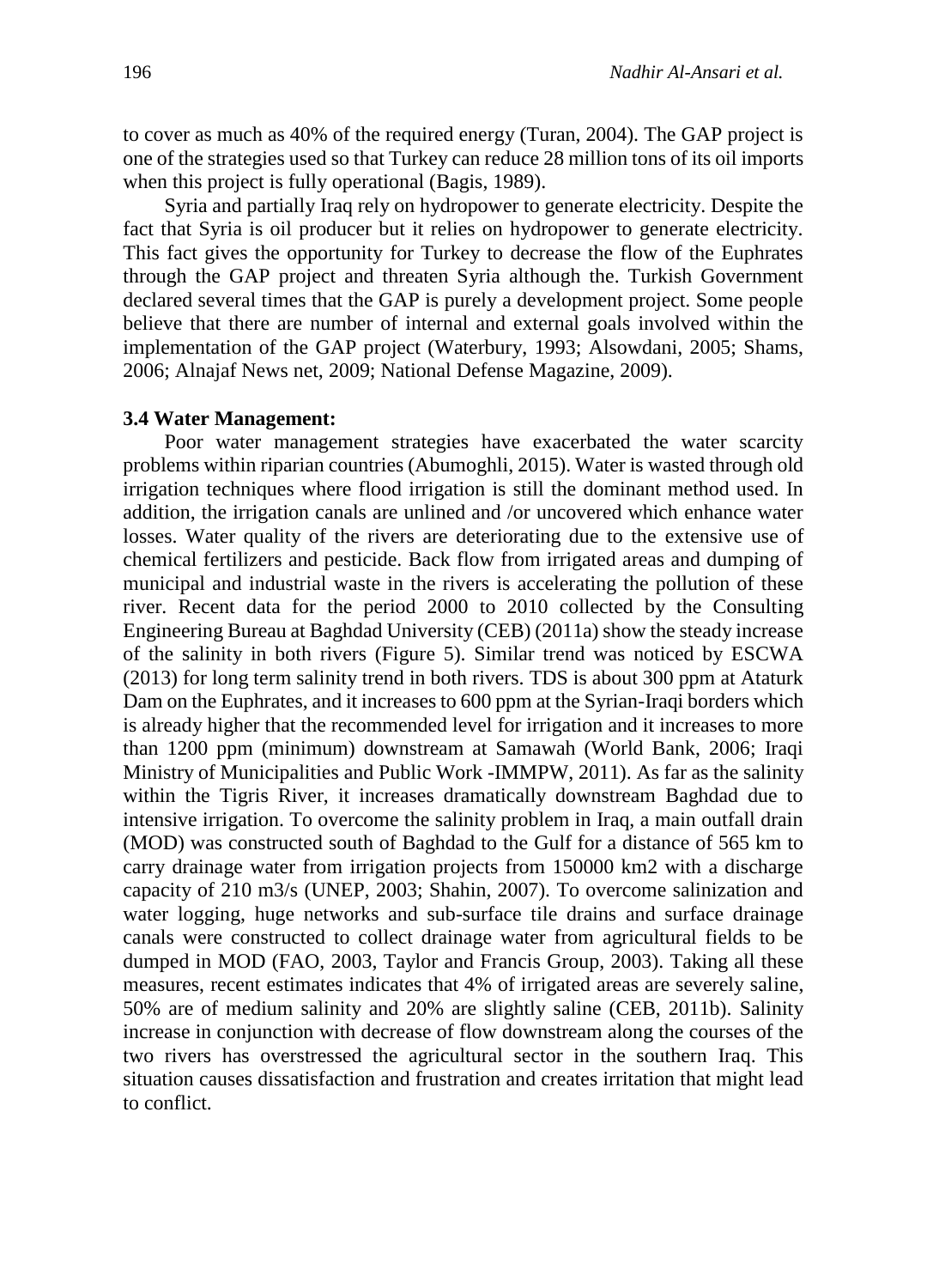

Figure 5: Salinity variation along the Tigris and Euphrates Rivers for the period 2000-2010 (sources of data CEB ,2011a)

#### **3.5 Economic Development:**

The Middle East is going through a development stage which caused the movement of about 50% of the population from rural to urban areas. Such movement aggravates the water shortage problem where water consumption increased about 10 to 12 times its normal per capita as village dwellers (Drake, 2007). Furthermore, the relative fast increase in oil prices caused rapid economic developments and raised the standard of living in Iraq and Syria (Abumoghli, 2015), although the economy of both countries are hardly affected by corruption and the struggle with ISIS in the past few years. The two countries raised their need for water in view of these developments. Adding the claimed needs for Turkey, Syria and Iraq it sum up to 149% of the total water available (Akanda et.al., 2007). Since Turkey is not an oil producing country, it is trying to use its water as a commodity for bargaining where the president of Turkey in 1992 declared at Ataturk dam opening ceremony that "Neither Syria nor Iraq can lay claim to Turkey's rivers any more than Ankara could claim their oil… The water resources are Turkey's; the oil resources are theirs. We don't say we share their oil resources, and they can't say they share our water resources" (Reed, 2005). Furthermore, Turkey proposed Peace Pipeline and Manavgat River project focus to trade water with Mediterranean and Middle East neighbors (Kolars, 1994; Martin and Kerids, 2003).

#### **3.6 Technological Development:**

The riparian countries had built several dams on the Tigris and Euphrates Rivers and are planning to build more dams. The Middle East well known with its high temperatures and the construction of these dams have increased the quantity of evaporation from the surface water of the reservoirs. Furthermore, agricultural practices still not modernized where old irrigation methods are still used. Such practices are also leading to high quantities of water losses. Syria tried to use new technologies in irrigation practices and it faced plenty of problems (Varela-Ortega and Sagardoy, 2003; Friedman, 2013). One of the main problems that farmers were not educated and could not understand and apply the new technologies.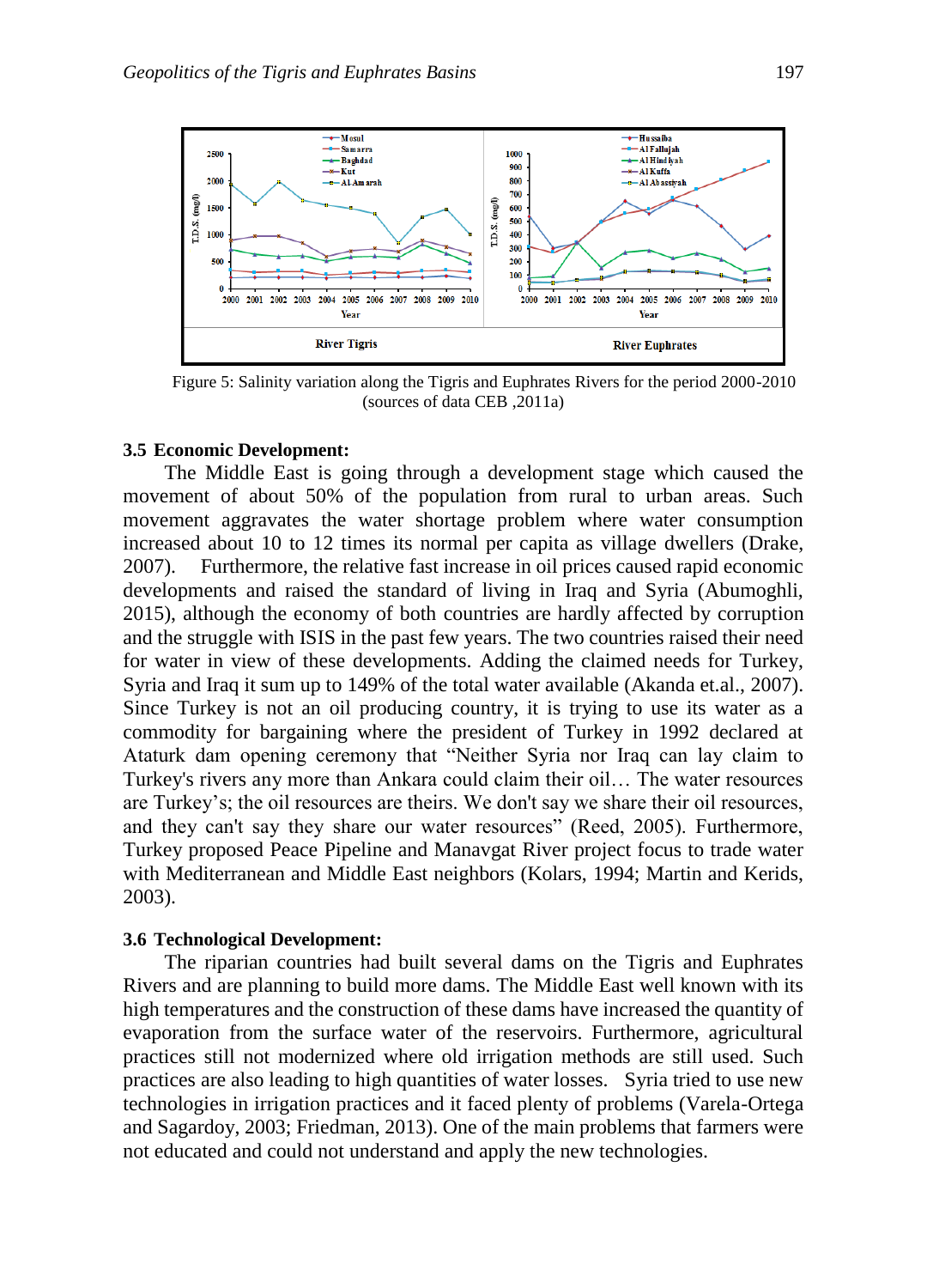#### **3.7 Political Fragmentation:**

Middle East was dominated by the rule of Ottman Empire since the thirteenth century till its defeat and dissolution during World War I. Then the area was divided into different countries but Britain and France ruled them. During these periods conflict among different people dampened. After that people ethnic consciousness increased which lead to growing disparities and rivalries in the region and all the people became more competitive and nationalistic. The tension and friction between the United States of America and the Soviet Union and their allies during what is known as the "Cold War" had a restraining effect on the likelihood of major conflicts, and this does not exist now.

Excessive use of surface water and groundwater and water pollution became a source of friction and tension. There are examples that reflects this fact like the 1967 war between Israel and Arab states where water was one of the underlying causes as well as the Israeli occupation of Lebanon in 1982 where they occupied Litany River and diverted its water. To meet the high water demand, Israel is extracting 40% of its water rom aquifers beneath the West Bank and Gaza (Drake, 2007). Plenty of dams were built on the Tigris and Euphrates Rivers and their tributaries (Table 1). Unilateral decisions without any consultation with riparian countries also raised friction (Abdullah, 2012). As an example the tension between Syria and Iraq in 1974 over the Euphrates water sharing. Future prediction models for surface water and groundwater resources show their depleting in the Middle East (Bazzaz, 1995; Al-Ansari et.al., 1999, 2011, 2012; Chenoweth et.al., 2011; Voss et.al. 2013; ESCWA, 2013; Hamdy, 2013). For these reasons, UN Secretary General Boutros Boutros-Ghali said in 1985 that the next war in the Near East would not be about politics, but over water (Venter, 2008).

#### **3.8 International Water Laws:**

The International Law Commission of the UN worked on the Convention on the Law of the Non-Navigational Uses of International Watercourses for three decades and it was approved by the United Nations General Assembly on the 8th July, 1997. Three countries voted against this law. These countries were: Turkey, China and Burundi (Elhance, 1999). This convention needs however to be ratified by thirty-five countries in order to enter into force, which it had not attained hitherto. In this law, the UN stated rights and obligations that states should follow. It also gave the principals and mechanisms that states should follow to avoid dispute escalating to the level of acute conflicts. This law might be suitable for non-arid regions and not for arid region like the Middle East (Al-Ansari, 2016). In addition, despite the principals stated, there is no legally binding international obligations for countries to share their water (Morris, 1992). Having this situation, then agreements will depend upon several factors like: the goodwill of the countries involved within the drainage basin, degree of national interest and the power (both internal and external) available for the country to pursue its politics (Jones, M., 1995).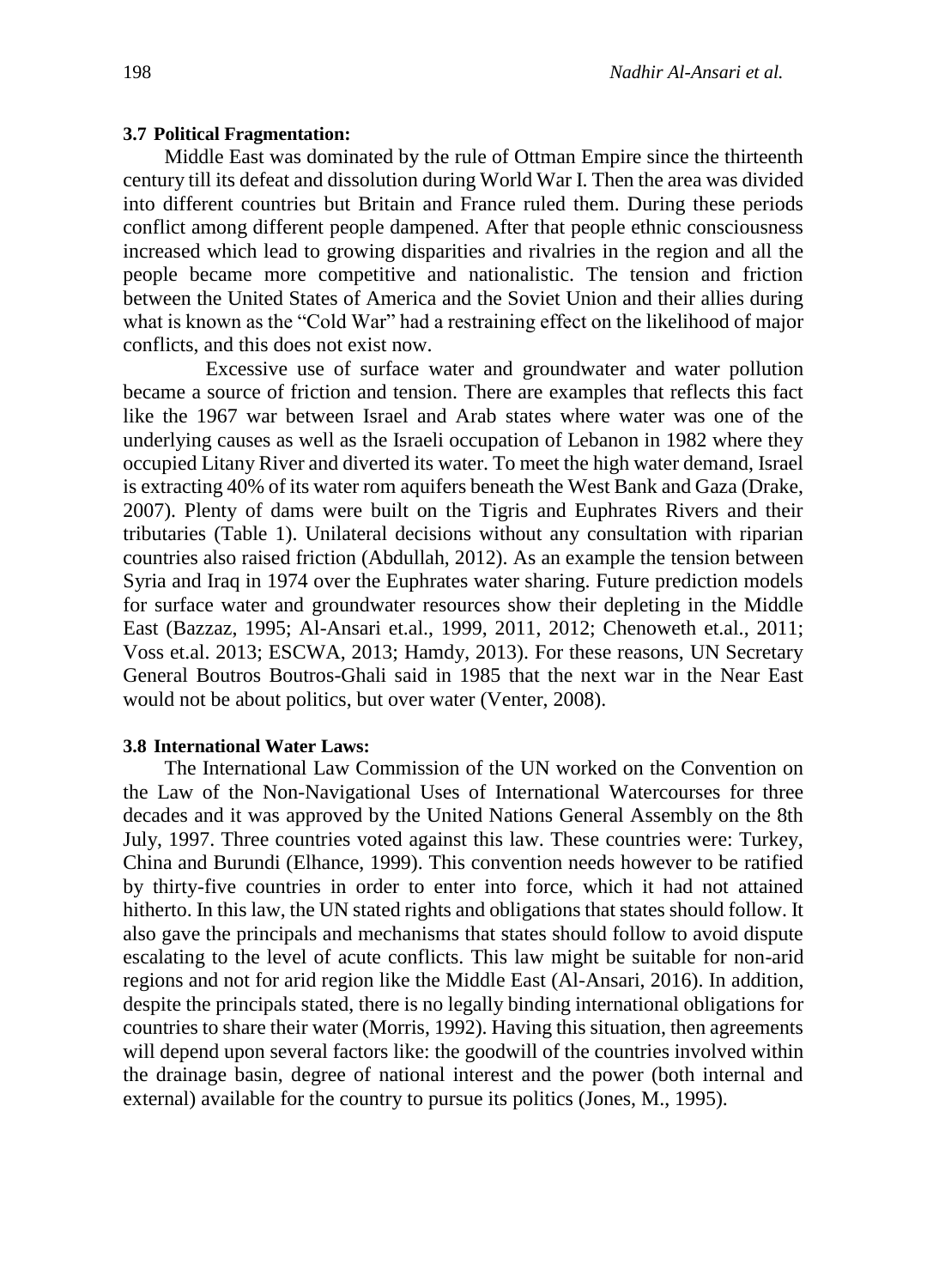#### **3.9 Public Awareness:**

Despite the fact that Syria and Iraq are facing water shortage problems now, it is expected that all countries within Tigris and Euphrates basin will experience the same situation in future. This is due to increase of population and development in these countries. This implies required improving the efficiency of current water supply and usage needs to achieve secure and sustainable water for future generations. To achieve such goal, all parties concerned are to be involved (Schaap and Steenbergen, 2002).

An overall strategy and designing a public water awareness program is to be adopted which includes promotional activities, implementing the activities and monitoring and evaluating their effectiveness. Al-Ansari (2016) suggested educating politicians and policy makers; water planners and managers; and social marketers and educators about the importance of water conservation in the potable water supply sector and how it may be approached, so that they can take part in national water awareness program and promoting it to society as a whole. Special curricula in schools is to be designed by developing and finding ways to introduce the subject and the media should raise awareness about the importance of water issues. Farmers are to be educated on the use of new irrigation techniques that are suitable for arid regions since the agricultural sector is the highest consumer of water resources. Using non-conventional water resources should be considered seriously. The public should understand the importance of proper water management. The ignorance of the impact of political and economic decisions of the long term guarantee of water resources are one of the biggest problems in the Middle East (Al-Ansari 2016).

Texas Water Development Board (2010) set a program for water conservation and use it can be adopted by the countries concerned. The main points in this program can be summarized as follow:

- What are the rules and regulations for water and wastewater permits?
- How is the water produced and distributed?
- How is the wastewater collected and treated?
- How does your utility provide maintenance and repair services?
- What kind of customer service does your utility provide?
- What conservation measures are in place?

As an example it is noteworthy to mention that Iraq is expected to have -20.6 billion cubic meters in 2040 (Figure 6) ( MacQuarrie, P., 2004). Such a figure raises the alarm and action should be taken starting now.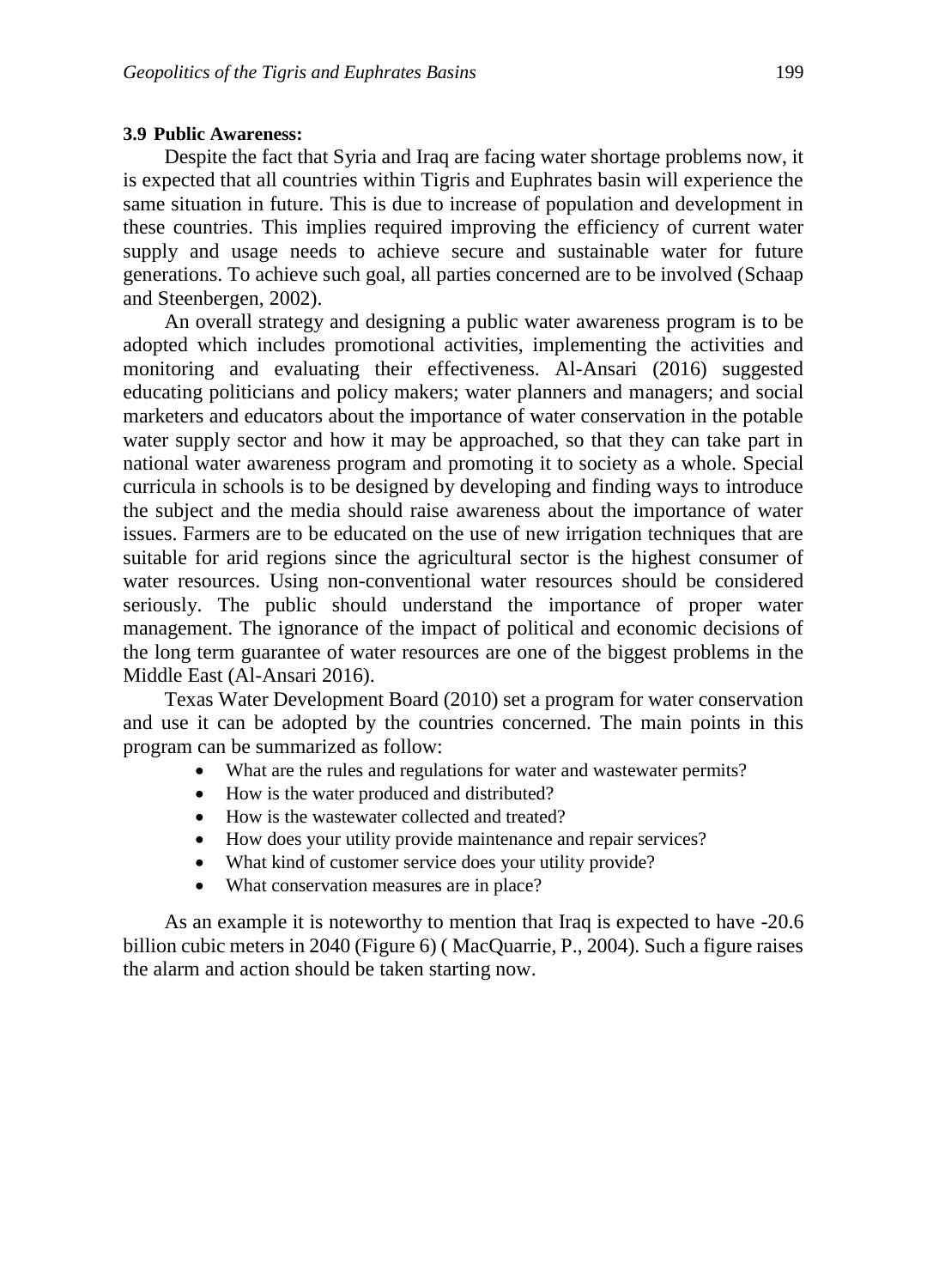

Figure 6: Iraqi Water Balance 1990, 2040 (bcm) ( MacQuarrie, 2004).

### **4 International Agreements**

#### **4.1 Historical Background**

Turkey, Iran, Syria and Iraq are the main riparian countries within the Tigris and Euphrates basins. Since Syria and Iraq are the downstream countries within the basin, so they are always trying to ensure the required amount of water that can meet their domestic, agricultural and industrial demands. In addition, they consider that these basins as international "watercourses" which should be treated as an integrated entity by all the riparian users. On the other hand, Turkey considers the Euphrates and Tigris Rivers as "trans-boundary Rivers" which is under its exclusive sovereignty until it flows across the border and when it joins the Tigris River to form Shatt Al-Arab River then it becomes an international river. In addition, Turkey is one of only three countries that voted against the International Law Commission of the United Nation on the law of Non-Navigational Uses of International Watercourses in 1997. Turkey also consider this is not legally binding because the convention does not apply to them (Gruen, 2000). Furthermore, Tigris and Euphrates Rivers basins are considered as one basin by Turkey due to the fact that they join together to form Shatt Al-Arab River, in addition to mass water transfer between the Tigris and Euphrates Rivers via the Tharthar system, while Syria and Iraq consider them as two separate basins.

Historically, the Tigris and Euphrates basins were under unitary authority of different empires and colonies (Elhance, 1999). Water issues disputes that took nationalistic character started after the British and French mandates were dissolved. Before World War II, the first signed treaty was in 1913 between Britain, Russia, Iran and Turkey for the regulation of Shat Al-Arab River. France as the mandatory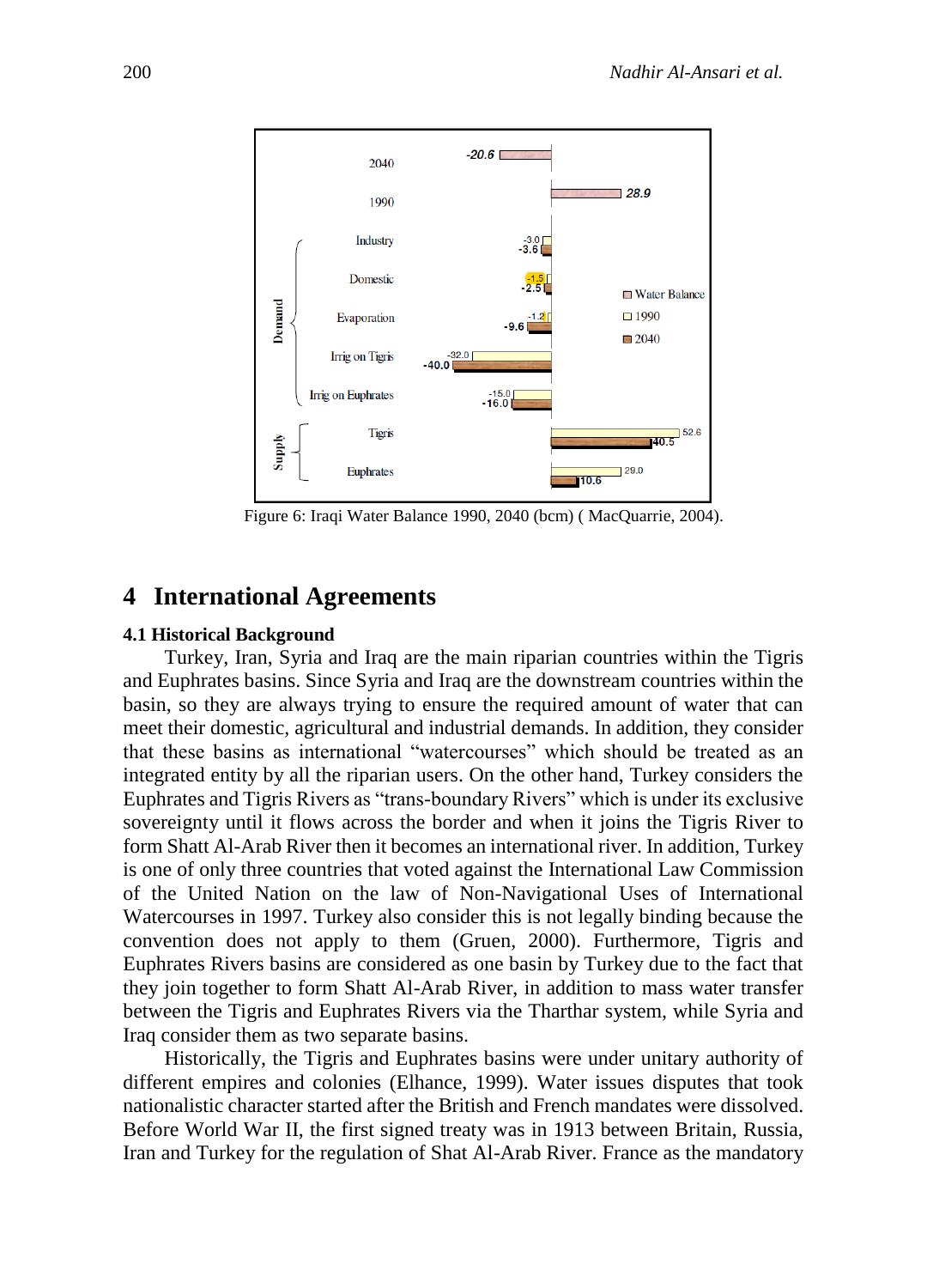power for Syria and Great Britain the mandatory power for Iraq signed a treaty in 1920 and they agreed to establish a committee to examine and coordinate the use of the Euphrates and Tigris Rivers (Berardinucci, 2010; ESCWA, 2013). This was followed by two treaties in 1921 where it states in article 12 that Aleppo city can use the water of the Euphrates River. Then in 1923, another treaty was signed between Allied powers and Turkey known as Lausanne agreement concerning the Euphrates and Kuviek Rivers. The treaty also included a provision that Turkey must consult Iraq before undertaking any hydraulic works (article 109) (Berardinucci, 2010; ESCWA, 2013). In 1926, Turkey and Allied powers signed a Neighborly Relations treaty where they agreed to cooperate together to use the Euphrates basin. The commission on the demarcation of the Turko-Syrian Frontier on the Tigris was established in 1930. As a result, a treaty was signed between Turkey and France (Syria) which stated that the border between the two countries is to follow the thalweg principle, establishing the border in the middle of the Tigris, regardless of shifts in the river's course (ESCWA, 2013).

In 1932, the Iraqi Kingdome was announced and established. Then in 1937, Iran and Iraq signed a treaty. This was for demarcating their border and regulating navigation in Shat Al-Arab River. Now all the aforementioned treaties has much importance for contemporary interstate relations and geopolitics in the basins (Elhance, 1999, ESCWA, 2013). In the 1946, Ankara Treaty of Friendship and Good Neighborliness was signed by Turkey and Iraq (Beschorner, 1993) and is considered as the first legal instrument of cooperation where they agreed that Turkey shall install and operate permanent flow measurement facilities and inform Iraq periodically about the recorded data (article 3) and water infrastructure projects (Berardinucci, 2010; ESCWA, 2013). Turkey promised that it would not alter the Euphrates flow without informing Iraq, and, to adapt any future works to the needs of both states. In that treaty, Iraq was allowed to construct protection and observation posts in Turkey's territory to prevent downriver flooding (Fadel et al., 2002).

First few hydrological projects began in Iraq in the 1950s where Samarra barrage and Dukan Derbendikhan dams were constructed in Iraq (Kibaroglu, 2008; Berardinucci, 2010). The first meeting between Turkey, Syria and Iraq took place in 1965 where it was decided to demise and end of the treaty system (Bari, 1977). New phase of their relationship took place between the three riparian countries in 1960s when Turkey decided to construct Keban Dam. Turkish and Iraqi experts held a meeting in June, 1964 and in that meeting, Turkey agreed to maintain a minimum discharge of 350 m3 /sec immediately downstream from the dam, provided that the natural flow of the river was adequate to supply this discharge. Establishment of a Joint Technical Committee (JTC) was proposed by Turkey. This committee is to inspect each river to determine its average annual discharge and to determine the irrigation needs of the three countries through joint field studies. Then it should prepare a statement of the main principles and procedures in order to facilitate an agreement on water rights (Kibaroglu and Scheumman, 2011).

In 1965, a tripartite meeting was held in Baghdad. During that meeting Iraq,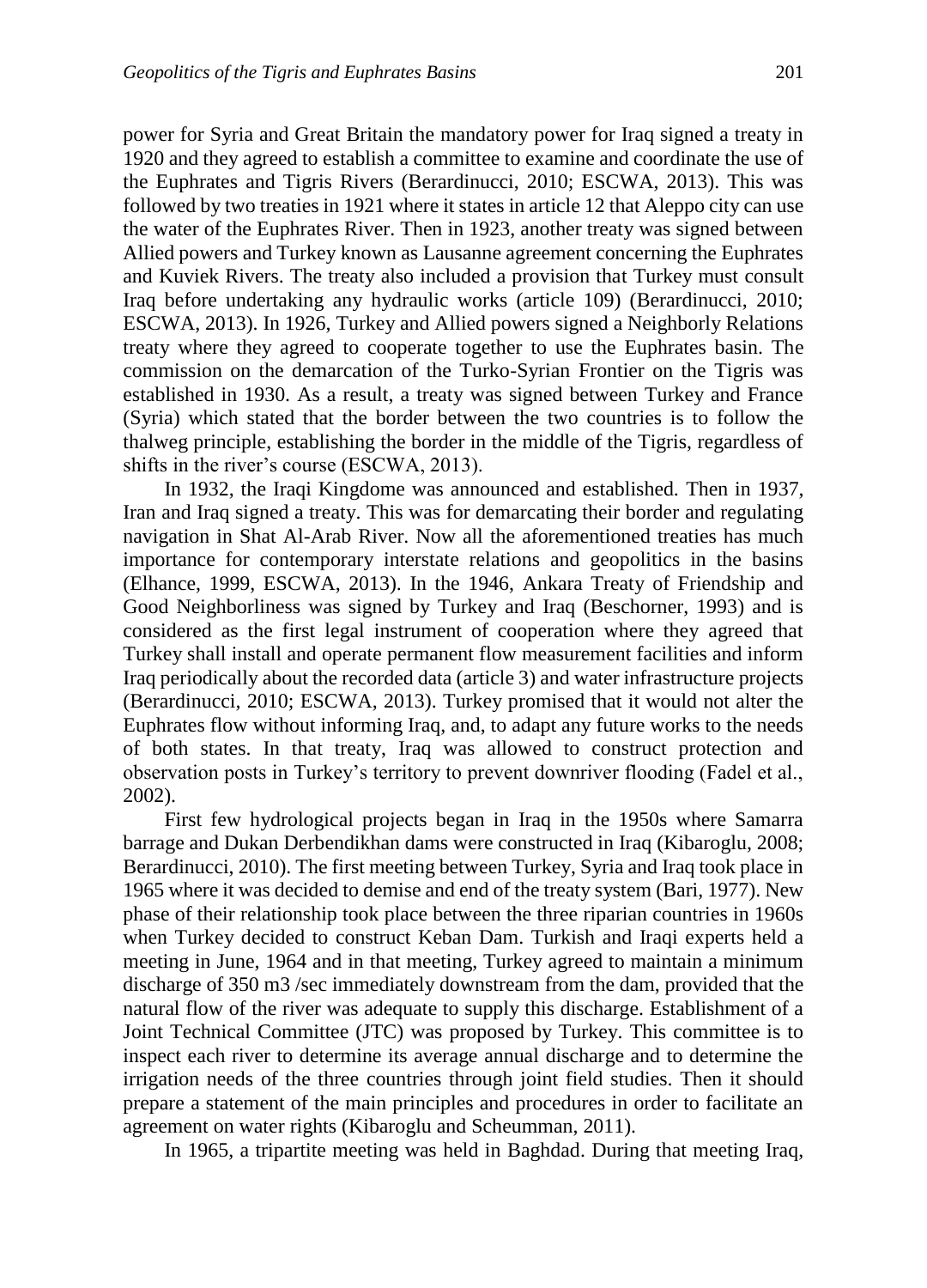Syria and Turkey demanded 18, 13, 14 BCM respectively of the Euphrates water annually. This amount exceeds the low annual flow of the Euphrates River. In these meetings, proposed dams were discussed in particular Keban (Turkey) and Tabaqa (Syria) Dams. After 22 rounds of talks, it came to a standstill (Daoudy, 2009). One of the main issues that was proposed by Turkey is that it agree to sign a tripartite treaty only if there was an "inclusive agreement on the distribution of the waters of all the rivers common to it and Syria" (Lowi, 1995). Later, Keban Dam was operating in 1973 and Tabaqa Dam in 1974. This raised very high tension between Iraq and Syria. The latter promised Iraq for a supply of 200MCM from Tabaqa Dam. The tension between Iraq and Syria became very high again in 1975 when Syria started to impound Assad Lake which deprived Iraq of some of its promised water share where it claimed that it did not receive half of its normal flow from Turkey (Berardinucci, 2010). The Arab League, Saudi Arabia and Egypt tried to mediate and solve the problem but all their efforts failed and both countries amassed troops along their border in June, 1975. Later, Saudi Arabia proposed sharing the water of the Euphrates on a basis proportional to how much water Syria receives from Turkey and this eased the situation but they did not sign any agreement. Turkey expanded the Lower Euphrates Project and its name became Güneydogu Anadolu Projesi GAP), the Southeastern Anatolia Development Project (GAP) in 1977 (Kibaroglu, 2008).

A protocol for technical and economic cooperation was signed between Iraq and Turkey in 1980 and Syria signed the protocol in 1983. Issues of regional waters – particularly the Euphrates and Tigris Rivers- were to be discussed by a joint technical committee (JTC). Later, Syria allowed Kurdish and Armenian rebels attacking GAP projects to have their headquarter in Syria. These rebels were conducting subversive actions on the GAP projects works (Zawahri, 2006) while Iraq allowed Turkey to attack the Kurdistan Worker's Party (PKK) on Iraqi soil. In 1987, a protocol on Economic Cooperation was signed between Syria and Turkey. In that protocol, Article 6 reads as follows: "During the filling up period of the Atatürk Dam reservoir and until the final allocation of the waters of Euphrates among the three riparian countries, the Turkish side undertakes to release a yearly average of more than 500 m3/sec at the Turkish-Syrian borders and in cases when monthly flow falls below the level of 500 m3/sec, the Turkish side agrees to make up the difference during the following month". In addition, Article 7 of the protocol states that Syria and Turkey shall work together with Iraq to allocate Euphrates and Tigris water within the shortest possible time frame. Article 9 asserts the intention of the two states to construct and jointly operate irrigation and hydropower projects on the two rivers (Zawahri, 2006; ESCWA, 2013). Then Syria and Iraq agreed that 58% of the Euphrates River water coming from Turkey would be released to Iraq by Syria (Schmandt et al., 2016). Due to the fact that Iraq was ignored and was not asked to sign that protocol, it did not allow Turkey to attack the PKK in Iraq and in 1988, Iraq suppressed its Kurdish uprising in February 1988, 60,000 Kurds fled to Turkey, further deteriorating their relationship (Beschorner, 2008).

Turkey notified its downstream neighbors before November 1989 that it is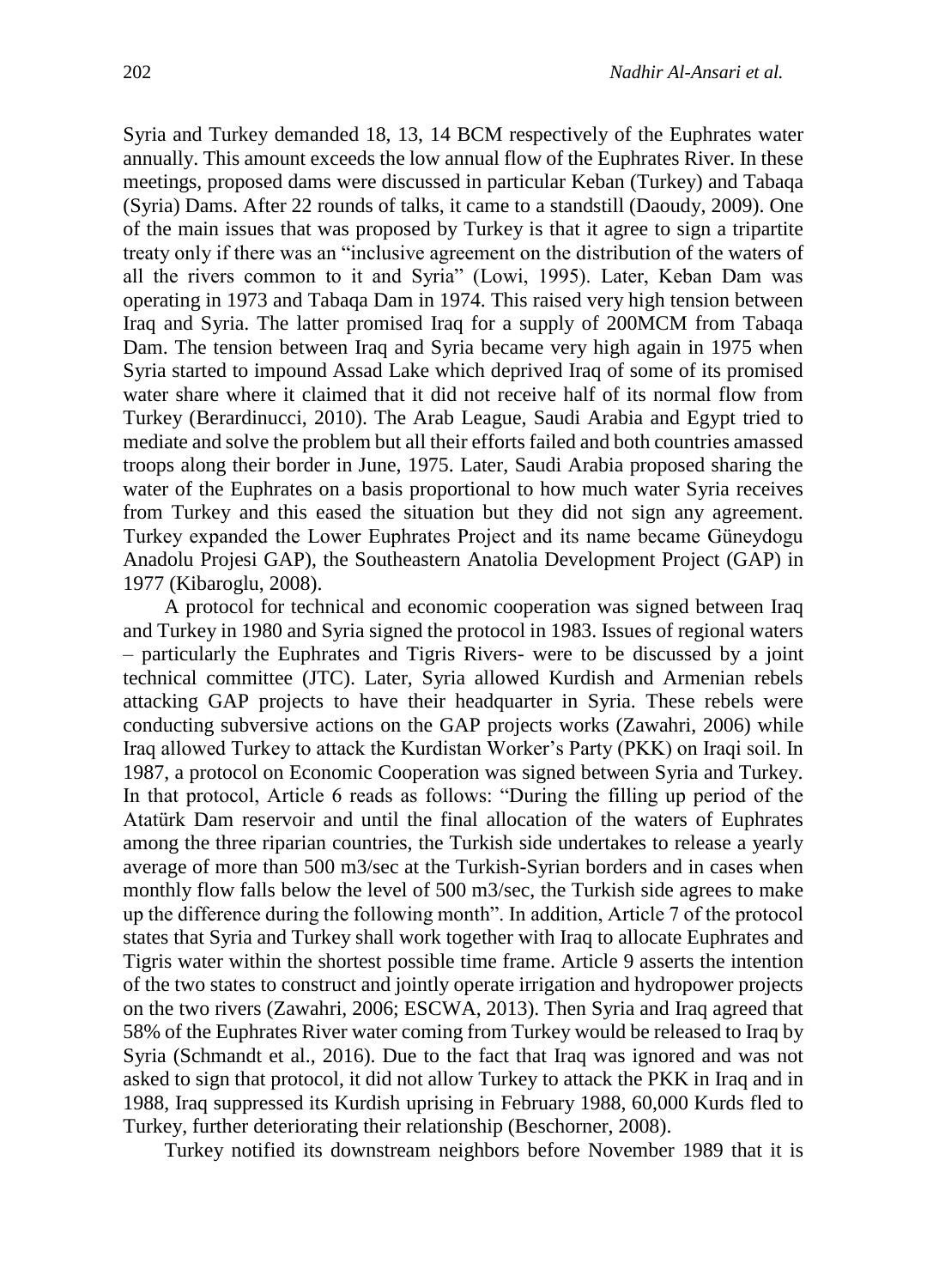going to impound Ataturk Dam`s reservoir. It explained the technical reasons behind the action and also provided a detailed program for the replenishment of the losses. In addition, delegations were sent to the region to explain the need for the action, and the measures taken. Impounding started on the 13th January, 1990 and ended to February 13, 1990. January was chosen because the demand for water is low in that month. Official complaints against this action were registered by Iraq and Syria and called for a new agreement to share the waters of the Euphrates River. They also agreed that 58% of the Euphrates water that Syria receives would be provided to Iraq (Kibaroglu and Scheumman, 2008). Iraq and Syria protested against the construction of Birecik Dam in Turkey which raised friction and tension again in 1996(Kibaroglu and Scheumman, 2008). In view of this situation, Iraq and Syria organized a joint water coordination committee to face water shortage problems. They agreed that Tigris and Euphrates water can be used in an equitable, reasonable sharing and utilization. To resolve the conflict, Turkey asked Syria in May, 1996 to engage in talks and it suggested that water can be divided according to the area of cultivated lands while Syria asked for equal share (Wolf, and Newton, 2008), consequently no agreement was reached. Syria continued to support the Kurdish rebel group (the PKK) to attack southeastern Turkey from Syrian soil. Turkey retaliated to this act in October, 1998 and asked Syria to stop supporting terrorists immediately, which was understood as a threat of military intervention. Syria responded to Turkey and they signed what is known as the Adana Accord. Accordingly, the relationship between the two countries improved and they signed another agreement in 2001 between GAP's Regional Development Administration (GAP RDA) and General organization for Land Development (GOLD) (Berardinucci, 2010).

In 2002, Syria and Iraq signed an agreement which allows the former to establish a pumping station on the Tigris River. Project area and volume of water extracted was specified in that agreement (ESCWA, 2013). Later in 2007, Turkey and Syria reactivated the JTC and held a series of meetings during which they agreed to share information on meteorological patterns and water quality. The amount of water that Turkey released to Syria and Iraq was effected by the drought that was experienced in the region through the period 2007-2009. In 2009, Turkey and Syria signed a new agreement known as "Strategic Cooperation Council Agreement" and number of MoUs were signed. All the signed agreements focused on emphasis on improvements to water quality, the construction of water pumping stations (on the Syrian stretch of the Tigris) and joint dams, as well as the development of joint water policies (ESCWA, 2013). Turkey assisted Iraq through that period with additional water but they did not sign any agreement (Jones, 2009).

Some of the tributaries of the Tigris rises in Iran and as far as Shat Al-Arab, is concerned, the two main riparian countries are Iraq and Iran. In this context, the first agreement was signed in 1913 which is known as the Constantinople accord concerning borders delineation between the two countries which dealt with continuous shifting of the river watercourse. This was followed by another agreement in 1937 signed with support from the League of Nations. According to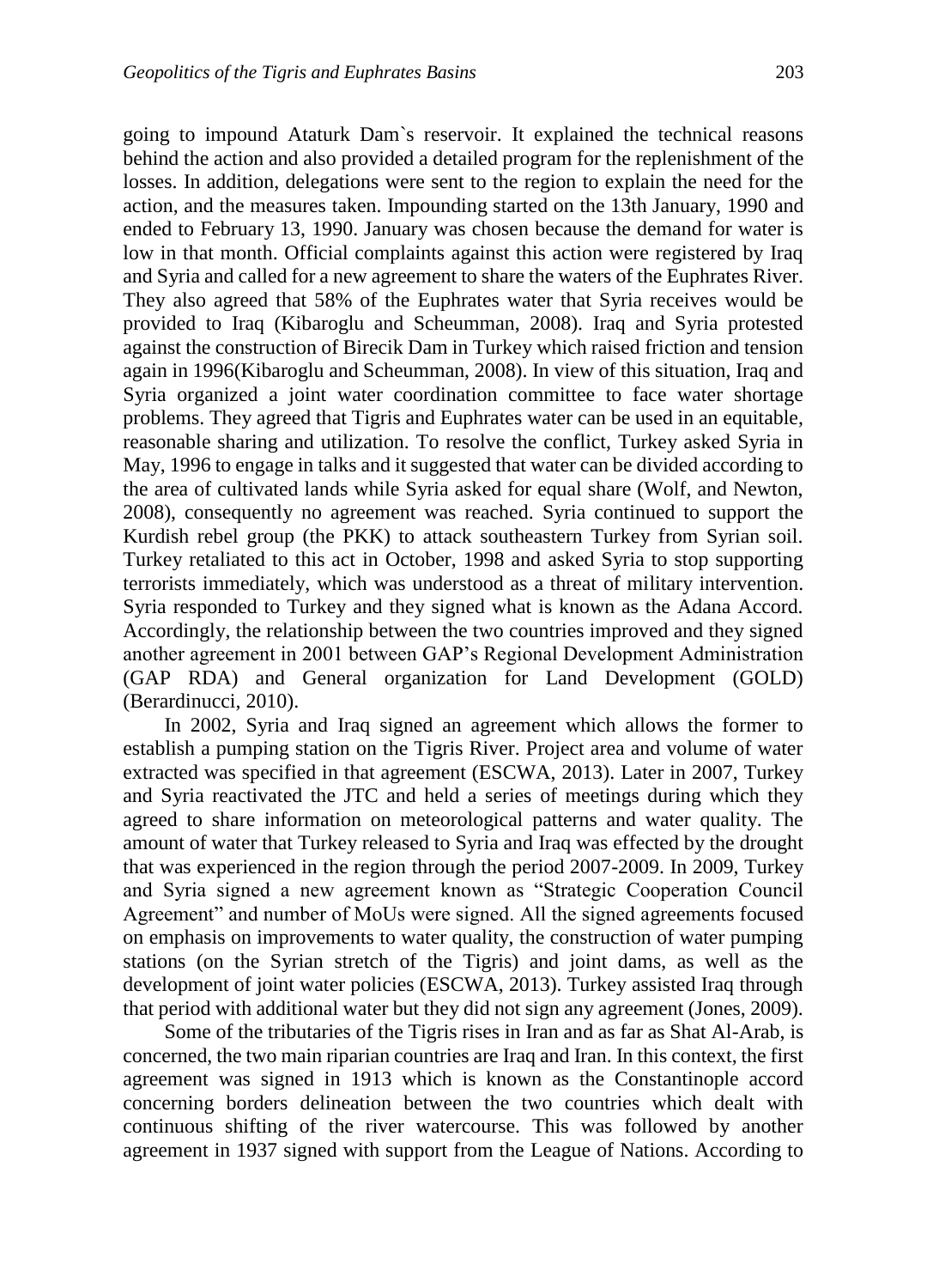these agreements, Iraq has the full sovereignty over the two banks of Shat Al-Arab River although Iran kept claiming half of the river to its sovereignty. Iran supported the Kurdish rebels in north of Iraq during the 1970s so that it can exert pressure on Iraq to negotiate the Shatt Al-Arab status. In 1975, an agreement was signed in Algeria between the two countries. As a consequence, Iraq to conceded its right in half the Shatt Al-Arab and the Kurdish rebellion was ended (US Department of State, 1978). Iraq felt that it was humiliated and continuous strain started to increase till the war started between Iraq and Iran in 1980. The war ended without resolving the problem of Shat Al-Arab (Wallas, 1998). Till now, all Iraqi governments kept the strong position that Iraq would never reinstate the 1975 agreement.

The improved relationship between the two countries after 2003, had led the Foreign Ministers of the two countries to meet and discussed among other things the Shatt Al-Arab issue in 2014. Both parties agreed to move forward and work on the marking of land borders and to implement agreements in accordance with the borders treaty, protocols and agreements that were signed between the two countries in 1975 (Dinar Advice Guru, 2014). This is very important because Iran has done several things that effected the water resources situation in Iraq (Abdullah, 2012) which can be summarized as follow:

- Dam was built on Wand River in 1960 and as a result Khanaqeen city was cut from its water resource. Three more diverting dams were built on the same river later.
- Diverting Serwan River waters which is one of the tributaries of Diyala River.
- Dams were built on valleys near the border with Iraq to divert the water inside Iran.
- Building dams on Karkha River.
- Water projects on Karun River and diverting its water inside Iran.

These acts caused considerable hardship to the Iraqi population in general and to the inhabitants of border areas in particular; such as Khanqeen, Mandli, Badra and Jassan and lately to Qalaa-Diza, Halabja, and Shir-Zur in Iraqi Kurdistan Region.

#### **4.2 International Law and Water Sharing Issues**

Disputes concerning water resources of the Tigris and Euphrates Rivers between riparian countries seriously started in the 1970s when some of the riparian countries started to build dams on these rivers and the effect of droughts that dominated the region. Each country has its own justifications and explanations to the laws concerned which are the International Water Law, the Helsinki Rules (ILA Helsinki Rules, 1967), Berlin Rules (ILA Berlin, 2004) and the UN convention on the law of the None Navigational uses of International Water Courses (UN, General Assembly, 1997). These laws are based on restricting the territorial sovereignty of any riparian state to the part of an international fresh water system that is located on its territory, and the riparian State has to respect the right of the other riparian States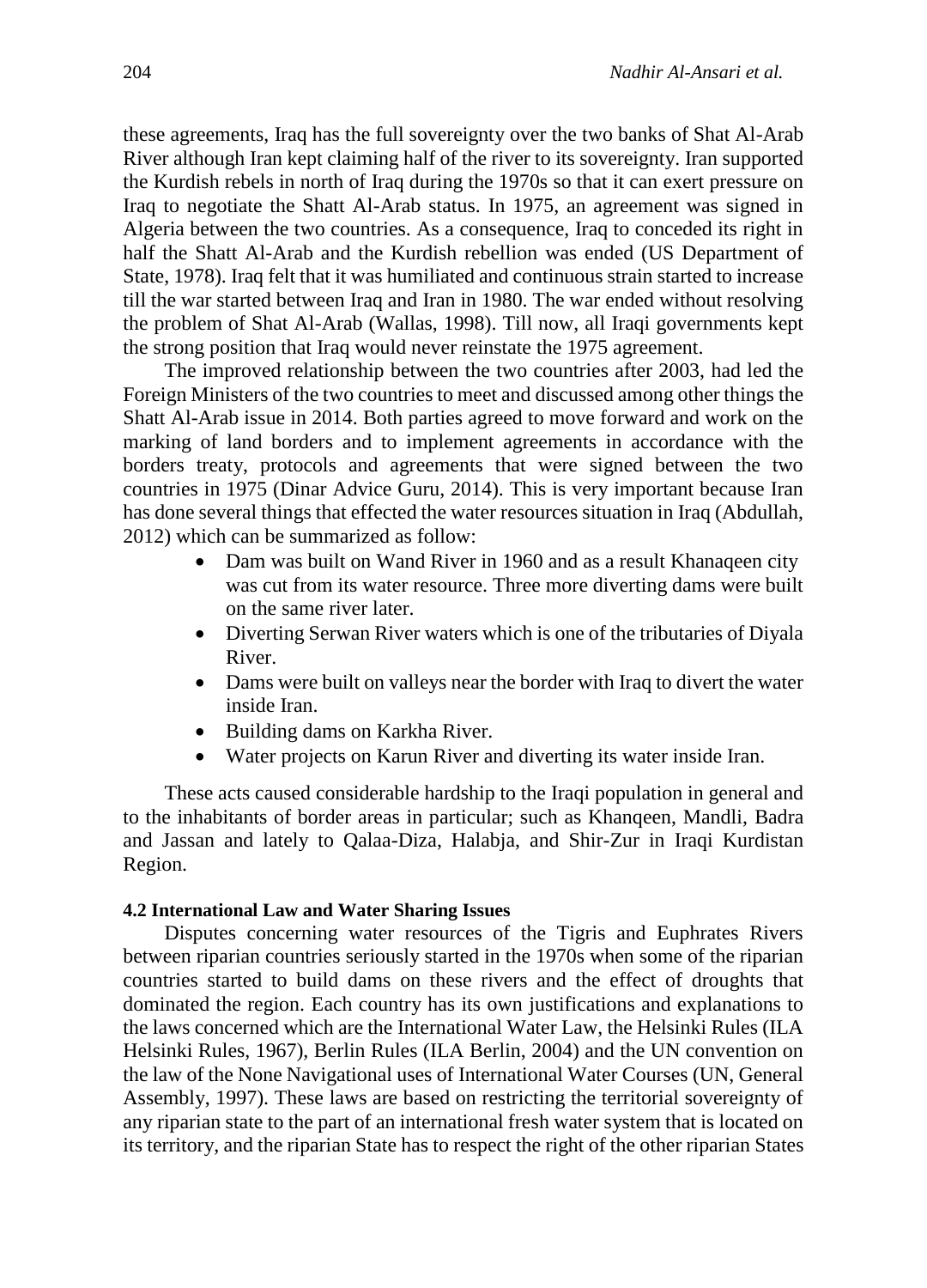to utilize the system.

In addition, they approache the problem through the theory of community interest, and the theory of limited sovereignty to reflect the interdependent character of freshwater systems. In view of these theories, two provisions are to be considered. These are the doctrine of equitable utilization implying fairness and reasonable use and the rule of causing no harm. Therefore, riparian states should recognize the limitation imposed by the hydrological cycle (i.e. planned amount of water withdrawal from freshwater system does not exceed the amount it receives through the hydrological cycle) and the water should be capable of regeneration to the hydrological cycle (i.e. not polluted) (Bremer, 2013).

Syria and Iraq claim that Turkey is having water more than it needs and they would like to have more water to secure the water demand for their uses. Turkey claims that this is not correct because out of 180 BCM of the annual runoff, only 110BCM of water is usable and 25.9 BCM can be made available. These figures are based on considering technological, topographical and geological reasons and this makes this resource unavailable sometimes (Tomanbay; 2000 Yuksel; 2015 and Oei and Siehlow, 2016). When allocation of water per capita is considered (Table 4), it should be noted that these figures will change due to population growth rates (Table 3) and effect of climate change.

Historic rights for the use of the water of the River Euphrates were claimed by Syria and Iraq. The Turkish response was rejecting these claims where according to Helsinki rules; Articles I and V (ILA Helsinki, 1967) acquired rights can only be considered if it is based on equitable use for socioeconomic, geopolitical and hydrological factors, in addition to the avoidance of unnecessary waste in the utilization of waters of the basin. Furthermore, Turkey always accuses Syria and Iraq for using old irrigation techniques and wasteful water management procedures. Turkey suggested a three stage plan for the technical talks of the three riparian countries to solve the water allocation problems (Centre for Strategic Research, 1996).

Allocations and determining the demands for each country are to be based on: 1) assessment of available water resources 2) conducting inventory studies of available land resources and 3) improving irrigation practices to determine their economic viability. This plan was based on two premises. These are to consider the Tigris and Euphrates Rivers as one transboundary water course and secondly is that water requirements are to be based on scientific studies of the needs of that country. Iraq and Syria rejected this plan where they considered it as being vague and gives advantages to Turkey and fringes on the sovereignty of the riparian states. In addition, Turkey considers the two rivers form one basin and deficiency of water in the Euphrates can be avoided by transferring water from the Tigris to the Euphrates via Tharthar canal. Iraq rejects this idea and consider the two rivers in geographically separate basins. In any case, this idea of single basin is not valid any more after the construction of Ilisu Dam and the effect of drought due to climate change which has been experienced recently.

Syria and Iraq accuse Turkey of ignoring the "causing no harm" doctrine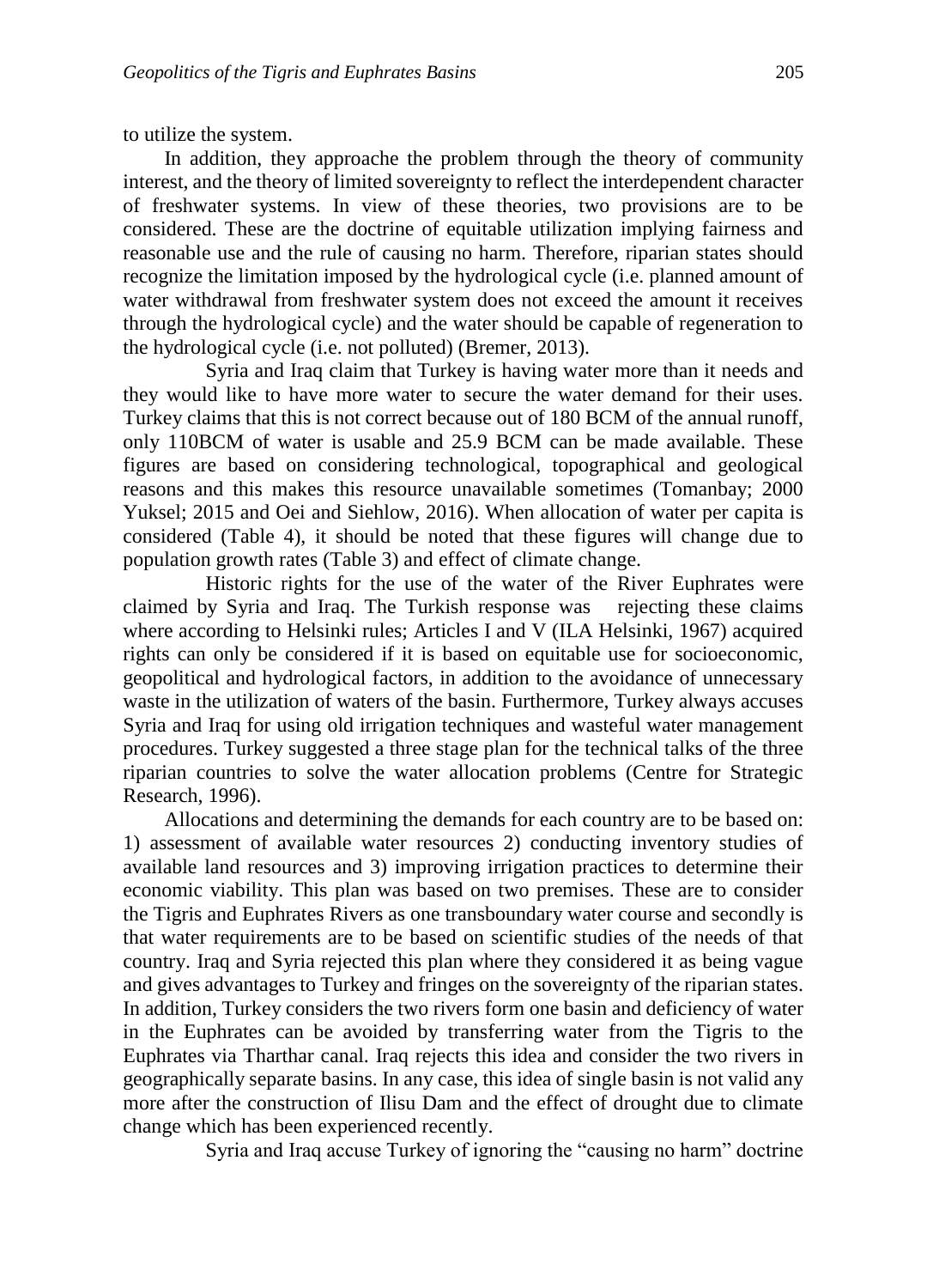defined in article X of the Helsinki Rules (ILA Helsinki, 1967), and article 16 of the Berlin Rules (ILA Berlin, 2004) in addition to article 7 of Part II of the UN convention on the law of the None Navigational uses of International Water Courses (UN General Assembly, 1997). This claim is based on the fact that Turkey is reducing the share of other riparian countries by implementing the extensive GAP project. This is damaging the agricultural practices both in Iraq and Syria as well as municipal water and health sectors. Therefore, the project has negative influences on the people and the environment where the quality of water is deteriorating. It is noteworthy to mention that Iraq is the most negatively affected country due to impounding of dams both in Turkey, Iran and Syria as well as water quality deterioration.

Finally, it should be stated that Syria and Iraq with the occupation of ISIS parts of these countries, the water issue is not considered as a priority now in view of the present situation.

### **4 Discussion**

Countries in the Middle East suffer from water shortage problem. This has caused tension and friction and sometimes escalated leading to war between countries in the region. The Tigris and Euphrates Rivers are considered as a very valuable source of water for the riparian countries within the basins of these rivers. Four main countries (Turkey, Syria, Iran and Iraq) utilize the water of Tigris and Euphrates basins and have never reached an agreement to share the waters of these rivers and their tributaries. These countries never reached to an agreement to share the water of these river where all of them claim that water is scares and water is over exploited (Smakhtin et.al., 2004; Aydin and Ereker, 2009; UN, 2013) or extremely highly stressed (Aydin and Ereker, 2009; Reig et.al., 2013). Water Dependency Ratio index show that Turkey has1.0% dependence followed by Iran (6.56%), then Iraq (53.45%) and finally Syria (72.36%) (Figure 7) (ChartsBin, 2018).



Figure7: World Dependency Ratio (%) (modified after ChartsBin, 2018).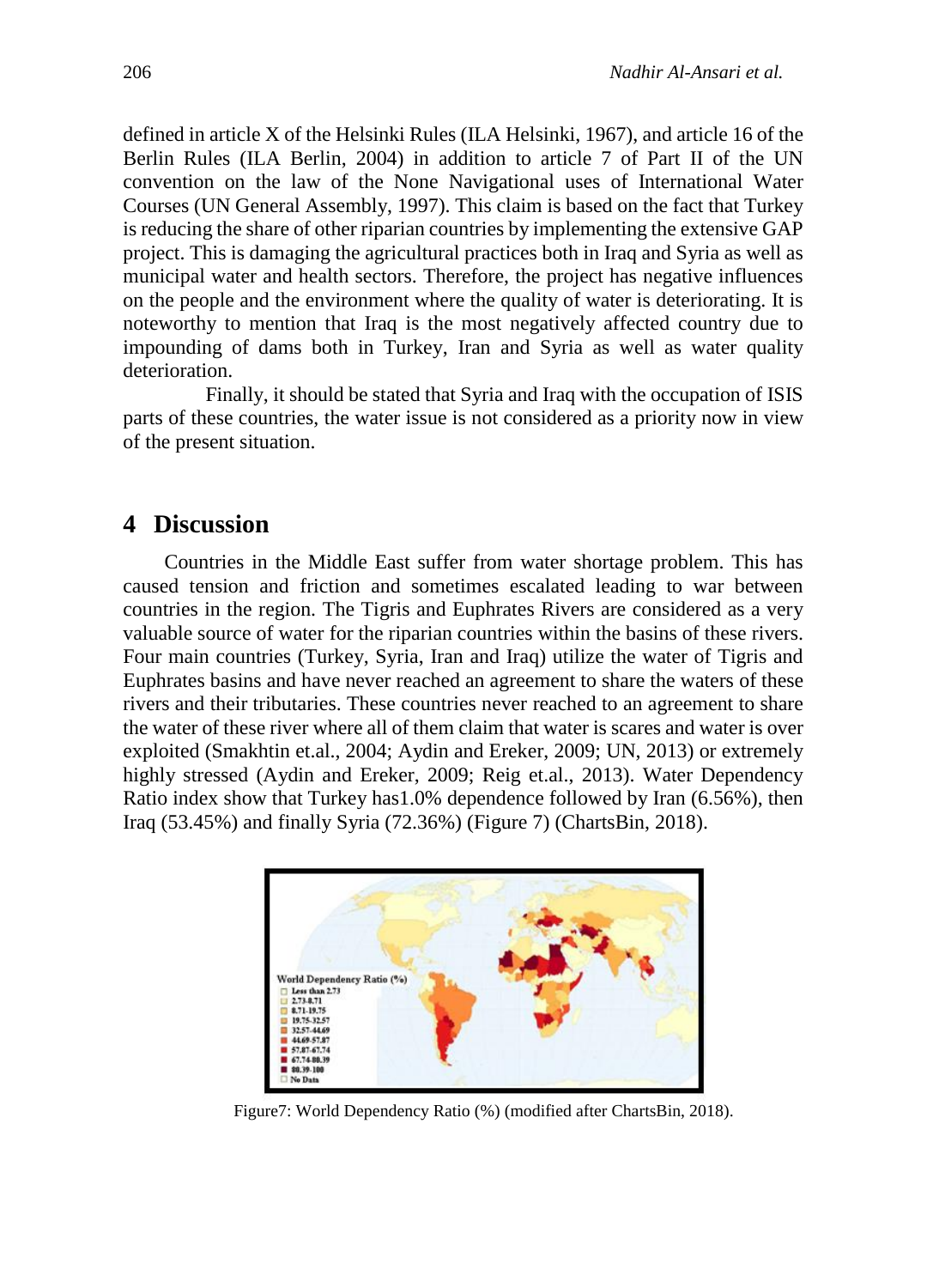Article 6 (1) from the United Nation International Law Commission UN/ILC law states that every user of water has the same relative priority and consequently has equal weight. Using this concept MacQuarrie (2004) analyzed the existing data for the Tigris and Euphrates basins. The results of the analyses showed that in terms of water needs, Iraq comes out the favorite (1.94), but only by a small and probably insignificant margin, with Syria (2.0) second and Turkey (2.06) third which suggests that each riparian have an equal share of Euphrates waters. Due to the fact that equal ranking was used in the analyses, MacQuarrie (2004) thinks that this method is not unrealistic because one use has extreme importance for one country while another may be meaningless. Then, MacQuarrie (2004) introduced three main factors. The first is priority need and the second is the Water Security factor and the third is environmental factor. As an example of the first factor, MacQuarrie (2004) argued that Syria would far outweigh social needs, as Turkey's energy needs would overcome its need for irrigation. The results of the water security factor showed that the addition of this factor based on analysis from the previous work equates the ranking between all three riparian. As far as the results of the environmental factor (which was added to the hydrological category) are concerned, he found that Turkey loses its superior position due to the potential to pollute Euphrates and Tigris water with return flows from agricultural use which satisfies Article 7 and the 'no harm' principle. The final conclusion on the application of the United Nation International Law Commission UN/ILC of equitable and reasonable use principle as a method to allocated and manage an international (or transboundary) watercourse system, this principal does not work in the case of Tigris-Euphrates. This is due to the following reasons:

- These is so little or no cooperation over data sharing.

- National priorities dictate preferential use, but political, including security concerns often dominate over economic and social factors where the framework fails to include aspects of environmental, human and ecological security, leaving out water security.

- The framework is an admirable ideal for a cooperative framework between states, but offers no incentive to Turkey, Syria or Iraq to use it, especially if the upstream riparian, in this case Turkey, will lose out after its application. In this case even if Turkey accepted the UN/ILC law, there is no penalty for not meeting it.

In the absence of inclusive agreements and low cooperation over exactly how the water is to be shared, individual countries took unilateral actions and implemented projects that have degraded the entire basin and reduced its domestic and agricultural usefulness. Previous negotiations have led to very few frameworks for basin sharing, and the vast majority of them have stalled with no agreements on paper. It should be mentioned however, that Turkey made a few attempts to cooperate. These attempts were primarily focused on developing southeastern Turkey (GAP project) where it seeks economic development so that it limits its dependence on importing oil (Berardinucci, 2010).

It is noteworthy to mention that there are also political factors and military events that are involved in this conflict (Berardinucci, 2010). Examples of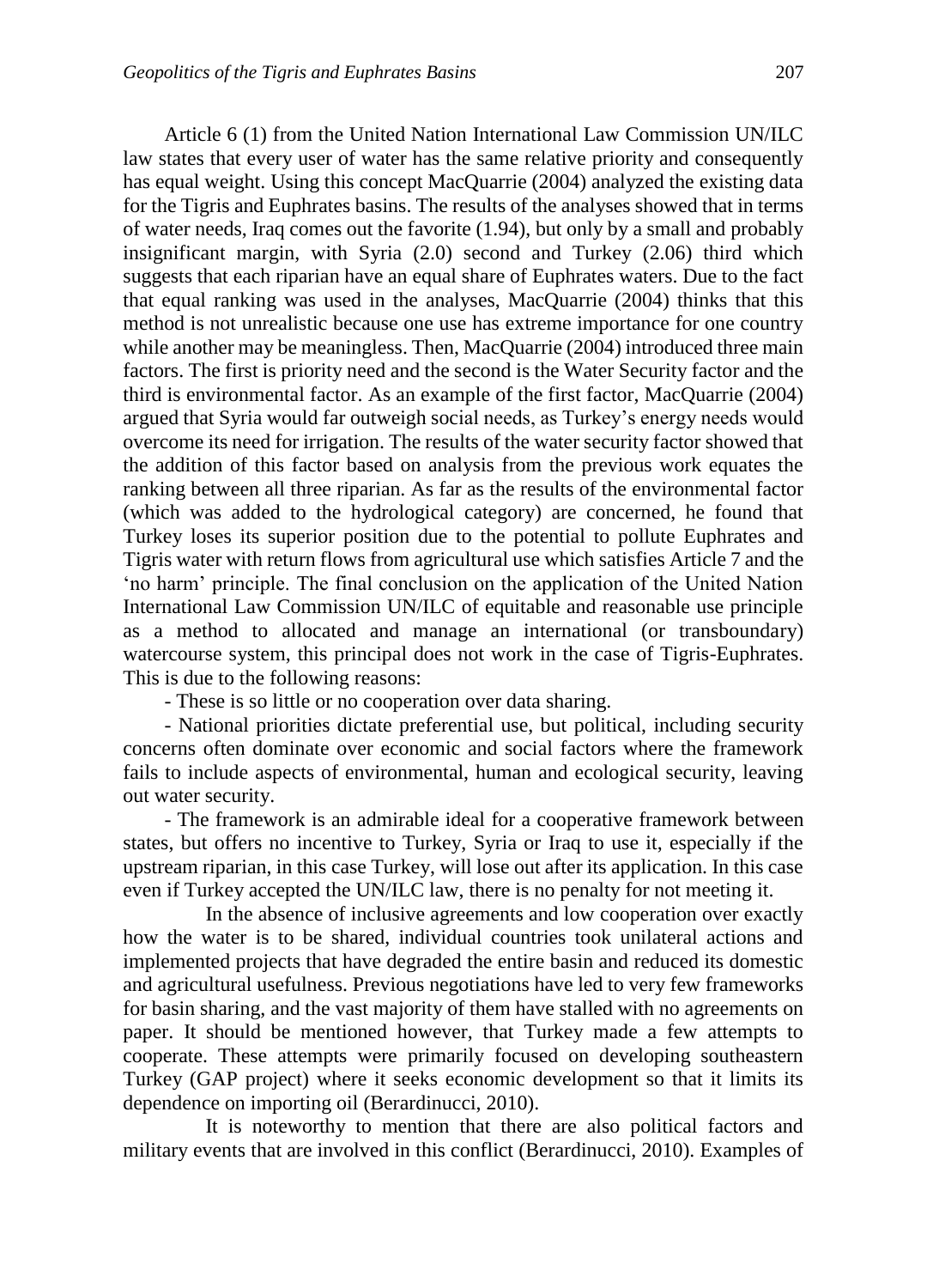these political factors is the Hatay Province between Turkey and Syria when France gave this province to Turkey in 1939 as well as the Syria's sponsorship of the PKK (Berardinucci, 2010). As an example of military events is the escalation of the conflict in 1975 over the Tabqa Dam, when both Iraq and Syria sent troops to their shared border. Another incident is when Syria supported the PKK and allowed them to have head quarter in Syria, so that they act as a proxy so that they could attack strategic hydrological locations in Turkey without Syria being directly militarily responsible (Berardinucci, 2010). Of course, one should also bear in mind that the eight years war between Iraq and Iran was because of the sharing of the Shatt Al-Arab watercourse.

It is evident that Turkey's position is strong relative to Iraq and Syria being the upstream riparian for both the Tigris and Euphrates Rivers. For this reason, as the regional hegemon and the upper riparian, Turkey has very little to benefit from cooperation. Turkey is not seriously concerned to negotiate with Syria and Iraq but it will continue this process just to avoid any negative criticism from UN or EU and USA. Furthermore, it will not lose anything by further meetings and discussions. In view of the present weak status of Syria and Iraq, it is evident that Turkey is taking advantage and will continue to control the waters of the Euphrates and Tigris Rivers, and Iran will do the same for the tributaries of the Tigris and Shatt Al-Arab Rivers ; both countries according to their plans. In addition, both Turkey and Iran have the advantage of their geographic position being the upper riparian countries and having relatively the strongest economic and political power in the region which will allow them to obtain the desired quantity of water.

Due to the fact that Syria and Iraq are very much involved in security issues now, Turkey and Iran will remain the riparian hegemons for a long time due to their power and dominant river positions. Water shortage problem is not of prime importance for Syria and Iraq till they solve the ISIS problem but sooner or later they will try to get their water requirements. To resolve this conflict, a strong and influential mediator is required to bring all parties to the discussion table. Such mediator can be USA, EU or World Bank that can bring the riparian countries to the negotiation table. To give incentives to upper riparian countries to cooperate, other matters can be included in the negotiations such as supplying Turkey with gas and oil from Syria and Iraq for reduced prices. Another important step is required to be implemented by Syria and Iraq is setting a long term strategic plan for the management of their water resources. Such plan is to be implemented irrespective of the changes in the external or internal politics and should be based on "Resources Dependence Theory". This theory assumes that the good human resources, finance and information as well as good international relations exists (Pfeffer, 1987; Pfeffer and Salancik, 1978; Hillman et.al., 2009; Harkins and Forster-Holt, 2014).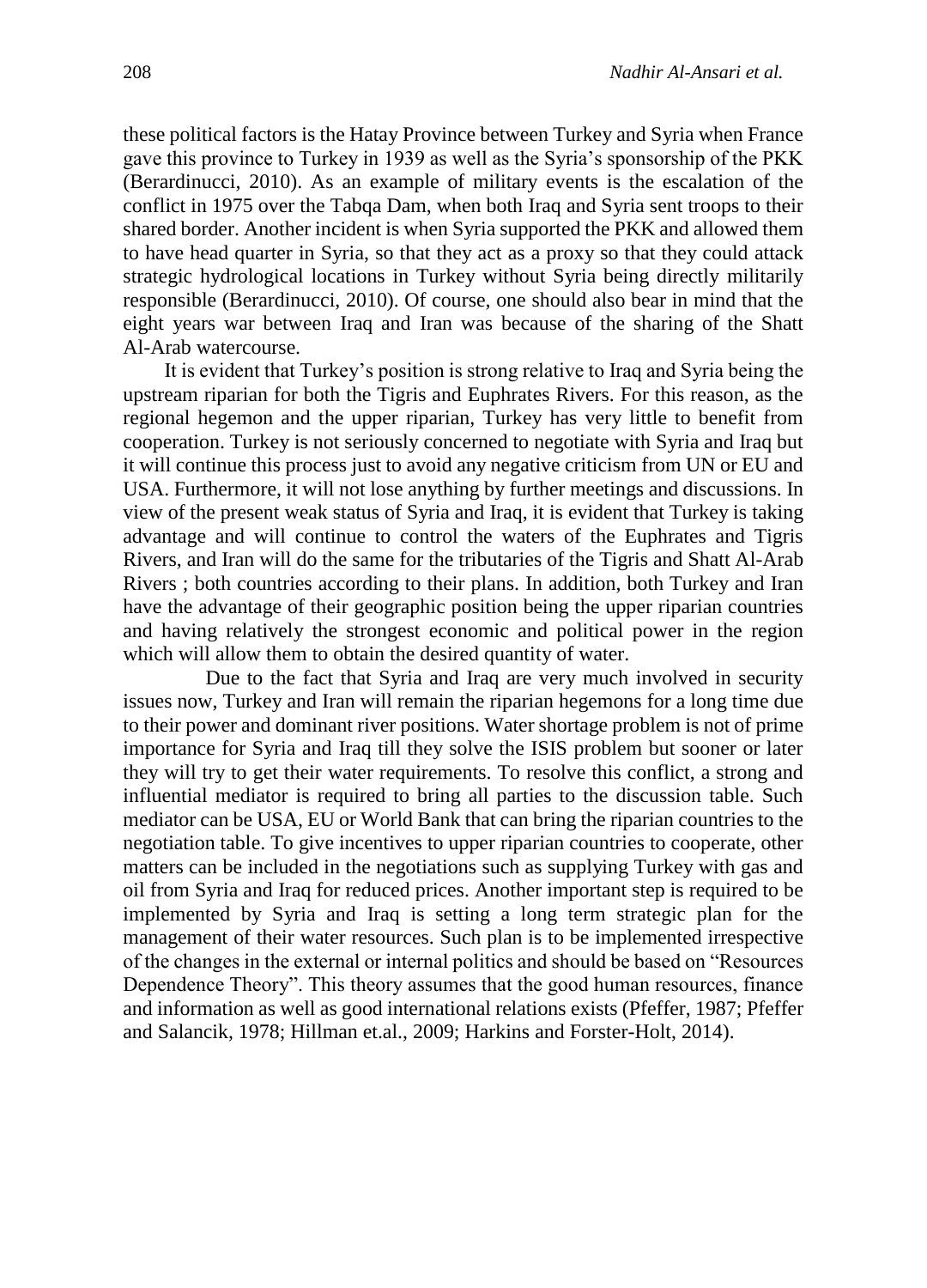### **6 How to Resolve the Conflict?**

There are differences in the economy, political and military situations of the riparian countries within the Tigris and Euphrates basins. Recently, Syria is relatively the weakest country within the basins due to the ongoing war and security situation. The next weakest country is Iraq. This is due to the outcome of the two Gulf wars and the ongoing war on terrorism. Both countries also are the lowest riparian countries within the Tigris and Euphrates basins. For this reason, Iraq will be the most effected country relative to others. In case the situation remains as it is, all future predictions suggest that all riparian countries will be under water shortage stress (Maddocks et al., 2015). Therefore, quick measures are to be taken to overcome the tension and to resolve any conflict among the riparian countries.

Bilateral talks and / or agreements dominated past efforts to resolve the conflict on water rights which are not sufficient to begin discussions for a regional solution. Therefore, such negotiations and discussions require a third party to intervene to bring all riparian countries together because they failed to initiate successful triplicate negotiations. Since water issues are usually being eclipsed by more politically charged concerns; then, it is very important to use additional incentives to bring all the parties together (Akanda et al, 2007).

Since Turkey is the riparian hegemon, it should be enticed to negotiate. Two main issues seem to attract the Turkish Government. Finishing the GAP project is the first. This can be done through possible funding agencies like the World Bank or European Union. To do so, Turkey will be asked to sign agreements with downstream riparian counties before releasing any fund. The enticement factors for both Iraq and Syria are development assistance, by financial and technical support and increased water efficiency which will help in developing their agricultural plans including more innovative advanced projects. As far as joining the European Union which requires improving the human right issue which can be done by involving the Kurds in a cooperative water utilization effort (Akanda et al, 2007). To reach a final solution and sign an agreement between riparian countries this requires an external mediator that can highlight and frame the issues in such a way that each country believes that it is gaining by joining the discussion and will lose something by avoiding the discussions.

To achieve this goal, possible mediators can be:

- World Bank: The World Bank has very good technical expertise that can ameliorate the inefficient, water wasting practices of the countries involved. The World Bank can also attract riparian countries by using its financial incentives to reach a resolution so that it can provide loans to these countries. Finally, The World Bank has very good reputation as mediator in water issues disputes.
- USA and EU: USA and EU possess political, technical, economic powers as well as being international powerful forces and this can be very useful as mediators. All riparian countries would like to get technical and financial support as well as expertise from USA and EU. In addition, Turkey is connected by different treaties with USA (e.g. NATO). As far as EU is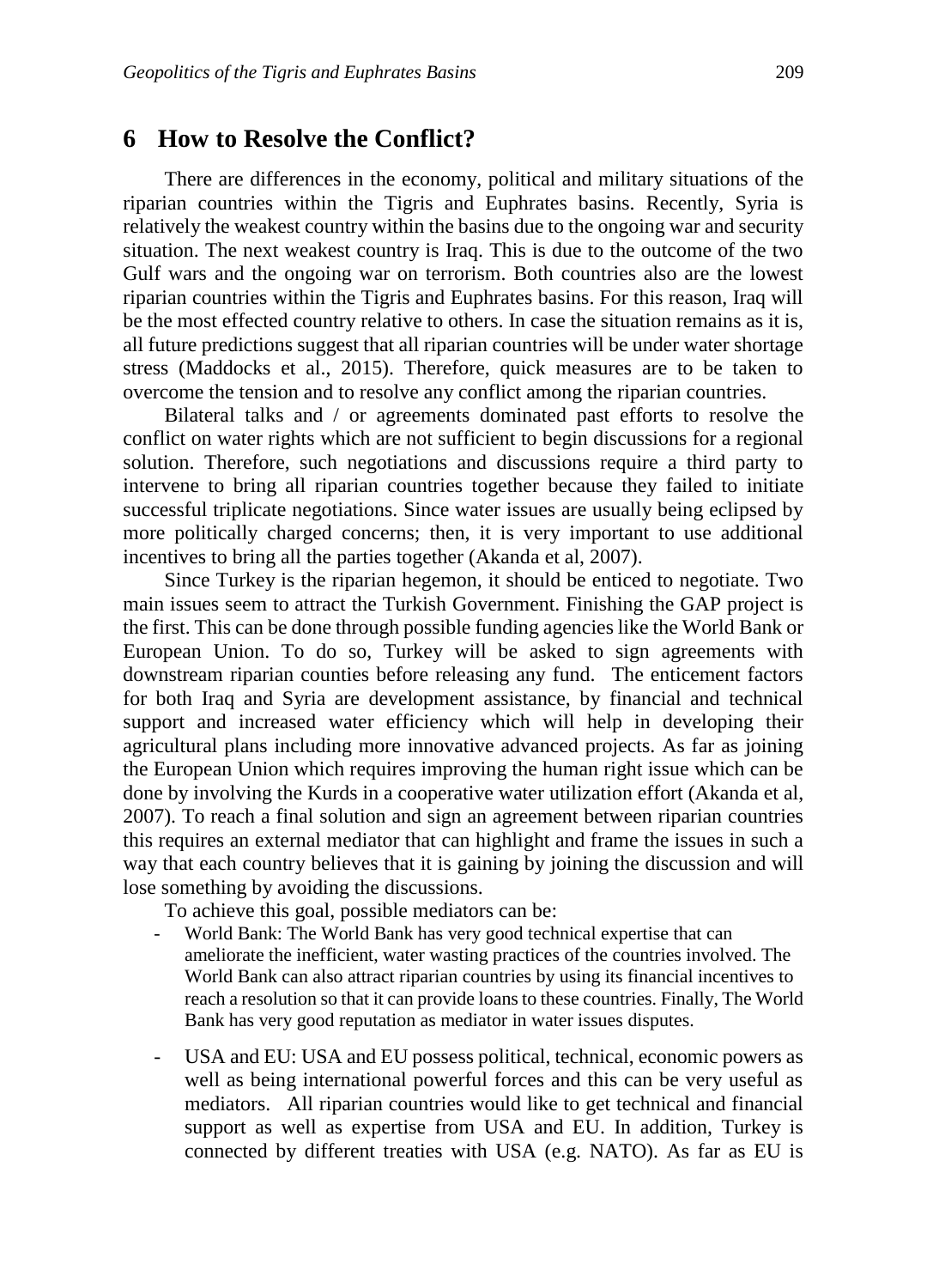concerned, Turkey is trying to be a member within the EU and is also connected with defense agreements.

- United nation: The United Nation has all the required information about the needs and requirements of all riparian countries through its agencies like UNDP, UNEP and FAO. Such information will help in discussions. UN acted as mediator in different occasions all over the World. Finally, it can use the Security Council if required to enforce agreements.

- Saudi Arabia: This country is influential within the Middle East region due to its legitimate situation. In addition, it has good financial resources to contribute to a Basin Fund that would finance on going and future water related plans. Saudi Arabia also has the experience in mediation where it resolved the conflict between Iraq and Syria in 1974-75 where both countries were on the verge of war. It succeeded in bringing the two parties to negotiation and achieved a final resolution to the problem. In 1998, Saudi Arabia acted as mediator between Turkey and Syria when Turkey accused Syria supporting the PKK and harboring its leader. - Egypt: Due to the problems concerning the Nile Basin, Egypt gained good experience in discussion and negotiations which can be used for the Tigris-Euphrates basins.

In addition to the above, riparian countries should set prudent scientific strategic plan to conserve their water resources due to the fact that all these countries will face water shortage problems sooner or later. Al-Ansari (2016) set the outlines of such a plan as follow:

### **A. Strategic Water Management Vision:**

• Long term "Integrated National Water Master Plan" is to be designed by all sectors of the government concerned. Such plan should be the outcome of the work of the Ministry of Water Resources, Ministry of Municipality and Public Work, Ministry of Agriculture, Water Resources, staff at Universities, private sector, NGO's and representatives of regional and International organizations concerned.

• Rehabilitation of infrastructure which should cover water treatment plants, power plants as well as pumping stations.

• Public awareness program is vital so that all the people appreciate the serious problem they are facing. Special program for training farmers on new suitable irrigation techniques.

• Defining institutional agenda including employment and training.

• Supply and demand should be considered. In this context new non-conventional water resources (water harvesting, treated waste water) are to be used.

• Private sector is to be enhanced to be involved in the investment.

• Inter-ministerial coordination is very important. This will save time, effort and money. More decentralization including budget in irrigation, water supply and sanitation sectors are to be practiced.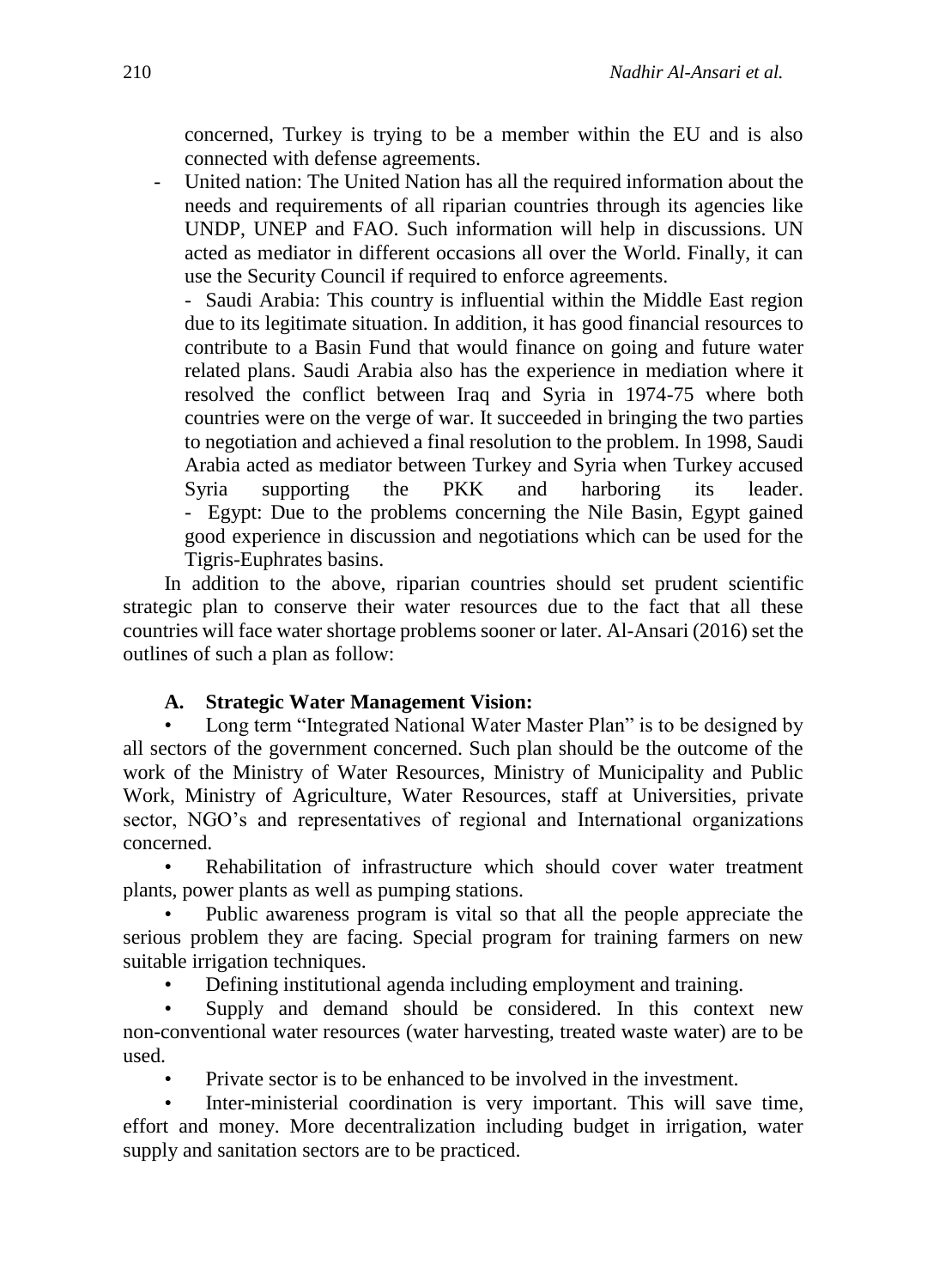## **B. Regional cooperation and coordination:**

• Defining institutional and technical needs for cooperation.

• Cooperation on trans-boundary resources. Iraq, Turkey, Iran and Syria are to coordinate their efforts to reach reasonable agreements with riparian countries on water quotas.

• UN organizations (e.g. UNEP, UNDP, UNESCO etc.) and International institutions and organizations (FAO, WMO etc.) and universities should be asked to give their experience in this matter.

• Cooperation with other countries, organizations and companies in developed countries to help in giving advice for successful patterns of water management to get benefit from their experiences.

# **C. Irrigation and Agriculture**

The most efficient irrigation techniques that are suitable for the local conditions of soil, water availability and quality, crops … etc. should be adopted. Traditional irrigation techniques should be abandoned because they cause waste of water. Drip irrigation is convenient for orchards using salty water while sprinkler irrigation is suitable for grains and both of them are more conserving than surface irrigation.

• Maintaining and developing the conveying systems to reduce the losses and increase conveying efficiency. Closed conduits are considered as conveying system that reduces evaporation losses and infiltration losses. It is also more conserving in land use and protects irrigation water from contact with saline water table.

Improving the drainage systems of cultivated lands to improve soil leaching and reduce soil salinity. Also considering the most effective modern drainage techniques such as perforated pipe drainage system in collecting and treating drainage water. Return drainage water to the rivers directly should be avoided and drainage projects are to be implemented (like the main outfall drain in the areas lying outside the service zone of this project).

• Reduce using chemical fertilizers and pesticides that can decrease the water quality when back irrigation water discharges to the rivers.

Using new treatment techniques with drainage water and sewage water to reuse it in restoring the marshes as an example.

Institutions should reflect decentralization, autonomy and farmer empowerment.

Enhance private investment in the agricultural sector.

• Public awareness program for farmers to use new suitable techniques in irrigation (drip irrigation and sprinkler irrigation).

# **D. Water Supply and Sanitation**

Improving the efficiency of drinking water distribution networks specially diversion and supply down to the point of use which is most cost effective.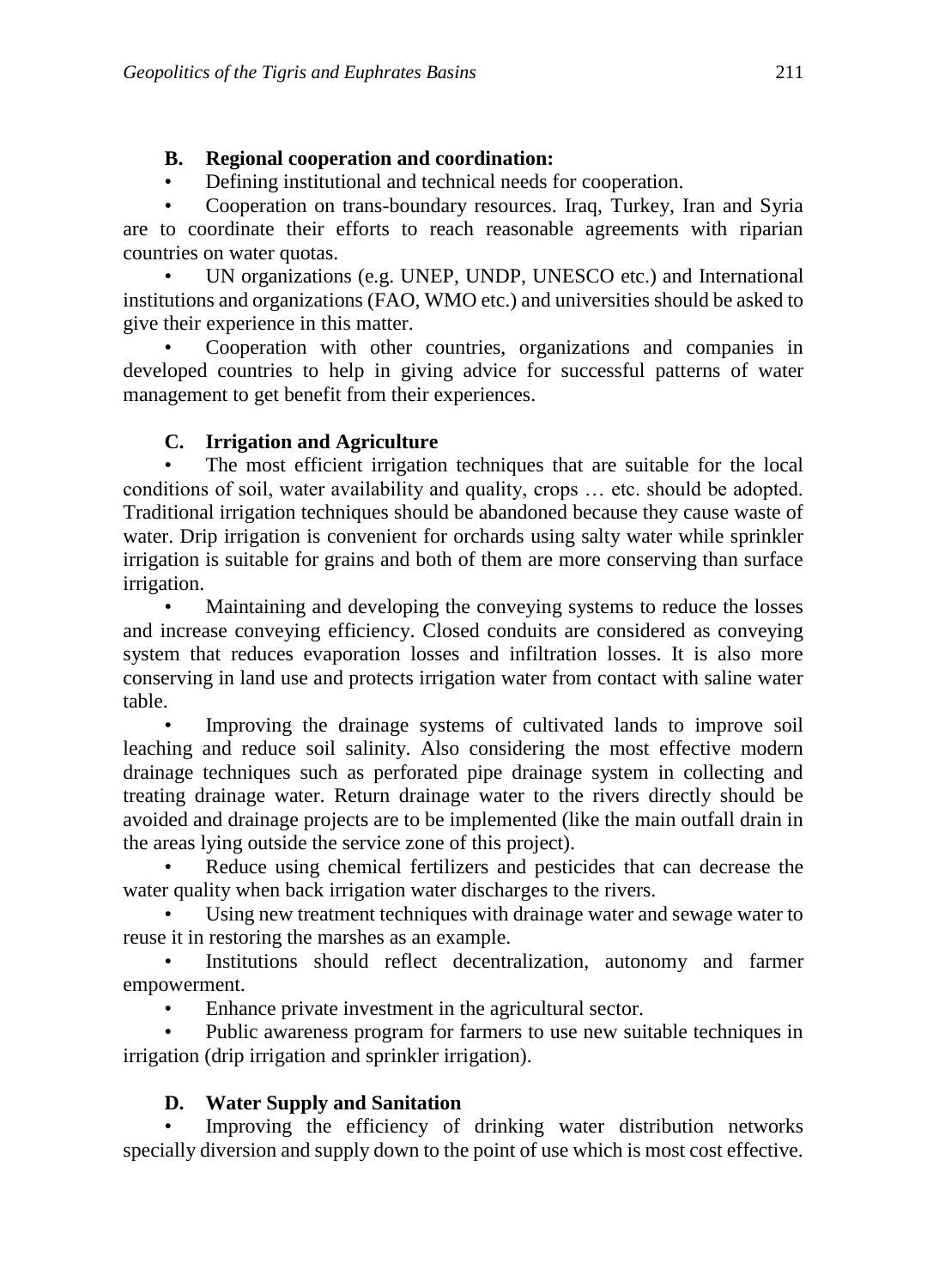• Repairing the leakages from the sewerage networks and improving their efficiencies to prevent any source of pollution from these networks.

New efficient projects should be put in practice to prevent water losses and pollution.

Improving services e.g. using Information communication Technology (ICT).

Install new sewerage systems to connect the neighbors that are not serviced and convey the sewage water to the sewage treatment plants to reduce the pollution of groundwater due to the leakage from old septic tanks.

Install new sewage treatment plants to satisfy the increased consumption of domestic sector. Membrane bioreactor technology can be used in these new treatment plants to reuse the treated water.

## **E. Research and Development**

• Establishing a comprehensive data bank which includes reliable climatological, hydrological, geological, environmental and soil data to be used by researchers and decision makers.

• Conducting research to import new technologies in water resources and agriculture which suites Iraq environment.

• Non- conventional methods to augments water recourses are to be used. We believe that water harvesting techniques can be very effective and are relative cheap cost wise.

Carry out training programs for technicians, engineers and decision makers about up to date technologies.

Execute pioneer projects which help in augmenting water resources, developing land productivity, minimizing water use and consumption.

• Setting the outlines of public awareness programs both for water use and agricultural activities.

Giving advice to universities and institutes to set special courses in arid region hydrology.

• Awarding of prizes for new innovations, pioneer researches and smart ideas in water resources and their management.

• Groundwater resources are still not exhausted, big efforts should spend to manage prudent using of this source and protect it from all kinds of pollution.

# **References**

- [1] Addullah, A. A.,2012, Shared Rivers between Iraq and Iran and its effect on Agricultural lands and Food Security, Tikrit University J., 20, 1, 356-388.
- [2] Abdullah, A. D., 2016, Modelling Approaches to understand Salinity Variation in Highly Dynamic Tidal River, The case of the Shatt Al-Arab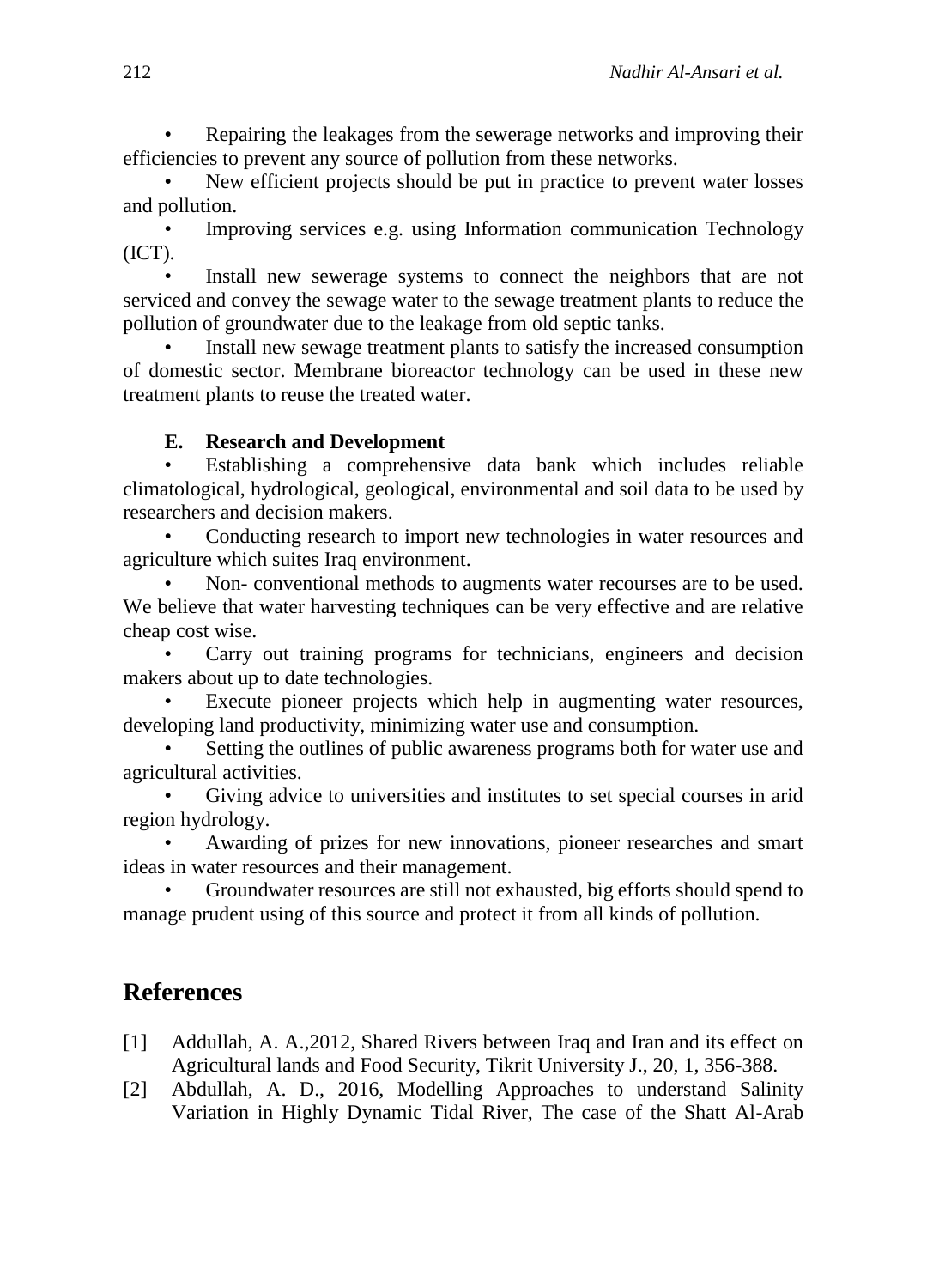River, PhD thesis, Delft University of Technology and of the Academic Board of the UNESCO-IHE, Delft, the Netherlands.

- [3] Abumoghli, I. ,2015, Water Scaurity in the Arab World. EcoMIDDLE EAST AND NORTH AFRICA, August 2, 2015. http://www.ecoMiddle East and North Africa.org/water-arab/ Last accessed August 10, 2016.
- [4] Akanda, A., Freeman, S. and Placht, M. ,2007, The Tigris-Euphrates River Basin: Mediating a Path Towards Regional Water Stability. Al Nakhlah, the Fletcher School Journal for Issues Related to Southwest Asia and Islamic Civilization, Spring, p. 1-12.

http://www.kenn.at/Fresh-Water/tigris%20euphrates%20river%20basin-medi ating%20a%20path%20towards%20regional%20water%20stability.pdf Last accessed January 18, 2018.

- [5] Al-Ansari, N., 1998, Water Resources in the Arab countries: problems and possible solutions, UNESCO International Conference on World Water Resources at the Beginning of the 21st Century 3-6 June, Paris, 1998, 367-376.
- [6] Al-Ansari, N.A., 2016, Hydropolitics of the Tigris and Euphrates Basins, Engineering, 8, 3, 140-172.
- [7] Al-Ansari, N.A., 2013, Management of Water Resources in Iraq: Perspectives and Prognoses, J. Engineering, V.5, 8, 667-68.
- [8] Al-Ansari, N. A., and Toma, A., 1985, Suspended Sediment waves in the River Tigris at Sari station for the year 1982, Inter. Symp, on Erosion, Debris flow and Disaster Prevention Keynote, Japan, 157-162.
- [9] Al-Ansari, N. A., and Ali, J. L., 1986, Suspended load and solute discharge in River Tigris within Baghdad, J. Water Res., V. 5, 35-50.
- [10] Al-Ansari, N. A., Assad, N., Walling, D. E., and Hussan. S. A., 1988, The suspended sediment discharges of River Euphrates at Haditha, Iraq, Geografisca Annaler, 70 A, 3, 203-213.
- [11] Al-Ansari, N.A. and Knutsson, S., 2011, Possibilities of restoring the Iraqi Marshes known as the Garden of Eden, Water and Climate Change in the MIDDLE EAST AND NORTH AFRICA-Region, International Conference, Germany, 28-29 April, 2011.
- [12] Al-Ansari, N.A., Knutsson, S. and Ali, A., 2012, Restoring the Garden of Eden, Iraq, J. Earth Science and Geotechnical Engineering, 2, 1,53-88
- [13] Al-Ansari, N.A., Abdellatif, M., Zakaria, S., Mustafa, Y. and Knutsson, S.,2014a, Future Prospects for Macro Rainwater Harvesting (RWH) technique in north east Iraq, J. Water Resource and Protection, 6, 5,403-420.
- [14] Al-Ansari, N.A., Abdellatif, M., Ezeelden, M., Ali, S. and Knutsson, S., 2014b, Climate Change and Future Long Term Trends of Rainfall at North-eastern Part of Iraq, J. Civil Engineering and Architecture, 8, 6,790-805.
- [15] Al-Ansari, N.A., Knutsson, S. and Almuqdadi, K., 2014c, Engineering solution for Radioactive Waste in IRAQ, J. Advance Science and Engineering Research, V. 4, No.1, 18-36.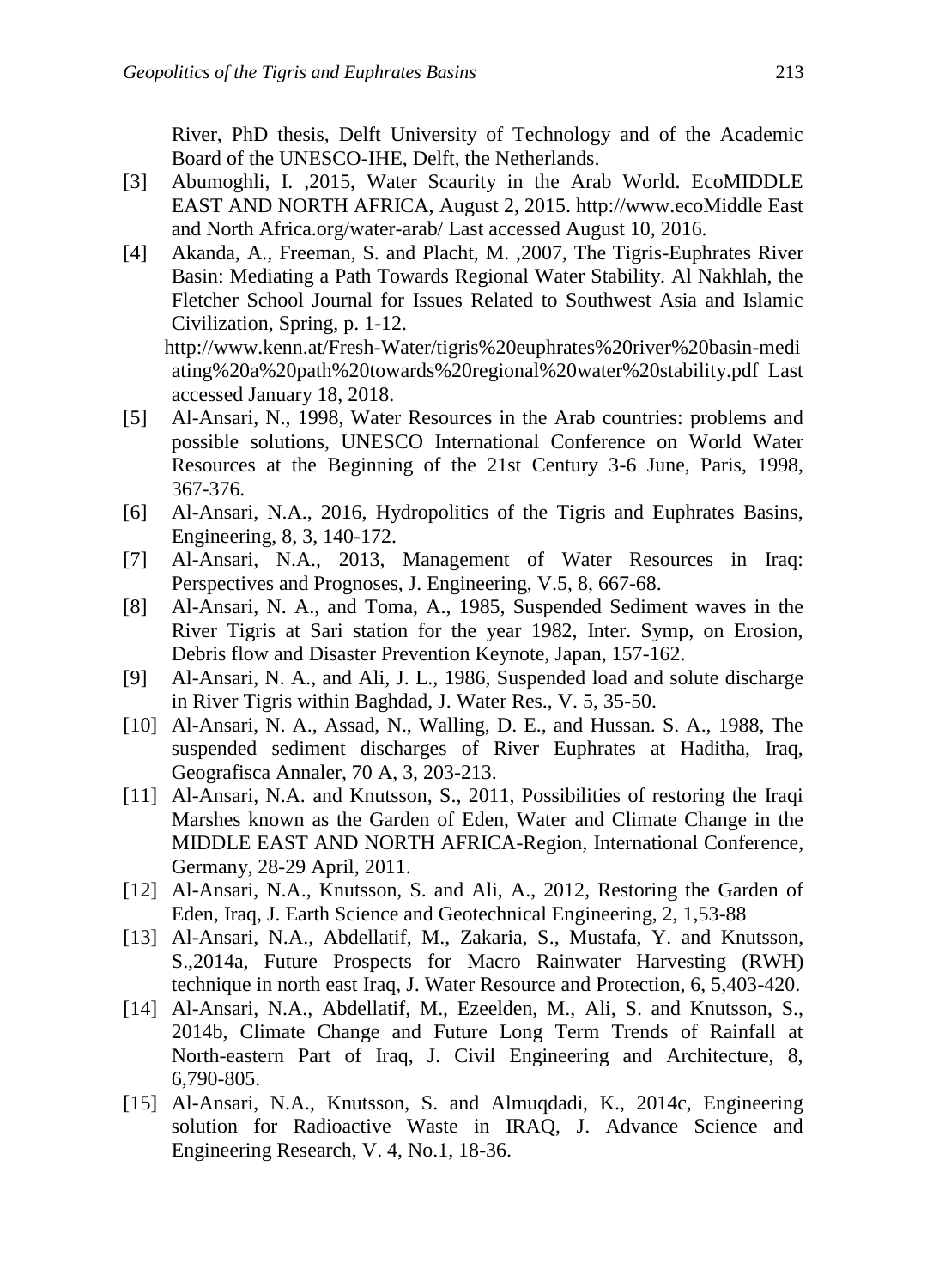- [16] Al-Ansari, N.A., Abdellatif, M., Ezeelden, M., Ali, S. and Knutsson, S.,2014d, Climate Change and Future Long Term Trends of Rainfall at North-eastern Part of Iraq J. Civil Engineering and Architecture,V.8, 66,790-805.
- [17] Al Ansary, K. ,2015, Wheat-Importing Iraq Plans to Be Net Grain Exporter by 2017, Blooming Business, 10th June, 2015. http://www.bloomberg.com/news/articles/2015-06-10/iraq-to-become-wheatexporter-within-2-years-trade-ministry Last accessed March 8, 2018.
- [18] Ali, A.H., 2018, Water Crisis in Iraq: Challenges and Solutions, Al-Bayan Center for Planning and Studies, Baghdad, Iraq.
- [19] Allan, T., 2001, The Middle East Water Question, I.B. Tauris Publishers, London.
- [20] Alnajaf News net, 2009, The GAP project and its negative implications on Iraq,http://www.alnajafnews.net/najafnews/news.php?action=fullnews&id= 31503, Last accessed February 16, 2018.
- [21] Alsowdani, M. ,2005, GAP project and its economic negative implications on Syria and Iraq, Aletehad News, http://www.alitthad.com/paper.php?name=News&file=print&sid=19030 Last accessed June 20, 2016
- [22] Altinbilek, D. ,2004, Development and Management of the Euphrates–Tigris Basin, Water Resources Development, 20, 1, 15–33.
- [23] Aydin, M. and Ereker, F., 2009, Water Scarcity and Political Wrangling: Security in the Euphrates and Tigris Basin, In Brauch et al. eds., Facing Global Environmental Change: Environmental, Human, Energy, Food, Health and Water Security Concepts, Springer, Berlin.
- [24] Bagis, A., 1989, GAP, Southeastern Anatolia Project: The Creadle of Civilization Regenerated. (Istanbul Interbank, 1989).
- [25] Bari Z., 1997, "Syrian -Iraq disputes over the Euphrates waters", International Studies, SAGA Journals, 16,2, 227-244.
- [26] Barr J., Grego S., Hassan E., Niasse M., Rast W. and Talafré J., 2012, Regional challenges, global impacts, in Managing Water under Uncertainty and Risk, UN World Water Development Report 4, Chapter 7.
- [27] Bazzaz, F., 1993, Global climatic changes and its consequences for water availability in the Arab World, in Roger, R. and Lydon, P. (Ed.), Water in the Arab Word: Perspectives and Prognoses, Harvard University, 243- 252.
- [28] Berardinucci, J., 2010, The Impact of Power on Water Rights: A Study of the Jordan and Tigris-Euphrates Basins, School of International Service, American University, Washington DC, Bachelor of Art report. http://aladinrc.wrlc.org/bitstream/handle/1961/9171/Berardinucci,%20Jessic a%20-%20Spring%20'10%20(P).pdf?sequence=1 Last accessed March 14, 2018.
- [29] Beschorner, N. ,2008, Water and Instability in the Middle East. Adelphi Paper 273.Available at: https://www.tandfonline.com/toc/tadl19/32/273 Last accessed March 14, 2018.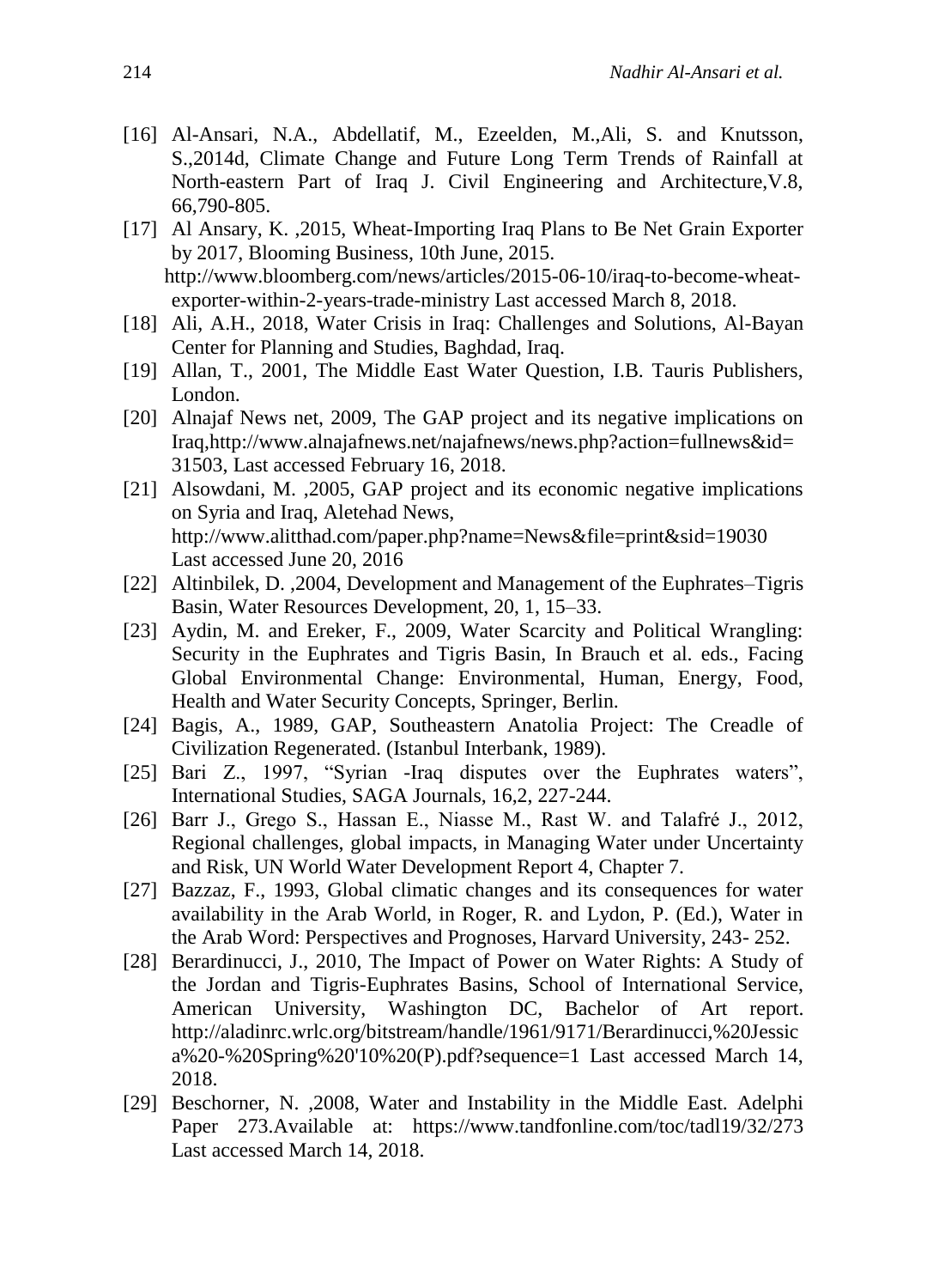- [30] Bilen, O. ,2000, Turkey and Water Issues in the Middle East (2nd edition), Ankara, Republic of Turkey.
- [31] Biswas, A.K., 1991, Water for Sustainable Development in the Twenty-First Century: A Global Perspective, GeoJournal 24,4, 341-345.
- [32] Biswas, A.K., 1993, Management of International Waters: Problems and Perspectives, international Journal of Water Resources Development, 9, 2, 167-188.
- [33] Biswas, A.K., ed.,1994, International Waters of the Middle East– From Euphrates, Tigris to Nile. Bombay, India, Oxford.
- [34] Bremer N., 2015, Dams on Euphrates and Tigris: Impacts and Regulation through International Law". Justus-Liebig -Unevrsität Gießen. Available at: https://www.researchgate.net/publication/284279506\_Dams\_on\_Euphrates\_ and\_Tigris\_Impact\_and\_Regulation\_Through\_International\_Law Lasted accessed March 16, 2018.
- [35] Centre for Strategic Research, 1996, Water Issues between Turkey, Syria and Iraq. Turkish ministry of foreign affairs, June-August 1996. Available at: http://sam.gov.tr/water-issues-between-turkey-syria-and-iraq Last accessed March 18, 2018.
- [36] Charrier, B. and Curtin F, 2007, A vital paradigm shift to maintain habitability in the Middle East: the integrated management of international watercourses, In Water for peace in the Middle East and Southern Africa. Geneva: Green Cross International, 11-1.
- [37] Chenoweth, J. Hadjinicolaou, P., Bruggeman, A., Lelieveld, J., Levin, Z., Lange,M.A., Xoplaki,E. and Hadjikakou, M., 2011, Impact of climate change on the water resources of the eastern Mediterranean and Middle East region: Modeled 21st century changes and implications, Water Resources Research, V. 47, 6, 1-18.
- [38] Cherfane C.C. and Kim S. E., 2012, Arab region and Western Asia, UNESCWA, in Managing Water under Uncertainty and Risk, UN World Water Development Report 4, Chapter 33.
- [39] Cockburn, P. ,2009, As Iraq runs dry, a plague of snakes is unleashed, The Independent, http://www.independent.co.uk/environment/nature/as-iraq-runs-dry-a-plague -of-snakes-is-unleashed-1705315.html Main page, Depletion of the Euphrates flow. http://www .alrroya .com/node/10899
- [40] CEB (Consulting Engineering Bureau), 2011a, Tigris and Euphrates sampling, Final Report, College of Engineering, University of Baghdad, Iraq.
- [41] CEB (Consulting Engineering Bureau), 2011b, Lakes Testing Study, College of Engineering, University of Baghdad, Baghdad.
- [42] ChartsBin, Total Renewable Water Resources Dependency Ratio by Country. Available at: http://chartsbin.com/view/1471 Last accessed March 17, 2018.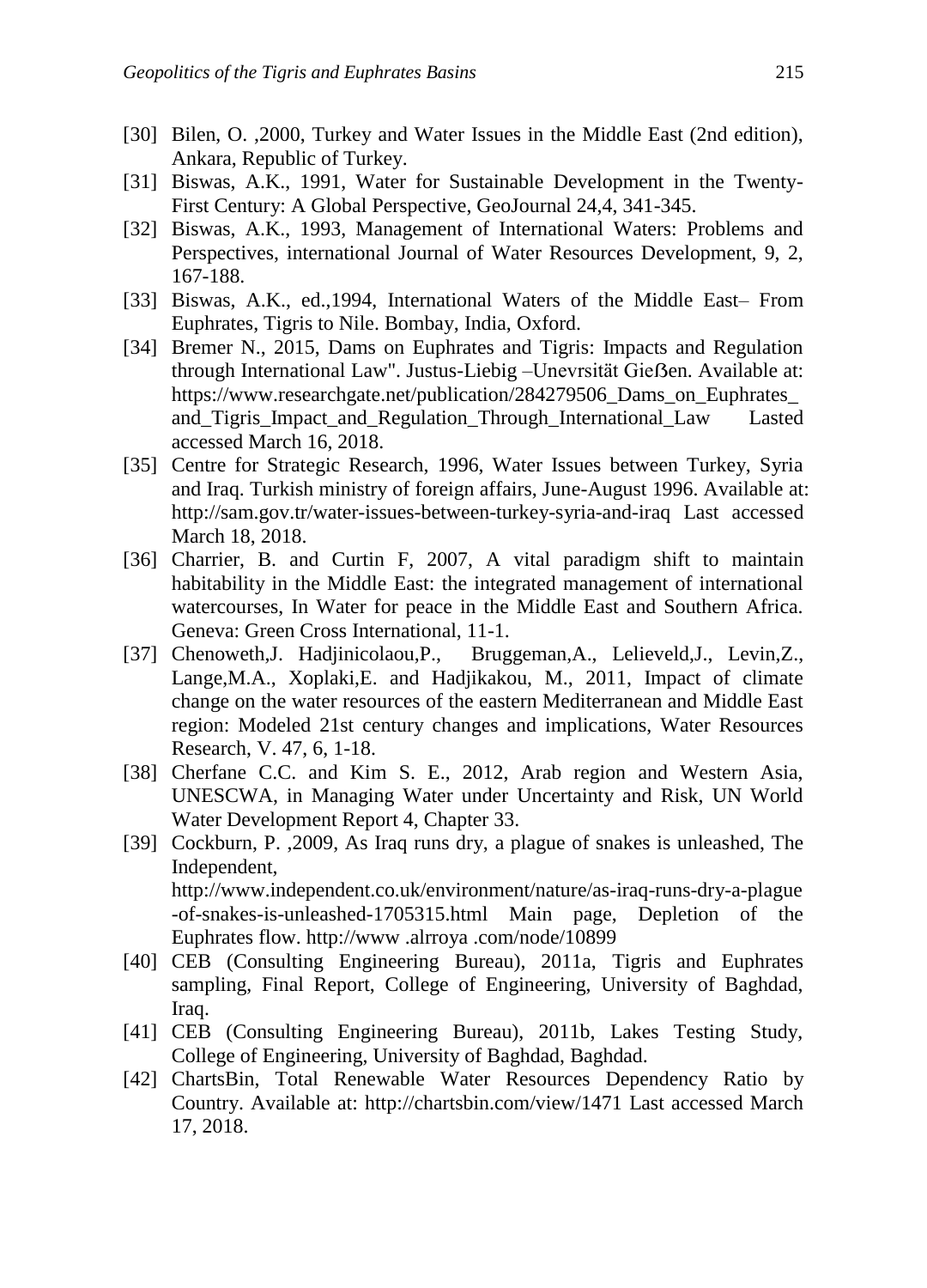- [43] Drake, C. , 2007, Water Resource Conflicts in the Middle East, J. Geography, 96,1, 4-12.
- [44] Daoudy, M., 2009, Asymmetric Power: Negotiating Water in the Euphrates and Tigris, J. International Negotiation, 14, 359-389.
- [45] Dinar Advice Guru, 2014, Iraq-Iran Talks on Borders, Shatt al- Arab, Iraq-business news, March 4, 2014, Link: http://www.iraq-businessnews.com/2014/03/04/iraq-iran-talks-on-borders-sh att-al-arab/ Last accessed March 19, 2018.
- [46] Elhance, A. P., 1999, Hydropolitics in The Third World: Conflict and Cooperation in International River Basins, United States Institute of Peace, Washington DC, USA.
- [47] ESCWA (Economic and Social Commission for Western Asia) ,2013, Inventory of Shared Water Resources in Western Asia, Salim Dabbous Printing Co., Beirut, Lebanon, 626p.
- [48] FAO (Food and Agricultural Organization), 2003, Towards sustainable agricultural development in Iraq: The Transition from Relief, Rehabilitation and Reconstruction to Development. 222 pp. Available at http://www.fao.org/docrep/006/y9870e/y9870e00.htm Last accessed in February, 2018
- [49] Fadel K, Sayegh Y, Abou Ibrahim A, Jamali D, El-Fadel K., 2002, "The Euphrates-Tigris Basin: A Case study in Surface Water Conflicts Resolution". J. Natural Resources, Life Science Education, 31, 99-110. https://www.agronomy.org/files/jnrlse/issues/2002/e01-13.pdf
- [50] FAO (Food and Agriculture Organization), 2008a, AQUASTAT global water information system, Turkey. Available at: http://www.fao.org/nr/water/aquastat/countries\_regions/TUR/
- [51] FAO (Food and Agriculture Organization), 2008b, AQUASTAT global water information system, Syria. Available at: http://www.fao.org/nr/water/aquastat/countries\_regions/SYR/SYR-CP\_eng.pdf
- [52] FAO (Food and Agriculture Organization), 2008c, AQUASTAT global water information system, Iran. Available at: http://www.fao.org/nr/water/aquastat/countries\_regions/IRN/
- [53] FAO (Food and Agriculture Organization), 2008d, AQUASTAT global water information system, Iraq. Available at: http://www.fao.org/nr/water/aquastat/countries\_regions/IRQ/
- [54] FAO (Food and Agricultural Organization), 2009a, Turkey, Water Report 34. http://www.fao.org/nr/water/aquastat/countries\_regions/TUR/ Last accessed February, 2018
- [55] FAO (Food and Agricultural Organization), 2009b, Syria, Water Report 34. http://www.fao.org/nr/water/aquastat/countries\_regions/SYR/ Last accessed February, 2018
- [56] FAO (Food and Agricultural Organization), 2009c, Iraq, Water Report 34. http://www.fao.org/nr/water/aquastat/countries\_regions/IRQ/ Last accessed February, 2018.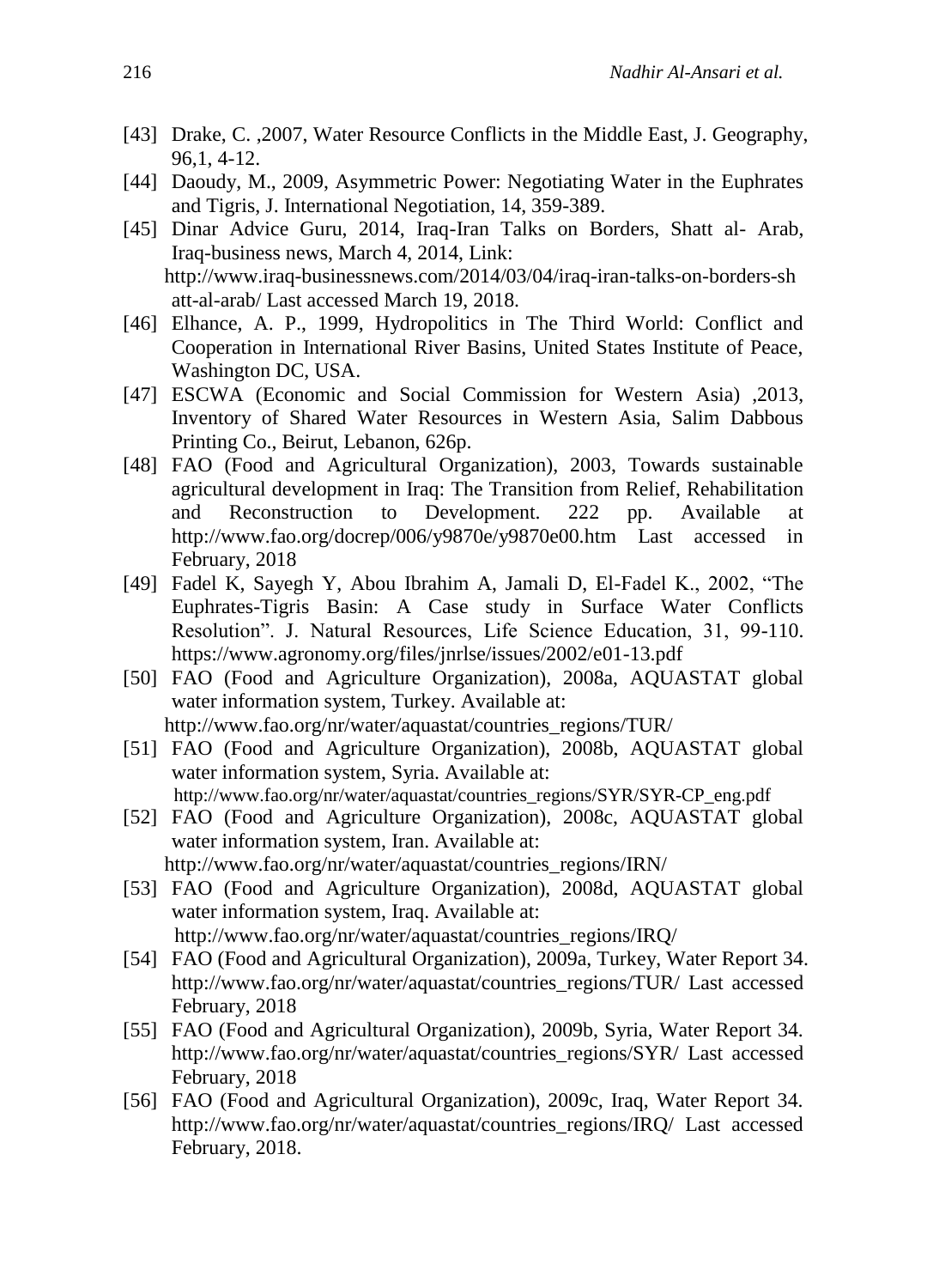- [57] Gleick, P., 1996, Basic Requirements for Human Activities: Meeting Basic Needs, Water International, 21, 83-92.
- [58] Gleick, P., 2014, Water, Drought, Climate Change, and Conflict in Syria, Weather, Climate and society J., 6, 3, 331 -340
- [59] Gruen G. E., 2000, Turkish Waters: Source of Regional Conflict of Catalyst for Peace?. Water, Air, and Soil Pollution 123, 565-579.
- [60] Friedman, T., 2013, Without Water, Revolution, SUNDAYREVIEW, May 18,2013. http://www.nytimes.com/2013/05/19/opinion/sunday/friedman-without-wate r-revolution.html?  $r=0$  Last accessed March 9, 2018
- [61] Hamdy, A., 2013, Water Crisis and Food Security in the Arab World: The Future Challenges, accessed in 23 August 2013. http://gwpmed.org/files/IWRM-Libya/Atef%20Hamdy%20AWC.pdf Last accessed March 11, 2018
- [62] Hameed, M.; Ahmadalipour, A.; Moradkhani, H., 2018, Apprehensive Drought Characteristics over Iraq: Results of a Multidecadal Spatiotemporal Assessment, J. Geosciences, 8,58,1-16.
- [63] Hillel, D. ,1994, Rivers of Eden: The Strungle for Water and the Quest for Peace in the Middle East, Oxford University Press and Madzini and Wolf, N.Y.
- [64] Hillman, A. J., Withers, M. C. and Collins, B. J., 2009, Resource Dependence Theory: A Review, Journal of Management 35,6,1404–27.
- [65] Hiniker, M., 1999, Sustainable Solutions to Water Conflicts in the Jordan Valley. Cambridge Review of International Affairs, 12,2, 255-273.
- [66] Harkins, J. and Forster-Holt, N., 2014, Resource Dependence and the Exits of Young Firms, Entrepreneurship Research Journal, 2014, 4, 4, 323–349.
- [67] ILA, Helsinki, 1967, The Helsinki Rules, of the Uses of Waters of International Rivers. Report of the ILA Committee on the use of waters of International Rivers London. Available at: http://www.thehinducentre.com/multimedia/archive/03021/The Helsinki Ru les\_3021443a.pdf Last visited March 18, 2018.
- [68] IPCC, Intergovernmental Panel on Climate Change, 2007a, Climate change 2007: climate change impacts, adaptation and vulnerability. Cambridge University Press, Geneva.
- [69] Iraqi Ministry of Municipalities and Public Work (IMMPW) (2011) Water Demand and Supply in Iraq: Vision, Approach and Efforts, GD for Water. http://www.mmpw.gov.iq/
- [70] Jones, M., 1995, Critical factors in transnational river disputes: An analytical framework for understanding the India- Bangladish water scarcity dispute over the Ganges River, Unpublished Master Thesis. The Miami University at Oxford, Ohio, Department of Geography.
- [71] Jones, D., 2009, Iraq reaches water, energy and trade agreements with Turkey, Voice of America on reliefweb 19th September, 2009.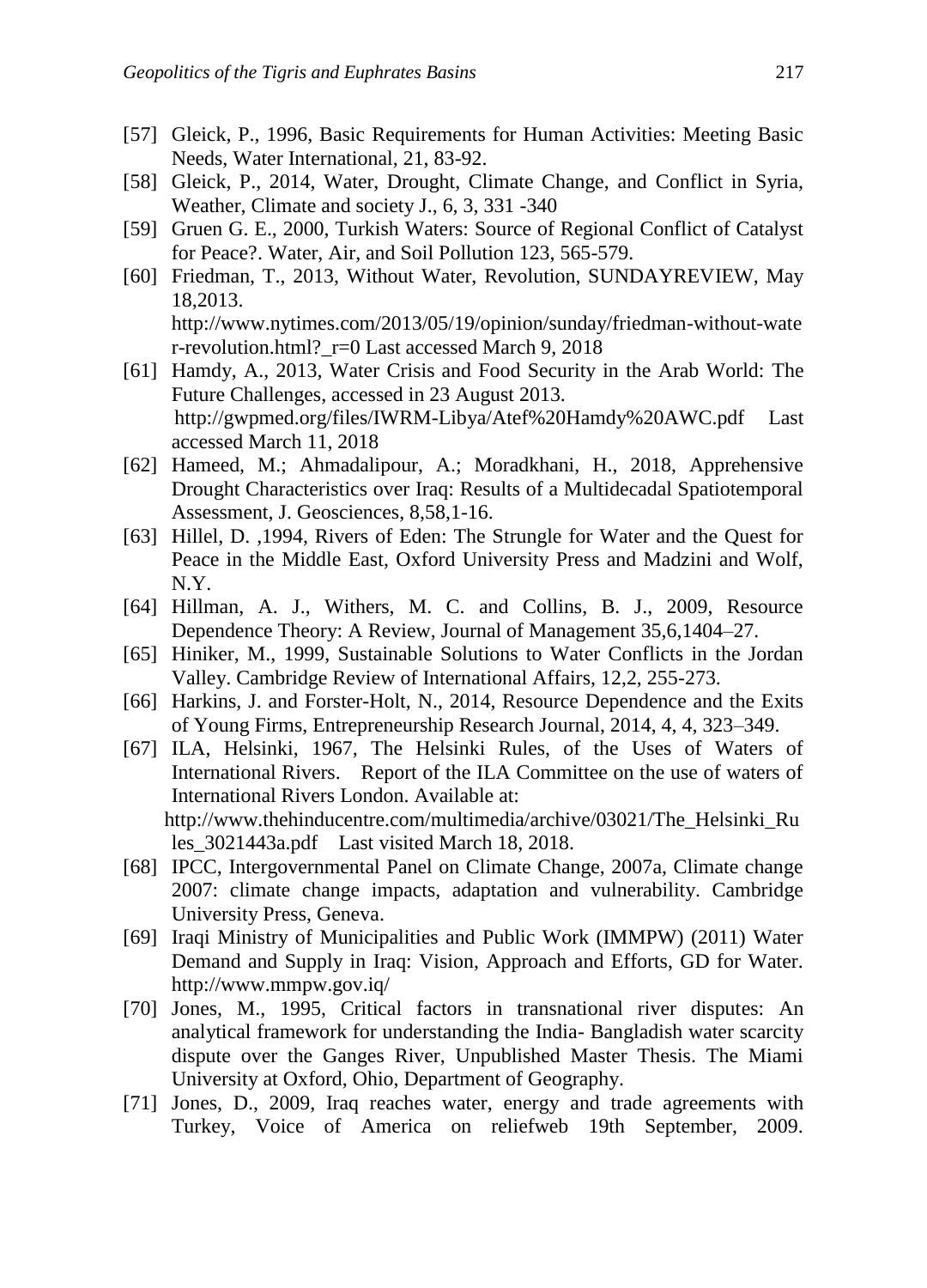https://reliefweb.int/report/iraq/iraq-reaches-water-energy-and-trade-agreem ents-turkey Last Accessed March 16, 2018

- [72] Lowi, R.M., 1995, Water and Power: The Politics of a Scarce Resource in the Jordan River basin, Cambridge University Press, Cambridge, UK.
- [73] Kibaroglu, A., 2008, The Role of Epistemic Communities in Offering New Cooperation Frameworks in the Euphrates-Tigris Rivers System. J. of International Affairs 61, 2, 183-198.
- [74] Kibarouglo A, and Scheumman W., 2011, "Euphrates-Tigris Rivers System: Political Rapprochement and Transboundary Water Cooperation", in A. Kibaroglu et al. (eds.), Turkey's Water Policy,

DOI 10.1007/978-3-642-19636-2\_16, # Springer-Verlag Berlin Heidelberg.

- [75] Kolars, J., 1994, Problems of International River Management: The case of the Euphrates, in Biswas A.(Ed.), International Waters of the Middle east from Euphrates-Tigris to Nile, Chapter 3, 44-94, Water Management Series 2, Oxford University Press, Bombay.
- [76] MacQuarrie, P., 2004, Water Security in the Middle East, Growing Conflict over Development in the Euphrates-Tigris Basin, M. Phil thesis, Trinity College, Dublin, Ireland
- [77] Maddocks; A.; Young, R.S. and Reig P., 2015, Ranking the World's Most Water-Stressed Countries in 2040, World Resources Institute. Available at: http://www.wri.org/blog/2015/08/ranking-world%E2%80%99s-most-waterstressed-countries-2040 Last accessed February, 2018.
- [78] Martin, L. and Kerids, D., 2003, The Future of Turkish Foreign Policy, Cambridge, Massachusetts, MIT press, 354p.
- [79] Morris, M. E., 1992, Poisoned wells: The politics of water in the Middle East, Middle East Insight,8,2,35-39.
- [80] NASA, 2009, Drought in Iraq, NASA Earth Observatory. Available at: https://earthobservatory.nasa.gov/NaturalHazards/view.php?id=38914 Last accessed March13, 2018.
- [81] National Defense Magazine, 2009, Turkish Israeli partnership in GAP Southeastern Anatolian Project, Official site of the Lebanese Army, http://www.lebarmy.gov.lb/article.asp?ln=ar&id=2901 Last accessed February 15, 2018.
- [82] New York Times ,2013, Without Water, Revolution, May 18, 2013. http://www.nytimes.com/2013/05/19/opinion/sunday/friedman-without-wate r-revolution.html?\_r=0 Last accessed March 18, 2018.
- [83] Oei, P. and Siehlow M., 2016, Modelling Water Management Optimal for the Tigris-Euphrates River sheds, International Journal of Environmental Science,1, 40-150.

http://www.iaras.org/iaras/filedownloads/ijes/2016/008-0022.pdf

[84] ONWAR.com., 2017, Iran-Iraq War 1980-1990, ONWAR .Com /conflicts./Link last accessed on 20th March 2018 https://www.onwar.com/aced/chrono/c1900s/yr80/firaniraq1980.htm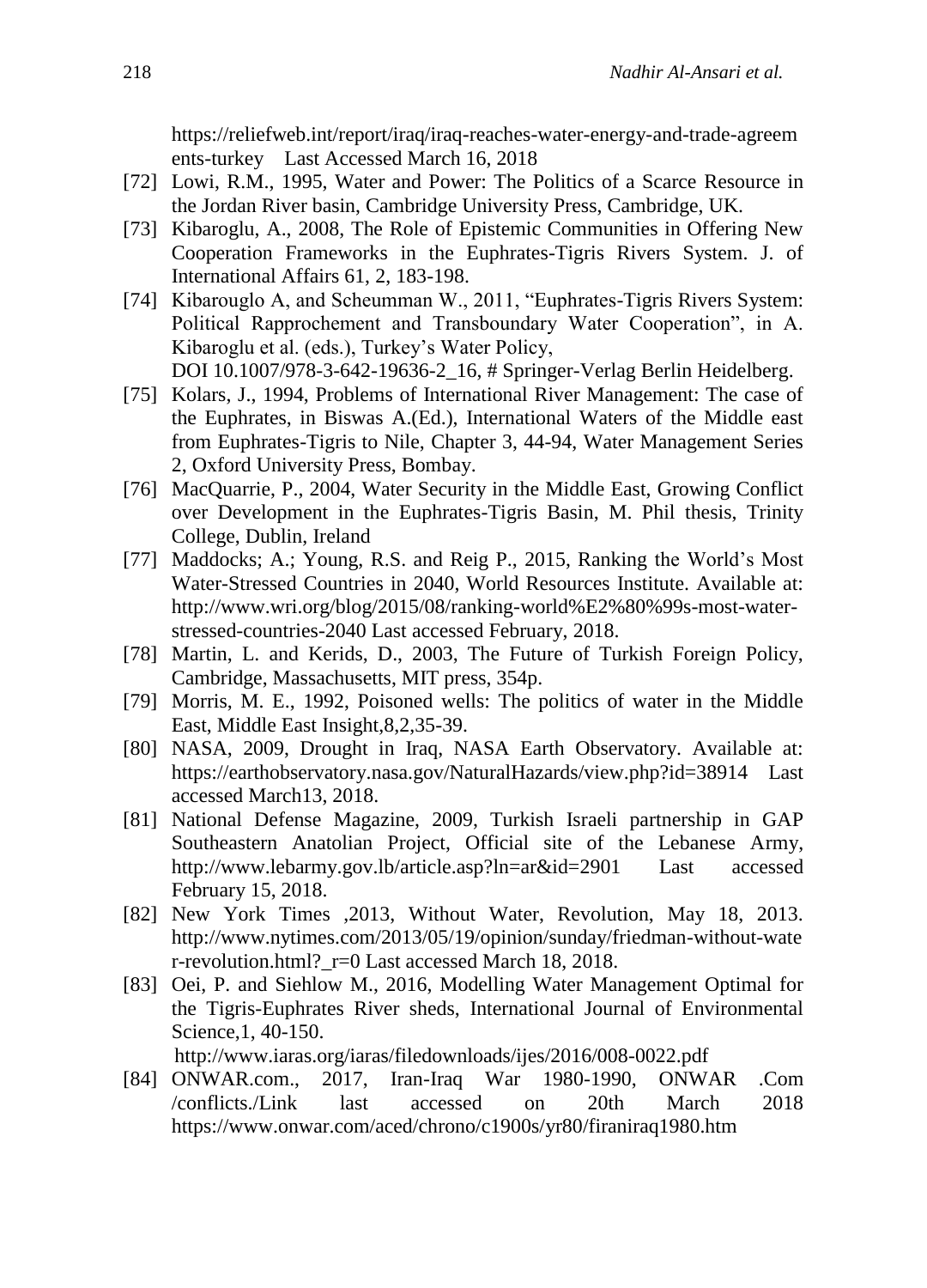- [85] Osman, Y; Al-Ansari, N.A. and Abdellatif, M., 2017a, Climate Change Model as a Decision Support Tool for Water Resources Management: A case Study of Greater Zab River, J. Water and Climate Change, 8, 8, 1-14.
- [86] Osman Y.; Abdellatif, M.; Al-Ansari, N.A.; Knutsson, S., and Aljawad S.B., 2017b, Climate Change and Future Precipitation in Arid Environment of Middle East: Case study of Iraq, J. Environmental Hydrology, 25, paper 3, 1-18.
- [87] Pfeffer, J., 1987, A resource dependence perspective on interorganizational relations, in Mizruchi, M. S. and Schwartz, M., Intercorporate Relations: The Structural Analysis of Business, Cambridge University Press, Cambridge UK, pp. 25-55.
- [88] Pfeffer, J. and Salancik, G. R., 1978, The external control of organizations: A resource dependence perspective. New York: Harper & Row.
- [89] Reed, C. (2005) Paradise Lost? What should--or can--be done about "the environmental crime of the century"? Harvard Magazine, January-February (2005) http://harvardmagazine.com/2005/01/paradise-lost.html Last accessed March 9, 2018
- [90] Reig, P.; Maddocks A. and Gassert, F., 2013, World's 36 Most Water-Stressed Countries, World Resources Institute. http://www.wri.org/blog/2013/12/world%E2%80%99s-36-most-water-stresse d-countries Last accessed March 8, 2018.
- [91] Robertson, C. ,2009, Iraq Suffers as the Euphrates River Dwindles, The NewYork Times, http://topics.nytimes.com/topics/reference/timestopics/people/r/campbell\_rob ertson/index.html?inline=nyt-per Last accessed January 20, 2018.
- [92] Roger, P. and Lydon, P. (eds.),1995, Water in the Arab World, Massachusetts, USA: Harvard University Press. University Press, 1994
- [93] Sadik, A.K. and Barghouti S., 1995, The water problems of the Arab world: Management of scarce water resources, In P.Rogers and P. Lydon (eds.), Water in the Arab World. Massachusetts, USA: Harvard University Press, 4-37.
- [94] Schaap, W. and Steenbergen, F. van., 2002, Ideas for Water Awareness Campaigns. Stockholm, Published by Global Water Partnership (GWP), Stockholm, Sweden.
- [95] Schmandt J, and Kibaroglu A., 2016, "Sustainability of Engineered Rivers in Arid Lands". Policy Research Project Recent Submissions, Report 190. University of Texas Libraries. https://repositories.lib.utexas.edu/handle/2152/16482 Last accessed March 15, 2018.
- [96] Shahin, M., 2007, Water Resources and Hydrometorology of the Arab Region, Springer, The Netherlands, Dordrecht. ISBN-13 978-1-4020-4577-6
- [97] Shams, S. ,2006, Water conflict between Iraq and Turkey, Middle East News, http://www.mokarabat.com/m1091.htm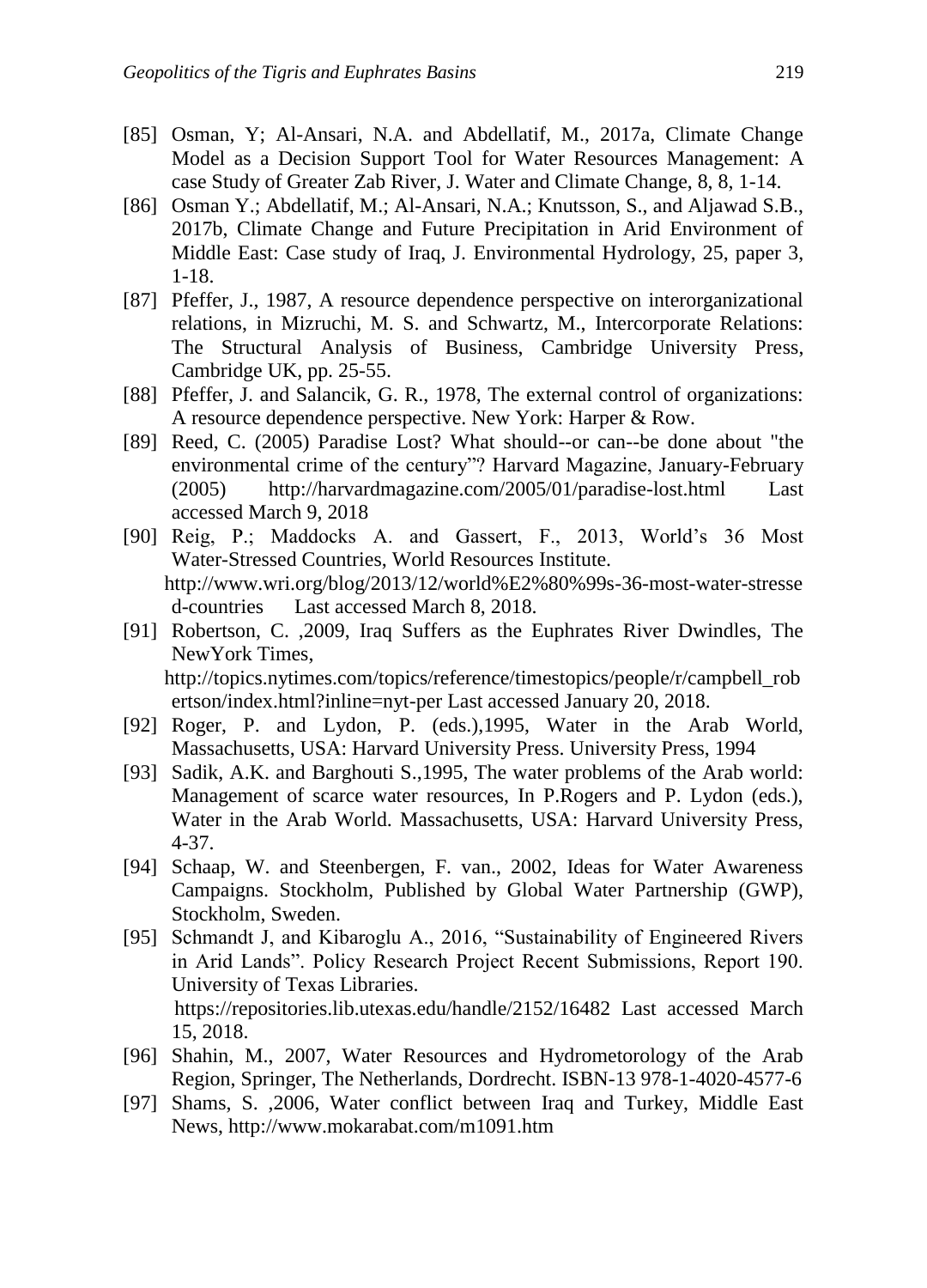- [98] Smakhtin, V.; Revenga, C. and Döll, P., 2004, Taking into Account Environmental Water Requirements, Comprehensive Assessment Research Report 2, Comprehensive Assessment of Water Management in Agriculture. https://core.ac.uk/download/pdf/6405183.pdf Last accessed March 18, 2018.
- [99] Stokes, E., 2016, The Drought That Preceded Syria's Civil War Was Likely the Worst in 900 Years, TIPPING POINT, March 3, 2016. Available at: https://news.vice.com/article/the-drought-that-preceded-syrias-civil-war-was -likely-the-worst-in-900-years Last accessed March 13, 2018.
- [100] Taylor and Francis Group, 2003, The Middle East and North Africa, 49th Edition, Taylor and Francis, London.Available at: https://books.google.se/books?id=4CfBKvsiWeQC&pg=PR3&lpg=PR3&dq =taylor/francis+group.+2002.+the+middle+east+and+north+africa+2003.&s ource=bl&ots=Sg2I1qCBjN&sig=vdePDEki0bnvzFlZ6pOu8MBWXJw&hl =en&sa=X&ved=0ahUKEwjNm4\_GxbbZAhUG\_KQKHW2jBtQQ6AEIKT AA#v=onepage&q=taylor%2Ffrancis%20group.%202002.%20the%20midd le%20east%20and%20north%20africa%202003.&f=false Last accessed February, 2018.
- [101] Texas Water Development Board, 2010, Developing a Water Conservation Public Awareness Program: A Guide for Utilities. http://www.wateriq.org/texas-water/doc/Public\_Awareness\_UtilityGuide.pd f Last accessed March 12, 2018.
- [102] Tomanbay M., 2000, Turkey's Water Potential and the Southeast Anatolia Project, Chapter 6 of "Water Balance in the East Mediterranean", Brooks and Ozay (ed.), International Development Research Center, Ottawa, USA.
- [103] Turan, I., 2004, Water and Turkish Foreign Policy, in Lenore, M.G. and Keridis, D., eds., The future of Turkish foreign policy, Cambridge, MA; MIT Press, 2004, 191-208.
- [104] Turkish Ministry of Foreign Affairs ,2012, Water Issues between Turkey, Syria and Iraq, Department of Transboundary Waters. http://sam.gov.tr/wp-content/uploads/2012/01/WATER-ISSUES-BETWEE N-TURKEY-SYRIA-AND-IRAQ.pdf, Last accessed January 12, 2018
- [105] United Nations (UN), 1976, Resources and Needs: Assessment of the World Water Situation, UN Water Conference, E/CONF:70/CPBI, New York, July 2, 1976, 10.
- [106] United Nations (UN), 1997, Convention on the Law of the Non-Navigational Uses of International Watercourses, United Nations General Assembly, New York, A/RES/51/229, July 8, 1997.
- [107] United Nations (UN), 2003, International Rivers and Lakes, A Newsletter prepared jointly by the Department for Economic and Social Affairs, United Nations, New York and the Economic Commission for Latin America and the Caribbean, Santiago, Chile, No. 39.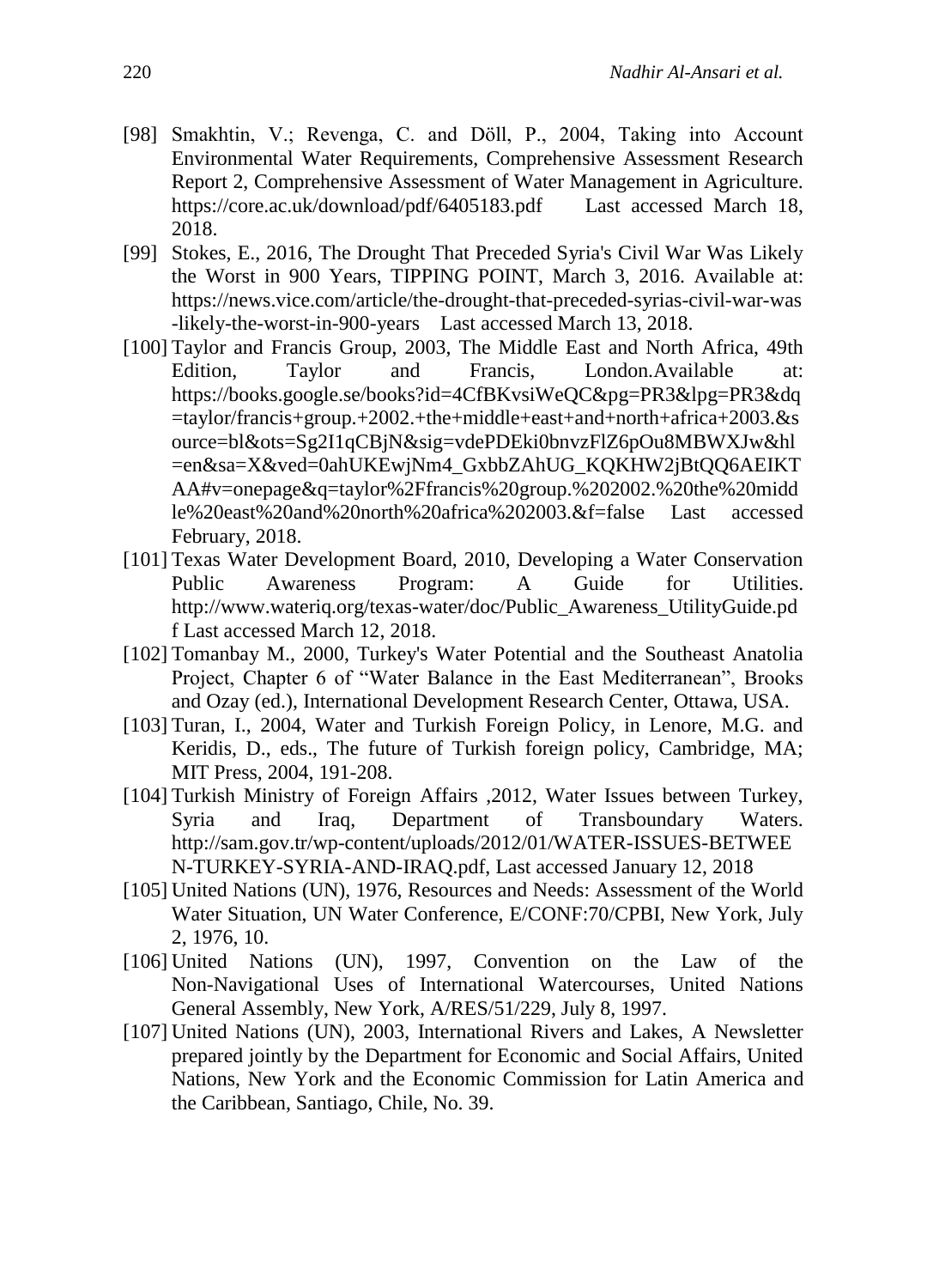[108] United Nations (UN), 2010, Water Resources Management White Paper, United Nations Assistance Mission for Iraq, United Nations Country Team in Iraq, 20 p. http://iq.one.un.org/documents/100/white%20paper-eng\_Small.pdf

Last accessed February 25, 2018

- [109] UN, 2013, United Nations World Water Development Report 4. Volume 1: Managing Water under Uncertainty and Risk. https://sustainabledevelopment.un.org/content/documents/404water.pdf Accessed March 18, 2018.
- [110] United Nations and World Bank ,2003, Joint Iraq Needs Assessment Working paper. October 2003, http://siteresources.worldbank.org/IRFFI/Resources/Joint+Needs+Assessmen t.pdf Accessed February 20, 2018.
- [111] United nations General Assembly, 1997, Convention on the Law of the Non-Navigational Uses of International Watercourses, Official Records of the General Assembly, Fifty-first Session, Supplement No. 49 (A/51/49). Available at:

http://legal.un.org/ilc/texts/instruments/english/conventions/8\_3\_1997.pdf Lasted accessed March 18, 2018.

- [112] UNDP (United Nations Development Program), 2011, Drought Impact Assessment, Recovery and Mitigation Framework and Regional Project Design in Kurdistan Region (KR), p 79. Available at: http://www.undp.org/content/dam/rbas/report/Drought.pdf last accessed February, 2018.
- [113] UNEP (United Nations Environmental Program), 2003, Desk Study on the environment of Iraq. Switzerland, p 96.
- [114] US Department of State, 1978, International Boundary Study: Iraq-Iran Boundary, Office of the Geographer, BIR. Available at: http://www.parstimes.com/history/iran\_iraq\_boundary.pdf Last accessed March 16, 2018.
- [115] Varela-Ortega C. and Sagardoy, J.A., 2003, Analysis of Irrigation Water Policies in Syria: Current Developments and Future Options, Syrian agriculture at the crossroads, Fiorillo C. and Vercueil J.(eds.), FAO Agricultural Policy and Economic Development Series No. 8, DOI · 10.13140/2.1.4594.8485
- [116] Venter, A., 2008, The Oldest Threat: Water in the Middle East, Middle East Policy,6,1,126-136.
- [117] Voss, K.A., Famiglietti, J.S., Lo, M.H., Linage, C., Rodell, M. and Swenson, S., 2013, Groundwater depletion in the Middle East from GRACE with implications for transboundary water management in the Tigris-Euphrates-Western Iran region, Water Resources Research, V.49,2,904-914.
- [118] Wallas C., 1998, Iran, Iraq still fail to bridge waterway dispute, Loss Angeles Times, August 1998.